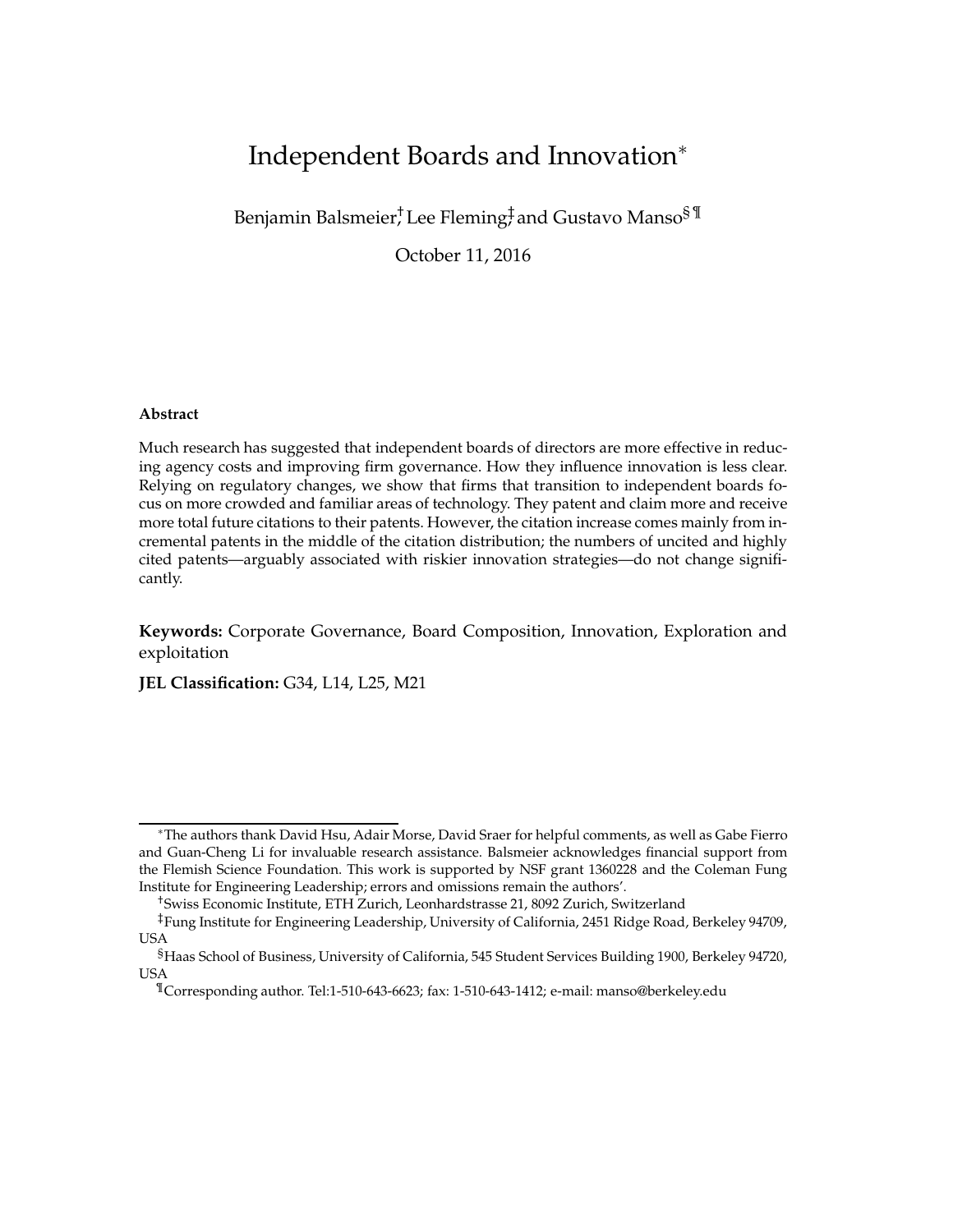# **1. Introduction**

The board of directors has an important role in the governance of corporations. Charged with overseeing and advising managers, it can effectively reduce agency costs that arise from the separation of ownership and control. Several authors have argued that independent directors, with no ties to the company other than their directorship, are better suited to perform this role as they can credibly limit managerial discretion by punishing managers after undesirable outcomes (e.g. Fama and Jensen, 1983; Williamson, 1983).

We investigate the effect of board independence on search and innovation processes. Relying on regulatory changes for identification, we show that firms that transition to independent boards patent and claim more and that their patents receive more citations. However, these patents are in crowded and familiar areas of technology and fall into the middle of the citation distribution.

The patent and citation count increase is consistent with many classical models. Independent boards are more likely to terminate the manager in case of poor performance (Weisbach, 1988) and this threat provides an incentive to the manager to work hard (Sitglitz and Weiss, 1983). Increased monitoring from independent boards may alleviate agency problems such as shirking or tunneling of corporate resources. Managers should also take actions that are—and appear to be—closer to the interests of shareholders (Harris and Raviv, 1978; Holmstrom, 1979; Holmstrom and Milgrom, 1991). When under increased scrutiny and demands for results, managers will focus on quantifiable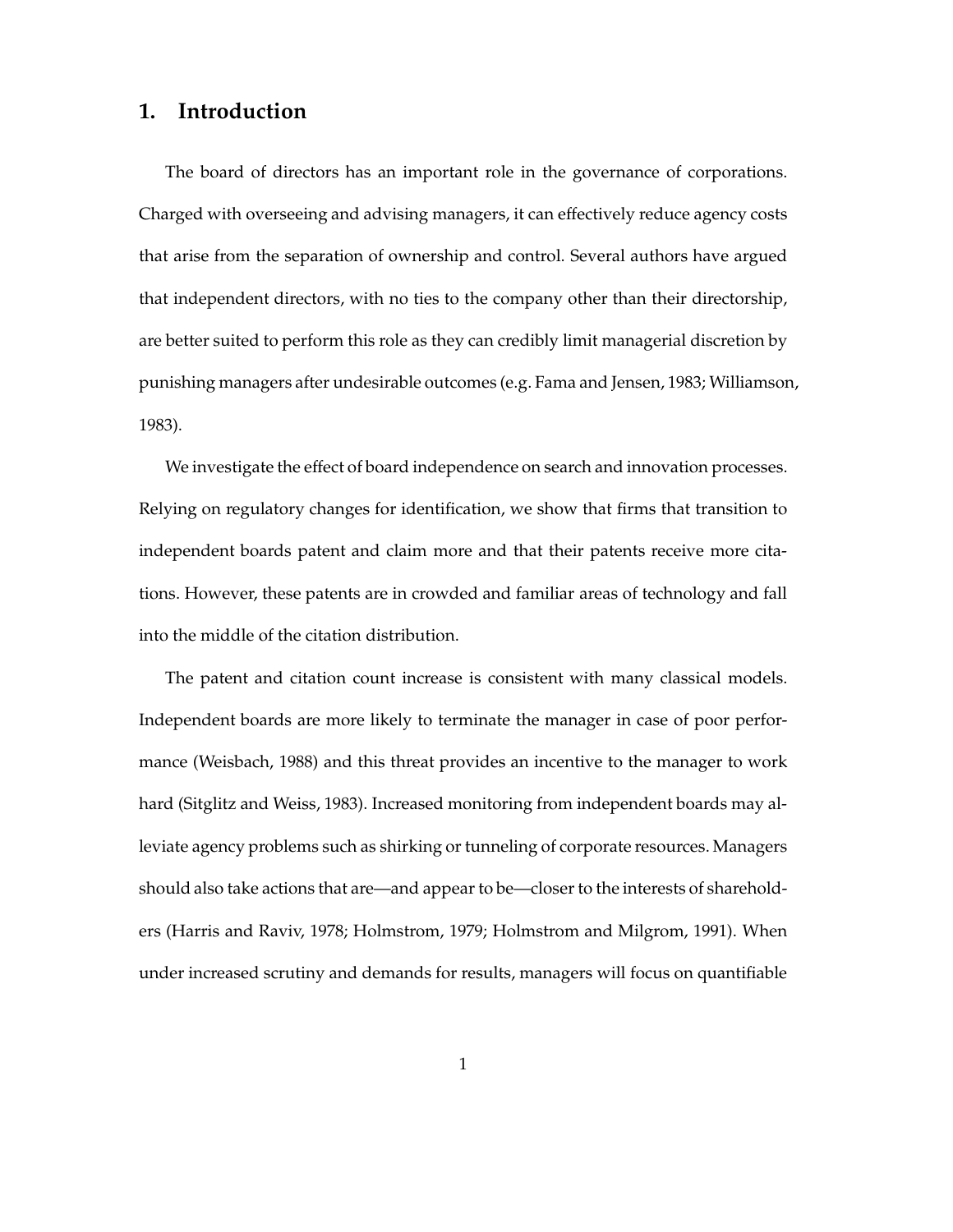results, such as a greater number of patents. They will adduce an increase in patent count to satisfy demands for performance.

Innovation strategies are more complex, however, than what is reflected in simple patent and citation counts. We distinguish between exploration of new technologies and exploitation of well-known technologies (March, 1991). On one hand, independent boards may provide greater diversity of opinion and expertise outside the manager's competence that enhance exploration. On the other hand, independent boards may cause a manager to focus on exploitation in order to maximize the mean outcome, instead of exploration which could open up breakthroughs. Because independent boards are more likely to fire a manager after poor performance, managers will tend to pursue less exploratory projects (Manso, 2011). Managers may avoid new technologies that might be construed as empire building (Jensen, 1986). Boards may also directly resist exploration of new areas, if they fear that in the short-term the stock market fails to properly value investments in innovation (Stein, 1989; Cohen, Diether, and Malloy, 2013). Due to potential conflict of interests between independent board members and the manager, or alternately, less familiarity with the firm's industry and technology, the quality of research advice given by independent boards may be different (Adams and Ferreira, 2007).

These arguments imply observable outcomes. Firms whose boards become independent will patent and claim more but the increase will come mainly from patents in areas the firm has previously patented in; the effect on patenting in new areas is less clear. Citations to the firm's patents will increase, but the citation increase will come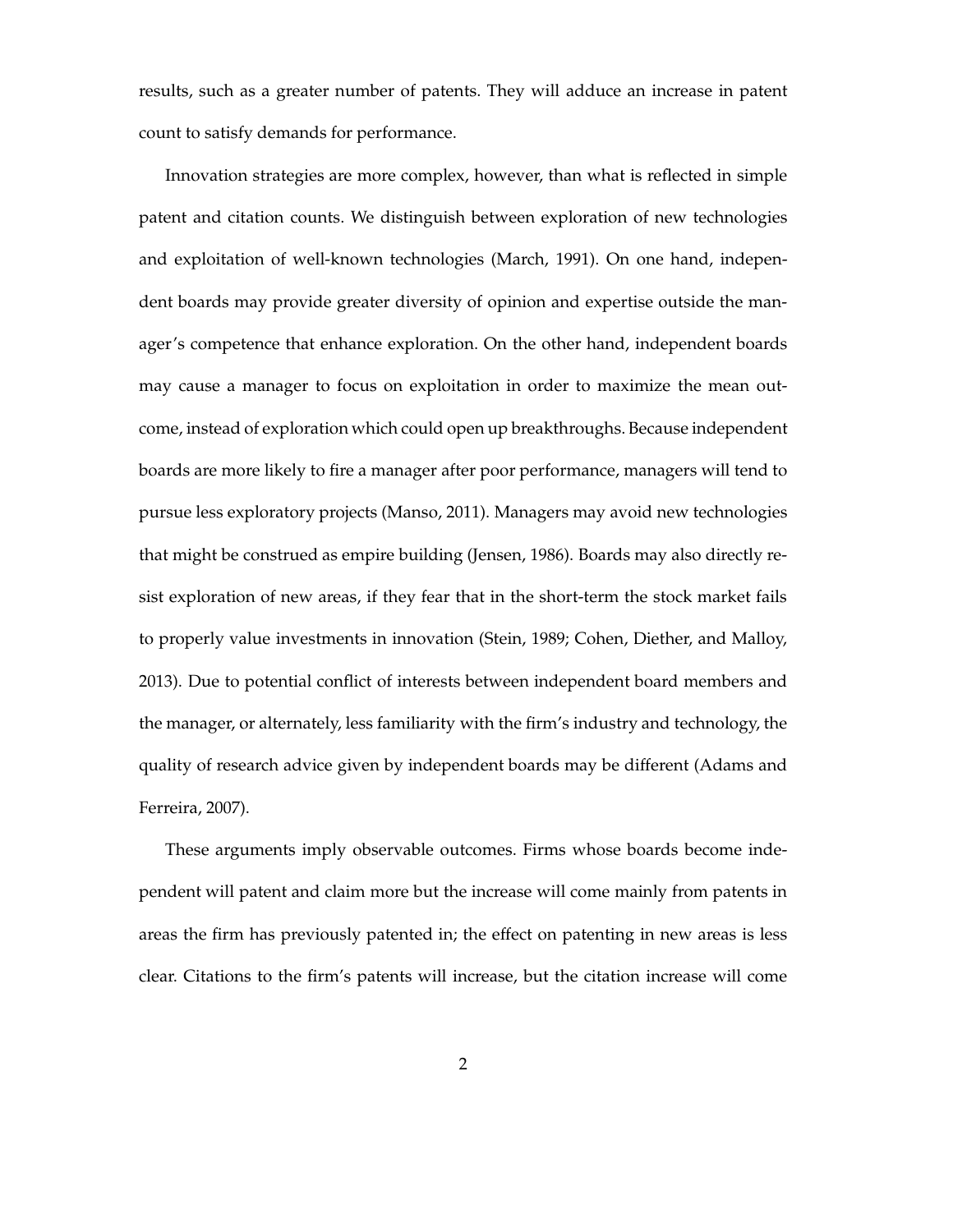mainly from patents in the middle of the citation distribution; the effect on risky technologies that might provide a breakthrough or fail completely is similarly unclear. Furthermore, the increase in citations in the middle of the distribution will be mediated by the movement of the firm into better known and more crowded areas of technical search; in other words, the firms' patents will be more highly cited simply as an artifact of their search strategy and the citation norms of more crowded fields. Managers will exert effort towards maximizing the return of innovation on previously proven trajectories, but may invest less in new technological trajectories.

Evidence comes from observing search strategies for firms that were forced by regulatory changes to adopt more independent boards. Starting in 2002, stock exchanges and the Sarbanes-Oxley Act (SOX) required firms to have a majority of independent directors [for a similar approach, see Duchin, Matsusaka, and Oguzhan (2010)]. Comparing firms that changed from less to more independent boards against firms that already had independent boards, we find increased innovation activity overall, but no significant effect on more explorative types of innovation. Firms whose boards become more independent patent more and receive more citations to their patents, however, the effects are not significant for uncited and highly cited patents. Firms whose boards become more independent also work in more crowded and more familiar technologies; the rates of prior and self-citation increase. Moreover, results are more pronounced for firms with high Research & Development R&D stock and a high entrenchment index.

The effect of board independence on innovation is immediate, taking place only one year after the transition to an independent board. This is surprisingly quick, as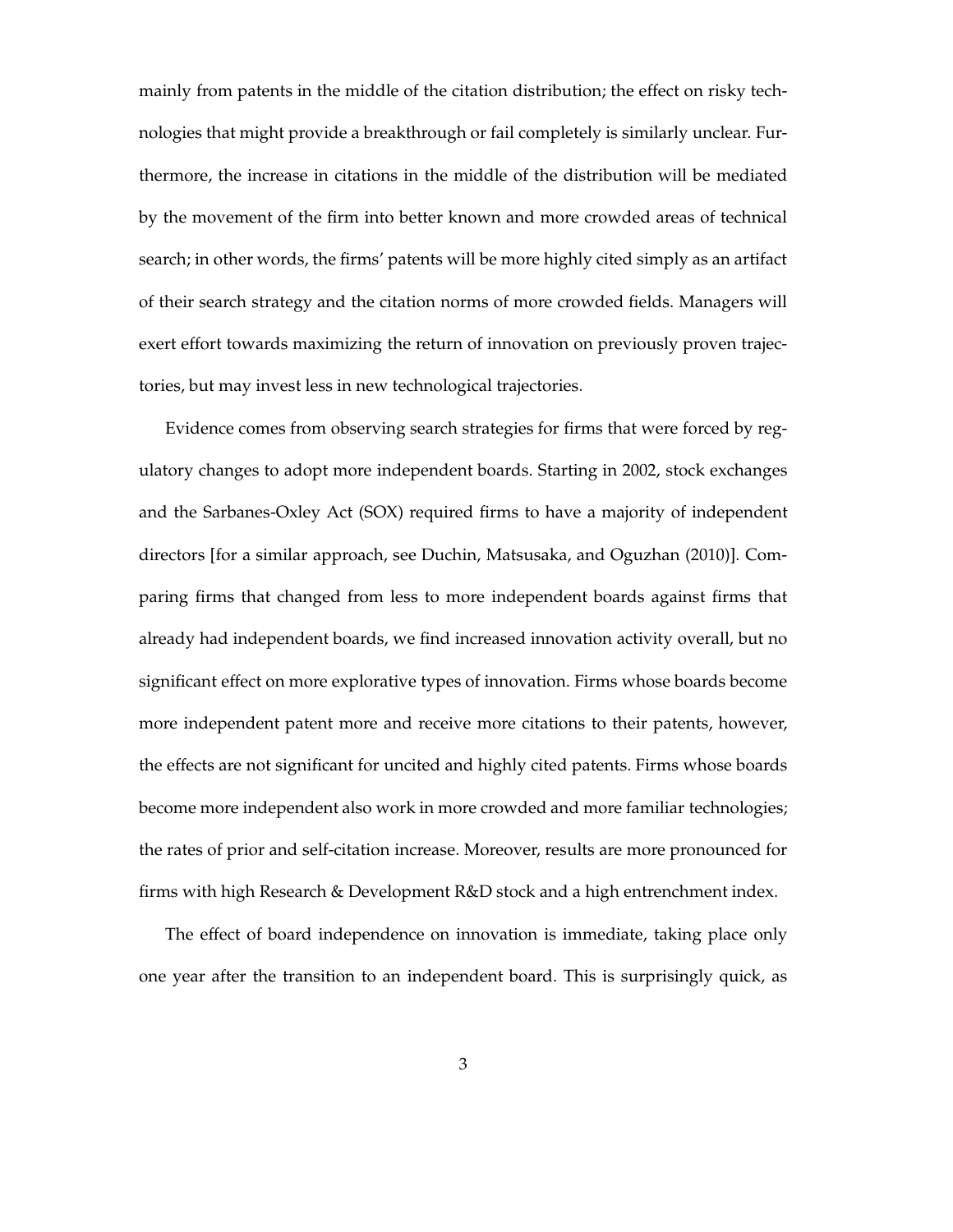research takes time: programs must be funded, staffed, and executed, after which any successful results must be patented. It is possible though less likely that a new R&D strategy could effect such immediate impact; a more plausible explanation is that the patenting processes changed, and in particular, that the firm's engineers and lawyers looked more carefully for patentable technology within the firm's extant portfolio. This would be reflected in the immediate increase of patents, claims, and even citations.

The estimated economic impact of board independence appears large. Depending on the model specification, the number of patents increases between 20% and 30%, and the number of citations between 40% and 60%. In absolute terms, however, the median number of forward cites is five, which implies three more future citations. Similarly, as firms move into more crowded technological areas, as indicated by more backward citations, their chances of receiving citations increases independent of the quality of the innovation, simply because more competing firms/inventors work on similar areas and thus cite each other. Backward citations increase by up to 49.8%, which translates into approximately 13 more backward citations in absolute terms for the median firm. Altogether, the evidence supports arguments for a more nuanced relationship between oversight and innovation; greater oversight appears to lead to greater focus and productivity but have no impact on breakthroughs.

# **2. Literature review**

A large literature studies the role and influence of board characteristics [for an overview see Adams, Hermalin, and Weisbach (2010); for the economic relevance of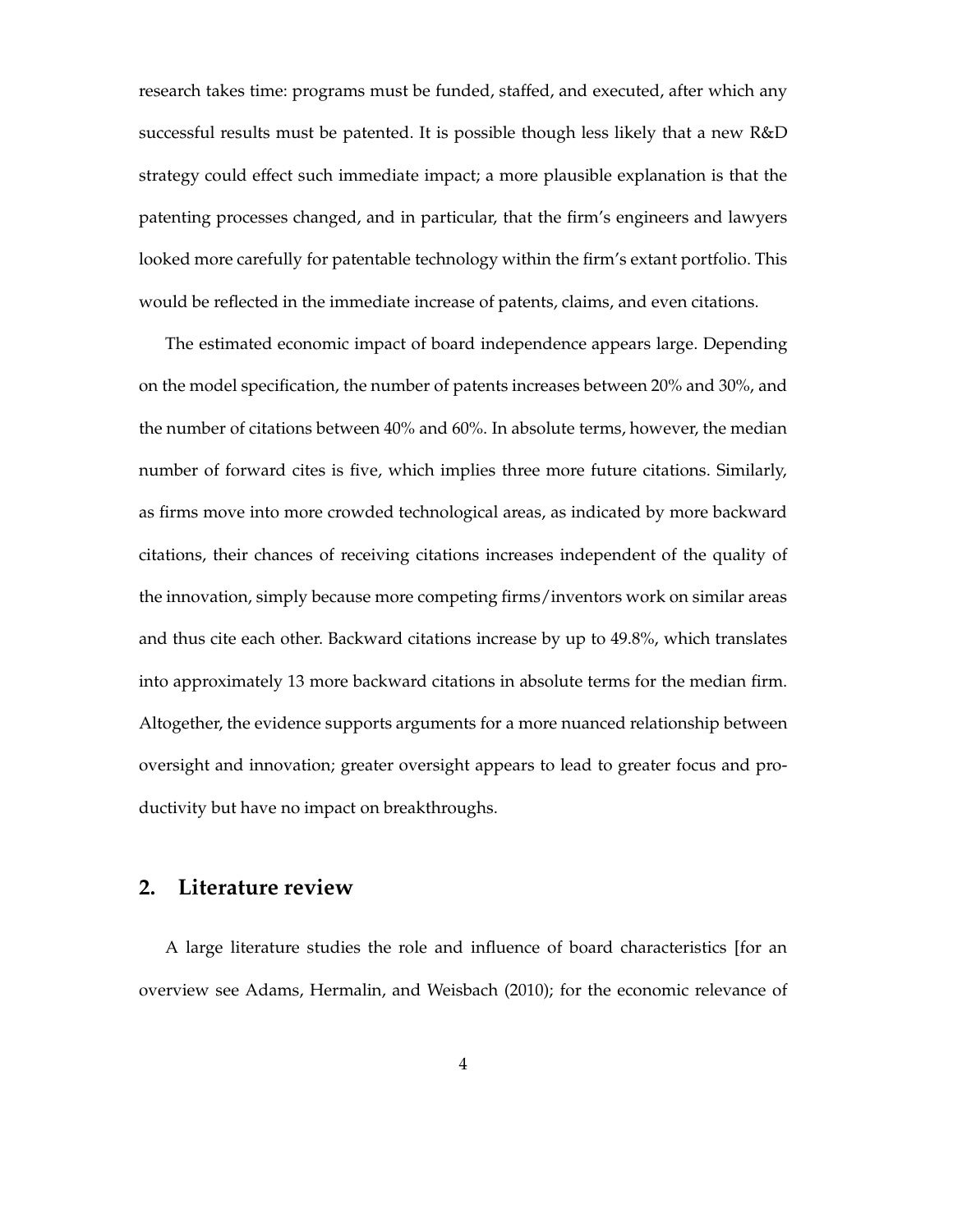boards see Ahern and Dittmar (2012)]. Much of the literature focuses on the role of independent board members (most recently, e.g., Masulis and Mobbs, 2014; Brochet and Srinivasan, 2014). Several studies have analyzed how independent directors influence Chief Executive Officer (CEO) compensation (e.g., Faleye, Hoitash, and Hoitash 2011; Coles, Daniel, and Naveen, 2008; Denis and Sarin, 1999; Core, Holthausen, and Larcker, 1999), CEO appointments and dismissals (Knyazeva, Knyazeva, and Masulis, 2013; Borokhovich, Parrino, and Trapani, 1996; Weisbach, 1988), adoption of antitakeover defenses (Brickley, Coles, and Terry, 1994) or takeover premiums (Cotter, Shivdasani, and Zenner, 1997; Byrd and Hickman, 1992). From these studies the picture emerges that independent board members increase board oversight. Whether such intensified board monitoring is beneficial or detrimental to shareholder wealth is less clear and may depend on the complexity of a firm's operations (Faleye, Hoitash, and Hoitash, 2011; Duchin et al., 2010).

Several recent papers use patent data to empirically study how corporate governance affects innovation. Raw patent counts are usually supplemented by the number of citations that a patent receives, as this measure correlates with financial and technical value (Harhoff et al., 1999; Hall et al., 2005); future cites are sometimes broken down by whether the firm cites its own work (Lerner, Sorensen, and Stromberg, 2011). Though less common, some papers have analyzed technology classes or the tails of the citation distribution (Gonzalez-Uribe and Xu, 2016; Byun, Oh, and Xia, 2015; Cerqueiro, Hegde, Penas, and Seamans, 2015; Chen, Gao, Hsu, and Li, 2015). Measures of originality and generality (Hall, Jaffe, and Trajtenberg, 2001) have also been used, though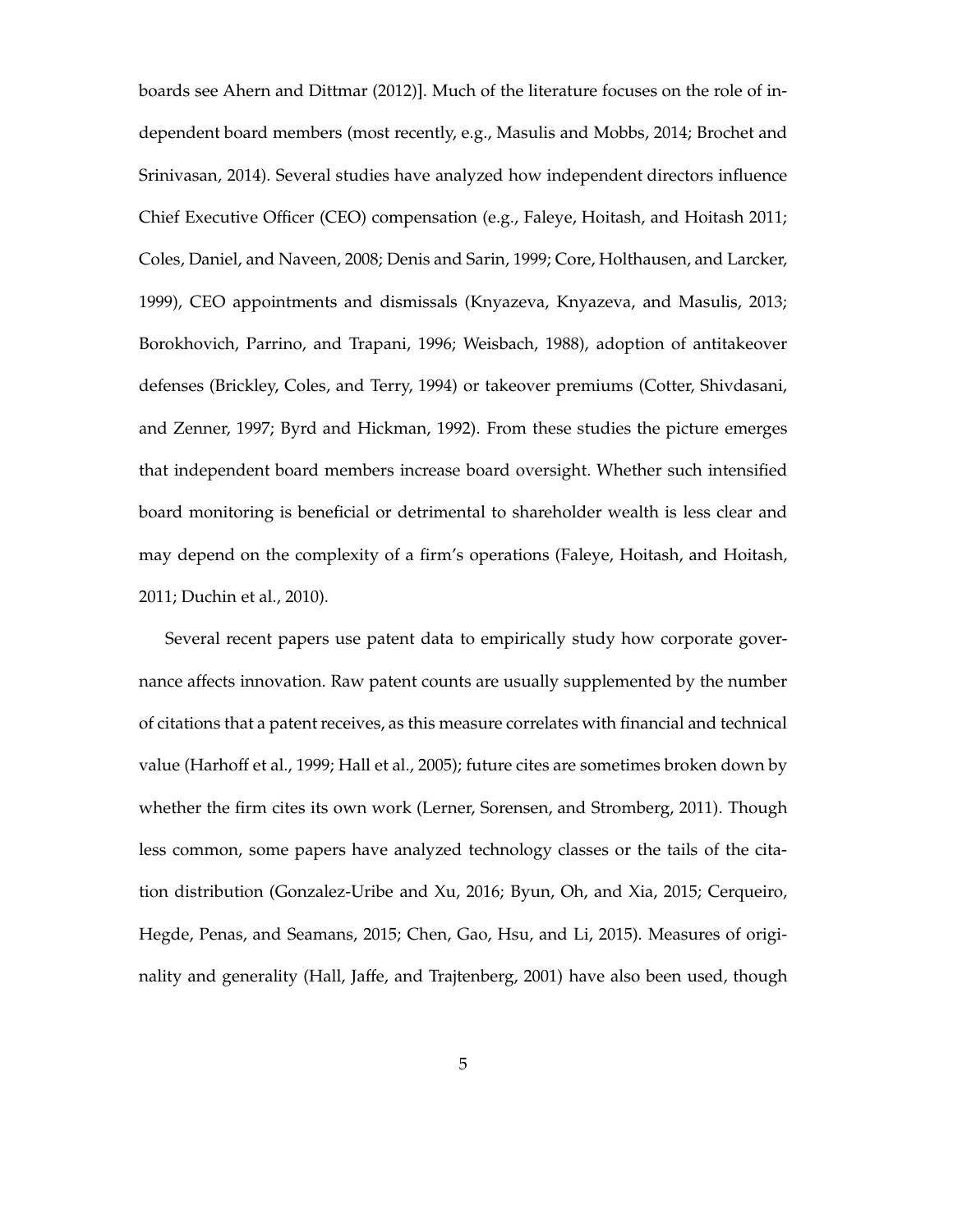these measures depend on the US Patent and Trademark Office's changing and now discontinued classification of technologies (see Lerner, Sorensen, and Stromberg, 2011; and Hsu, Tian, and Xu, 2014). Lerner and Seru (2014) detail a number of problems with the use of patent measures in the finance literature, including failures to correct for differences in time periods and truncation (caused by the lag between application and patent grant, or delay in the accumulation of future prior art citations), economic value (typically proxied by future prior art citation), technology (typically measured by the United States Patent and Trademark Office classes), and disambiguation of assignees (determining which firms own which patents). One empirical contribution of this paper is to offer improved and easily calculated measures that can address some of these issues.

The results of the recent surge of empirical patent work on governance and innovation are decidedly mixed. Much of the contradictory work is well identified, so resolution will have to rely on sharper theory or more careful measurements of governance and innovation. A variety of papers find that stronger governance leads to greater innovation (alternately, weaker governance leads to decreased innovation). Aghion, van Reenen, and Zingales (2013) show that greater institutional ownership correlates with greater patenting and citations to patents. Bernstein (2014) finds that firms experience no change in the amount of patenting following an Initial Public Offering (IPO) (when they would assumedly transition from strong oversight by venture capitalists to weaker public oversight), however, they do experience a decrease in citations. Atanassov (2013) found that a strengthening of anti-takeover provisions in a state (assumedly implying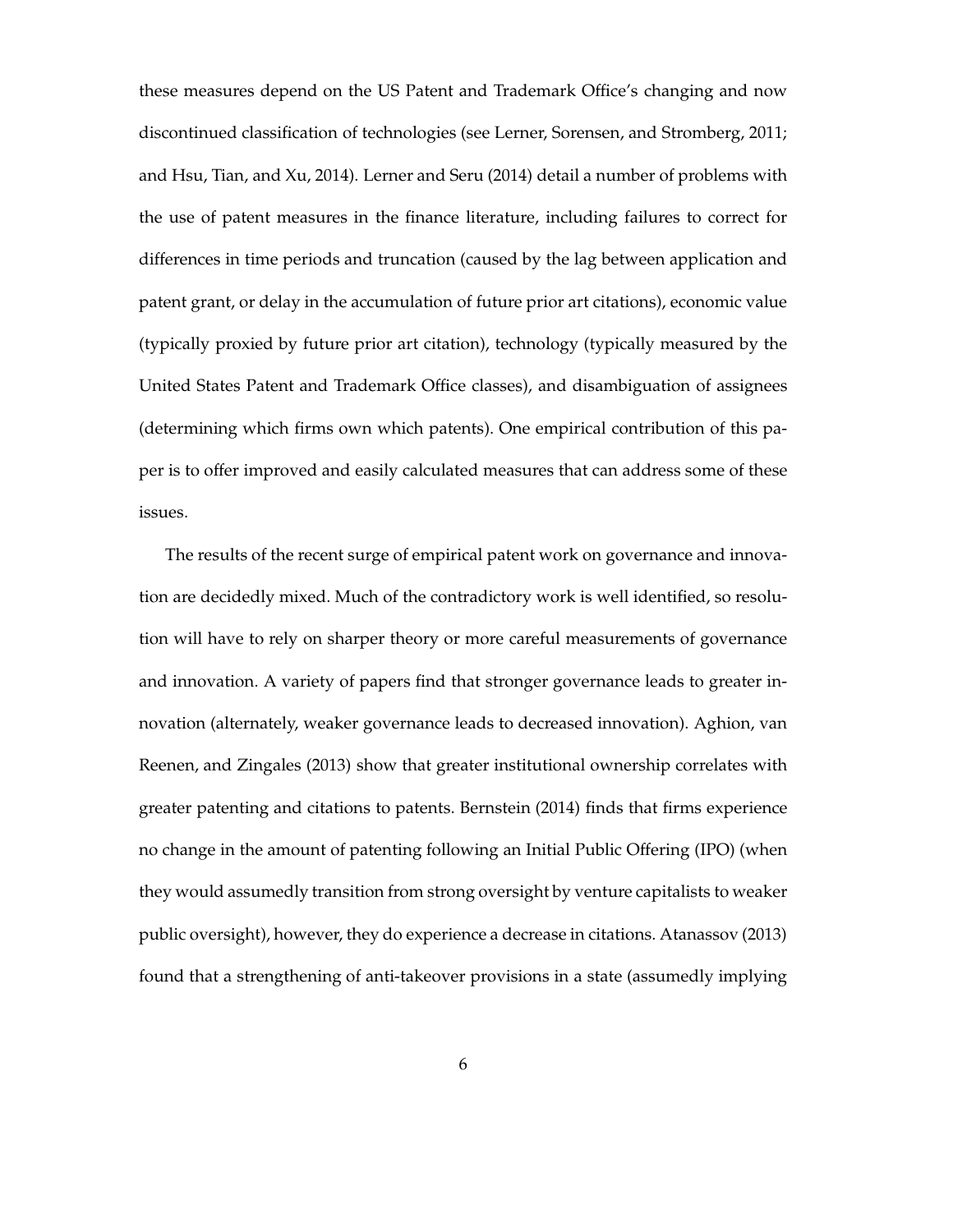weaker governance) led to fewer patents and citations, but that institutional shareholders decreased the effect. Sapra, Subramanian, and Subramanian (2014) used a similar research context to Atanassov (2013) but found a non-monotonic effect, where innovation increased for firms that experienced very weak and very strong external takeover pressure.

In contrast, a variety of papers finds that weaker governance leads to increased innovation (alternately, stronger governance leads to decreased innovation). Atanassov (2016) finds that firms with a greater proportion of bank financing invented more and more highly cited patents (and that the volatility of citations was greater). In contrast to Atanassov (2013) and in partial contrast to Sapra, Subramanian, and Subramanian (2014), Chemmanur and Tian (2016) find that firms with greater anti-takeover provisions receive more and more highly cited patents.

Most similar to the current study, Faleye, Hoitash, and Hoitash (2011) find that monitoring intensity, as measured by the proportion of independent board directors on at least two monitoring committees, correlates negatively with research and development expenditure and future prior art citation counts. While they present wellspecified panel data models, their Sarbanes-Oxley regressions (the main identification strategy used in the current paper) investigate the effect of SOX on firm value—but not, however, on R&D and patent data. Kang et al. (2014) find no correlation with social connections between the CEO and board members and research and development spending (arguably a social connection implies weaker governance); they find a positive correlation with patents and citations.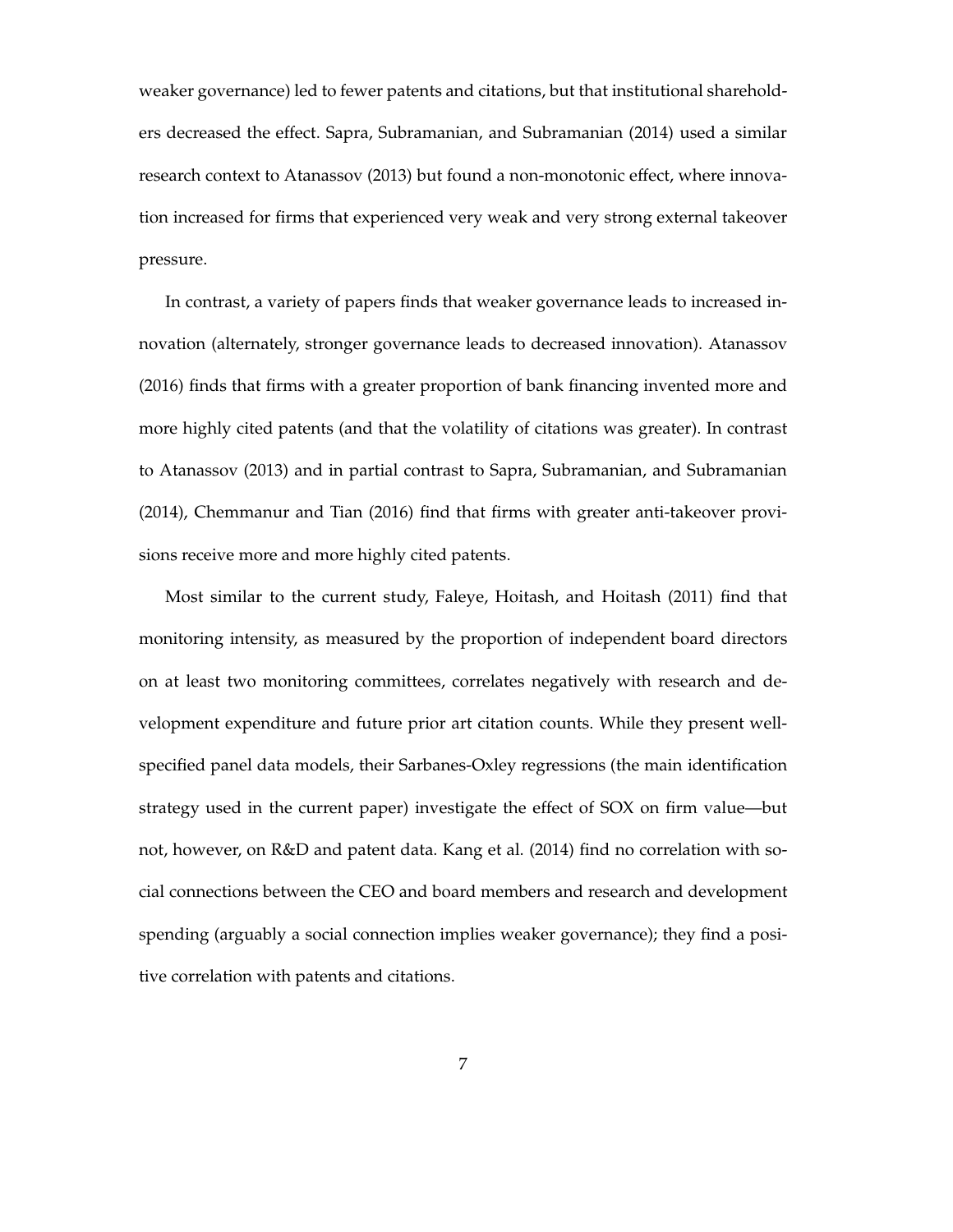Using a differences-in-differences (DiD) identification strategy based on the regulatory requirements of SOX, we find no effect of a firm's transition to an independent board upon R&D spending but a positive effect on total patenting and citations and a focusing of the firm's innovative search on known and previously successful areas; these results remain robust across a variety of matched, fixed effects, and trend control models.

Taking heed of the critiques of Lerner and Seru (2014), this paper assembles a suite of more detailed and nuanced measures of innovation. This battery of measures offers additional and consistent insights into the mechanisms of how board independence influences innovation, while retaining the advantages of the SOX identification strategy. Of more general interest, the battery of measures enables cleaner identification of a firm's search strategy; it illustrates how a firm can invent more highly cited and valuable patents by exploiting its current area of expertise. Such exploitation may be characterized as local search and is probably less risky, yet it is still innovation and arguably the most effective and valuable search strategy for the firm.

# **3. Identification strategy**

Identification for our study relies upon regulatory changes that forced public firms to increase the presence of independent directors on their boards in the early 2000s. The effects of those regulatory changes on variables other than innovation have been analyzed elsewhere [see, e.g., Duchin et al. (2010), for a setup that is most similar to ours]. In this section, we briefly describe the regulatory framework that is relevant to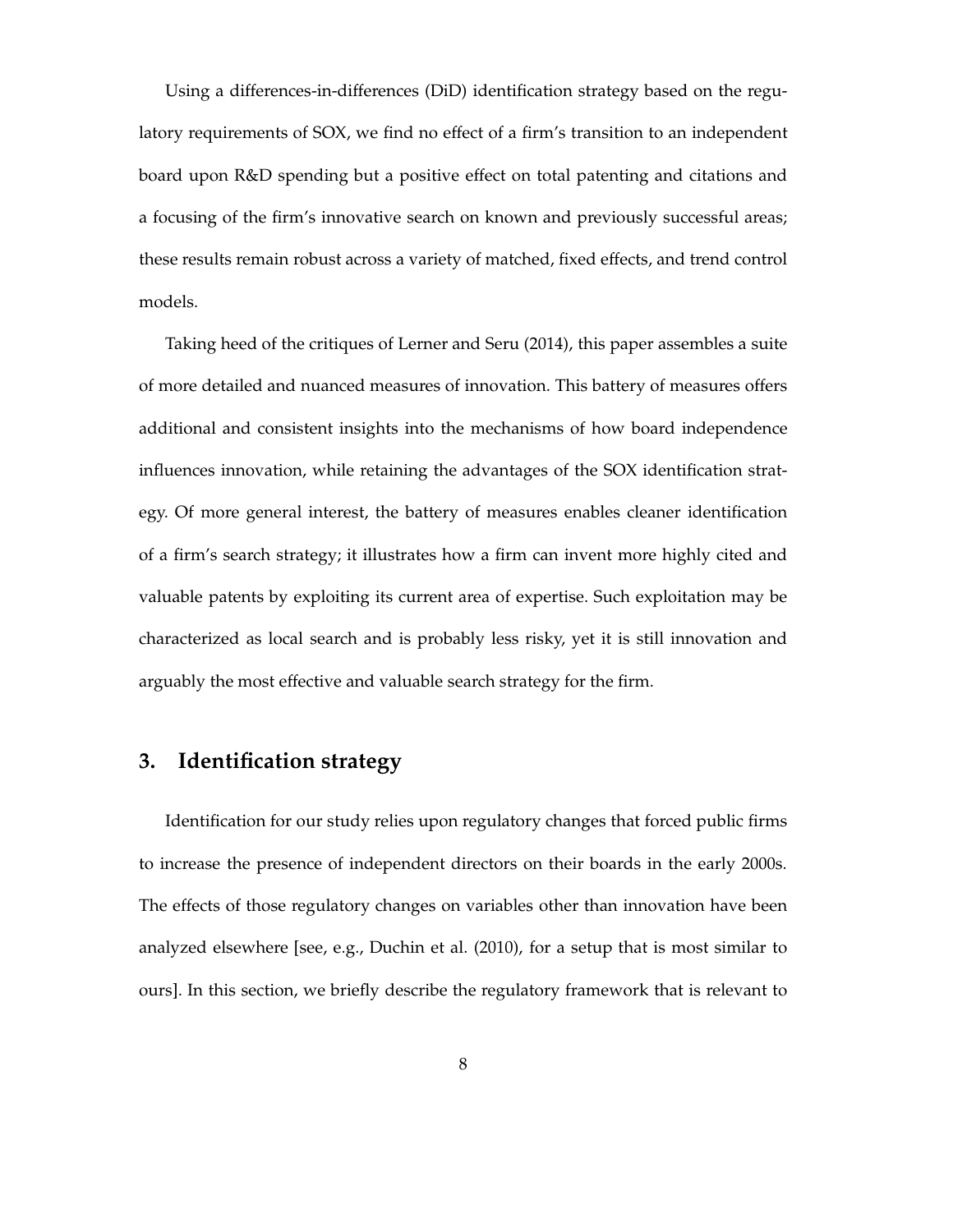our analysis.

Initiated by recommendations of the Blue Ribbon Committee (BRC) in 1999, stock market rules of the NYSE and Nasdaq have been built upon the assumption that independent board members are better able to monitor managers. Subsequent to the BRC recommendations, the Securities and Exchange Commission (SEC) approved new rules in December 1999, requiring public firms to move to a fully independent audit committee with the next re-election or replacement of audit committee members. Further motivated by prominent corporate scandals, e.g., Enron, this rule was written into U.S. law in 2002 as a part of the Sarbanes-Oxley Act (SOX). It was followed by subsequent NYSE and Nasdaq regulations in 2003 that imposed even stricter requirements on board composition. In addition to having an audit committee composed of exclusively independent directors, both stock exchanges forced firms to have a majority of independent directors as regular board members, and the compensation and nomination committees had to consist of 100% independent board members (>50% if firms are listed on Nasdaq only).

Definitions of director independence vary slightly across each rule. SOX states in Section 301 that a given director is independent if the person does not "accept any consulting, advisory, or other compensatory fee from the issuer" (except for serving the board), and is not an "affiliated person of the issuer or any subsidiary" (NYSE speaks of "no material relationship"; and Nasdaq requires no relationship that would interfere with "independent judgment"). The NYSE and Nasdaq regulations are clear; the independence assumption is violated, for instance, if a director him- or herself or a di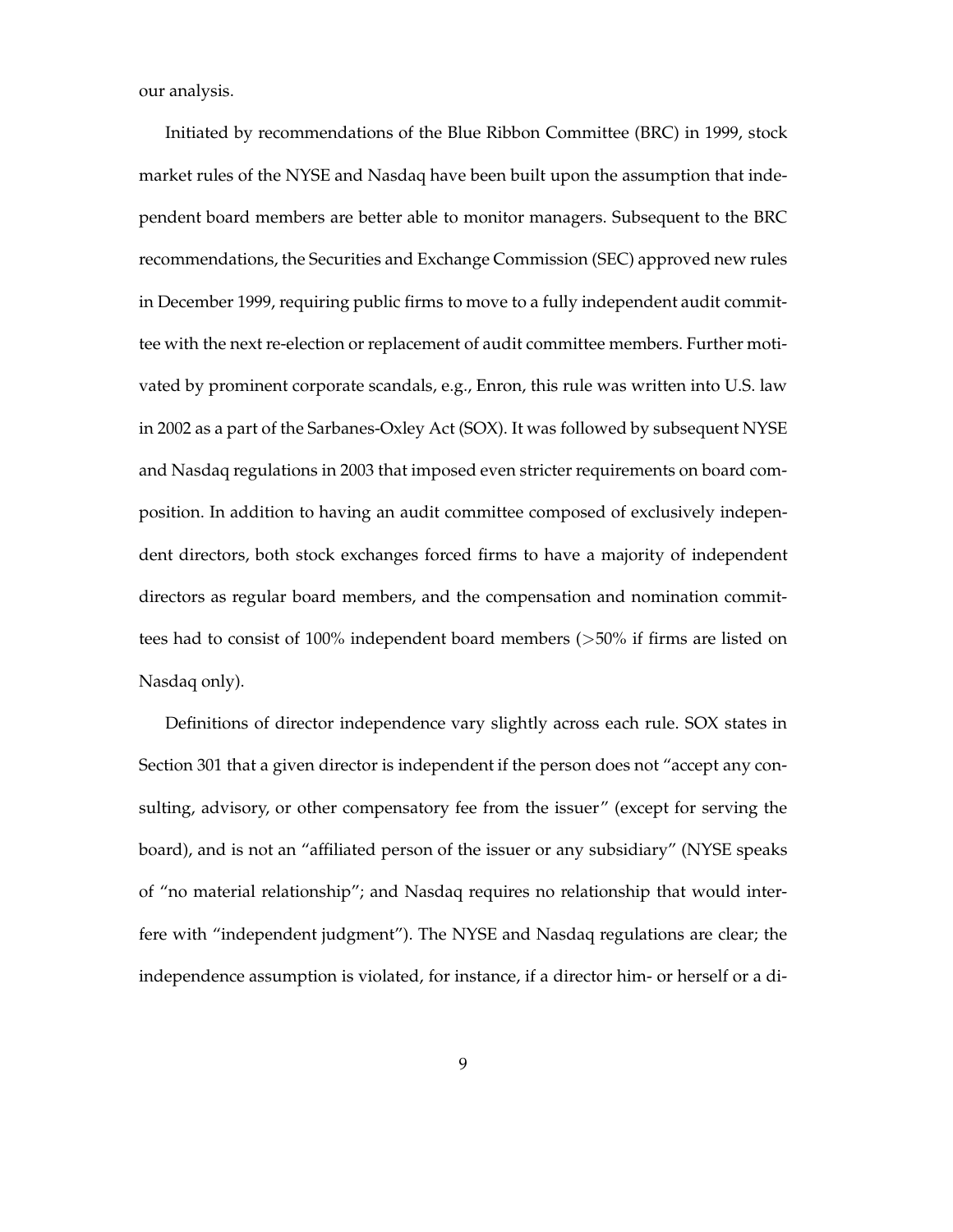rect family member was an employee of the firm during the previous three years, or a family member works for a third firm with which the given firm has a professional relationship, or a family member is connected to the firm's auditor.

These regulations made board changes necessary for a large group of firms. The number and fraction of independent board members was fairly stable until the year 2000. As the described board regulations came into effect, more and more independent directors were appointed to corporate boards. Fig. 1 illustrates the changes in board composition for the sample of firms used in our study. It resembles a pattern that has been documented in other studies for differing sets of public firms (e.g., Linck et al., 2008; Duchin et al., 2010). Board composition data are taken from the Investor Responsibility Research Center (IRRC). From 1996 to 2006, the IRRC tracked individual board members of all major public U.S. firms and indicated in their database whether an individual board member is independent, an employee of the firm, or otherwise affiliated (former employee, employee of an organization that receives charitable gifts from the company, employee of a customer or supplier to the company, relative of an executive director, etc.).

Reflecting the previously introduced regulatory changes, Fig. 1 shows an increase of independent director presence on corporate boards from 2001 to 2006. Theoretical considerations about board control suggest that a crucial difference arises when a board switches from a minority to a majority of independent board members (Harris and Raviv, 2008). $^1$  It was further an explicit requirement of regulatory reforms. Thus, our

<sup>&</sup>lt;sup>1</sup>The fraction of independent board members provides more variation but has two major disadvantages. First, considering board voting behavior, it is likely that the influence of independent directors on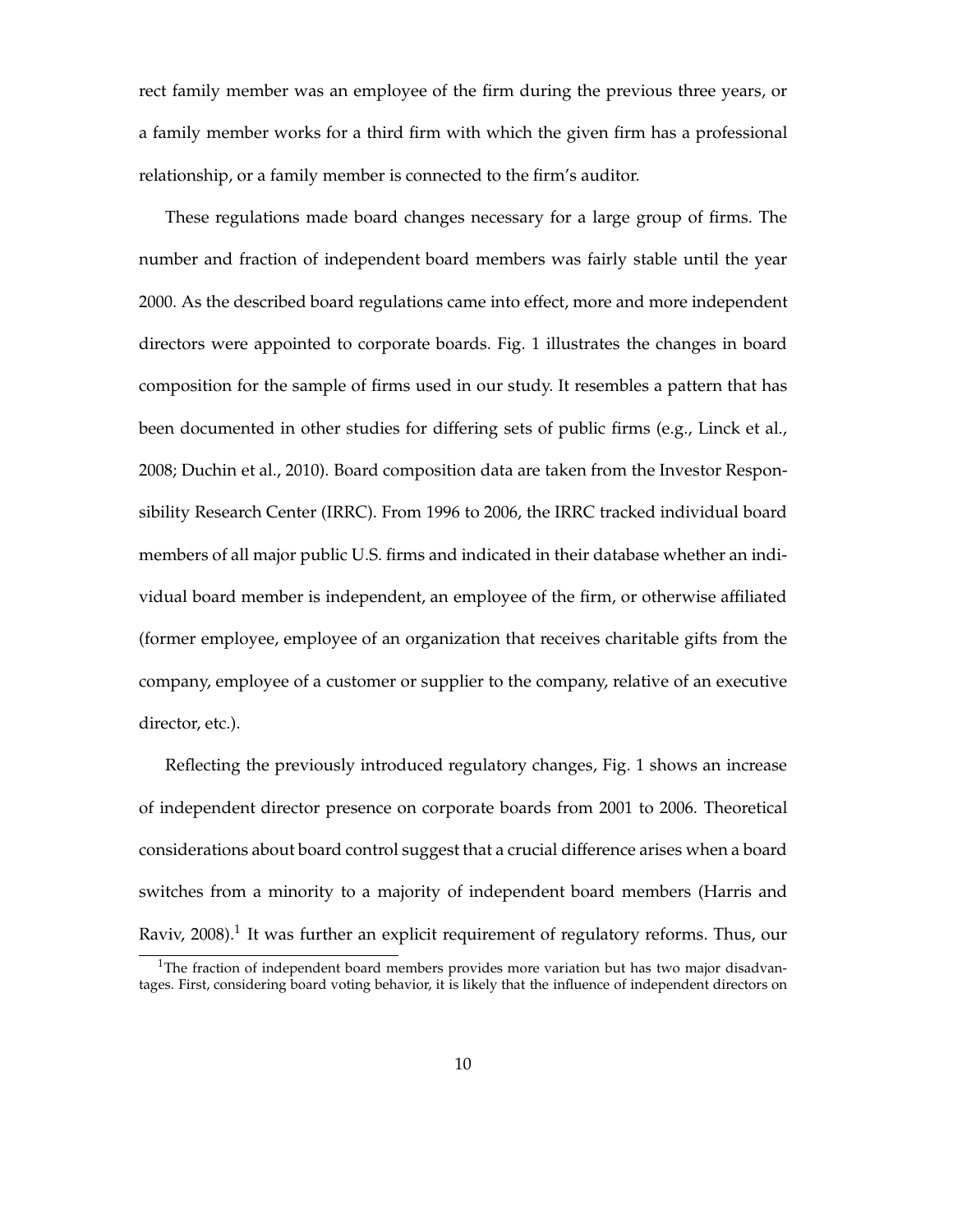### **Fig. 1:** Fractions of independent boards and directors

This graph illustrates the evolution of independent boards over the sampling period. A board is defined as independent in the empirical estimations if the majority of board members are classified as independent by the Investor Responsibility Research Center (IRRC). In this graph, independent directors represents the average fraction of independent board members of all firms in the study. Descriptive statistics are shown in Table 1

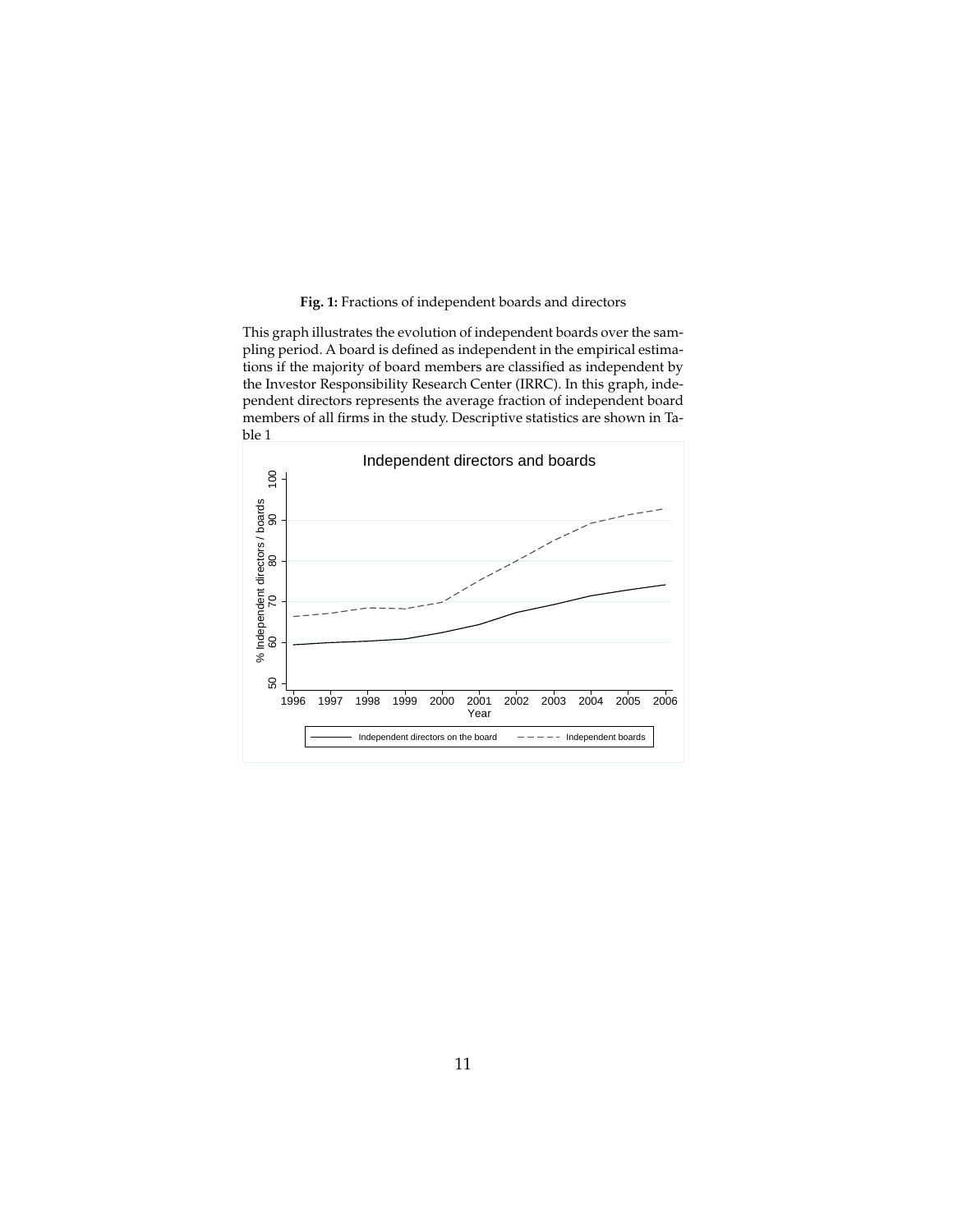analysis focuses on this variable. Our data also show that the proportion of firms with a majority of independent board members stayed rather stable around 68% before 2000 and moved up to about 94% by 2006.

Our empirical identification of the relationship between board independence and innovation stems from the difference between firms who were already in compliance with the regulatory changes before 2001 and those firms who switch to a majority of independent directors after regulatory changes became effective. Hence, all firms that were not required to change their board serve as a control group. In line with Duchin et al. (2010), we define firms as treated when they switch to an independent board in 2001 or later and have an audit committee that contains 100% independent board members. The latter requirement helps to sort out potential voluntary switches, increasing the amount of truly exogenous increases of independent board members and making our main variable of interest less likely to be confounded by endogenous choice. The fraction of independent directors increased by 25% during 2001 to 2006 within noncompliant firms and by 9% within firms that had already fulfilled the regulatory requirements

before 2001.

board oversight does not increase linearly with the number or fraction of independent members but exhibits a jump when independent directors gain or lose the majority of votes. Second, the switch from a minority to a majority of independent directors was an explicit requirement of regulation, such that it is more likely that observed changes in that regard happened involuntarily, which in turn improves the identification of causal effects.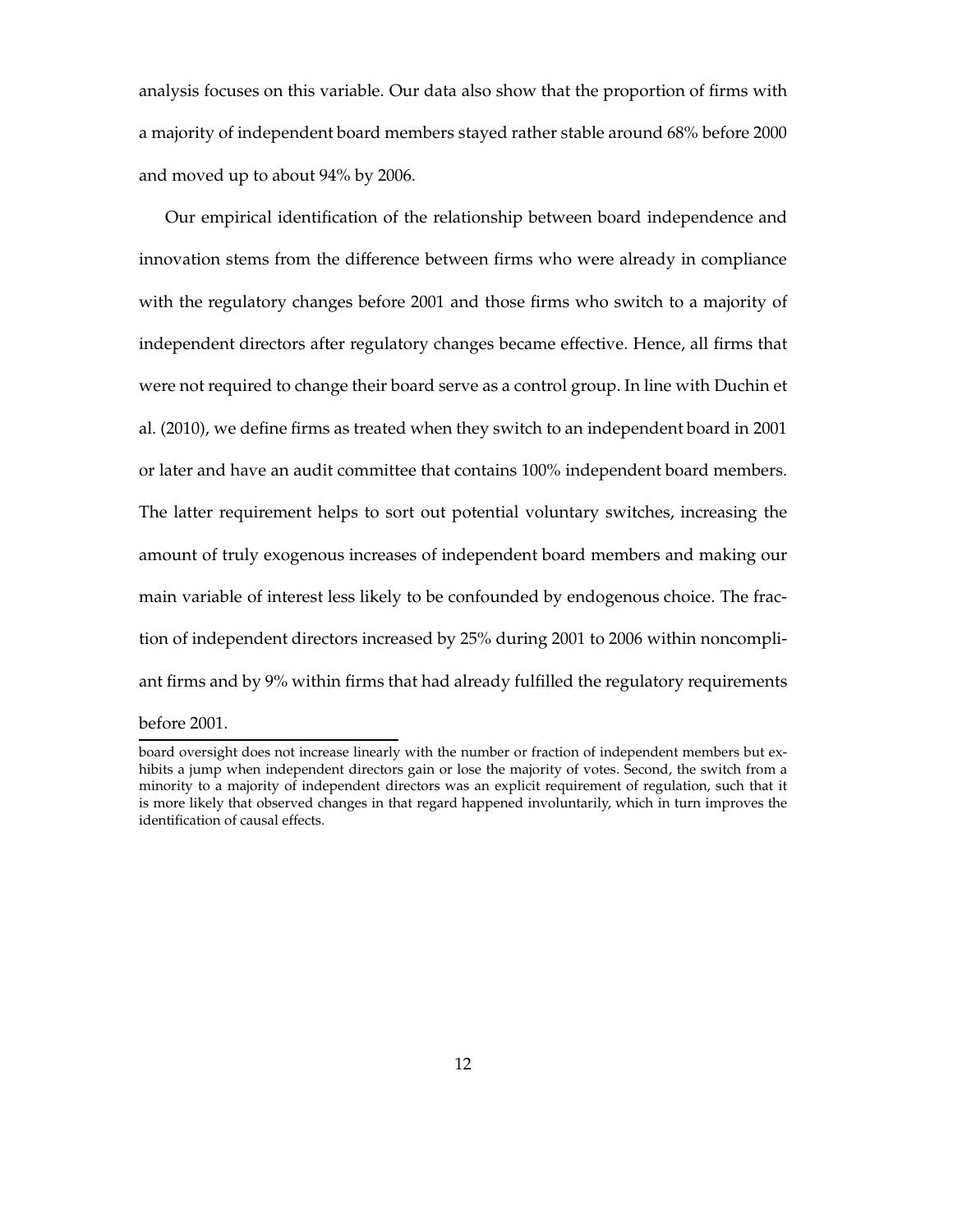# **4. Sample selection**

The data set we built up for our study is determined by the joint availability of data on the composition of corporate boards and committees from the IRRC, information on basic firm characteristics from Compustat, and patent data from the National Bureau of Economic Research (NBER), the Fung Institute, and the United States Patent and Trademark Office (USPTO). The IRRC provides data on corporate board members for 3,000 major public U.S.-based firms from 1996 to 2006. Compustat has further information on almost all of the firms covered by IRRC. A major challenge for the empirical researcher interested in those firms' innovative activities is the identification and compilation of the corresponding patent portfolios. Researchers involved in the NBER patent data project have spent significant amounts of resources to identify patents that have been granted to U.S.-based firms. The NBER patent database contains, however, only those patents that have been granted through 2006. Due to the time lag with which inventions are granted property rights (1–5 years) and the publication of corresponding data by the USPTO, this results in significantly truncated data for patents filed after 2001. Researchers have found ways to use incomplete patent data for the years 2002 to 2006, exploiting the distribution of applications before 2002, but those approaches add noise to econometric analyses, and lead to significant estimation errors in our case, because our sample of board data covers 50% of years for which the NBER data are severely truncated. The issue becomes even more prevalent if researchers want to take citations to patents into account that often occur several years after a patent has been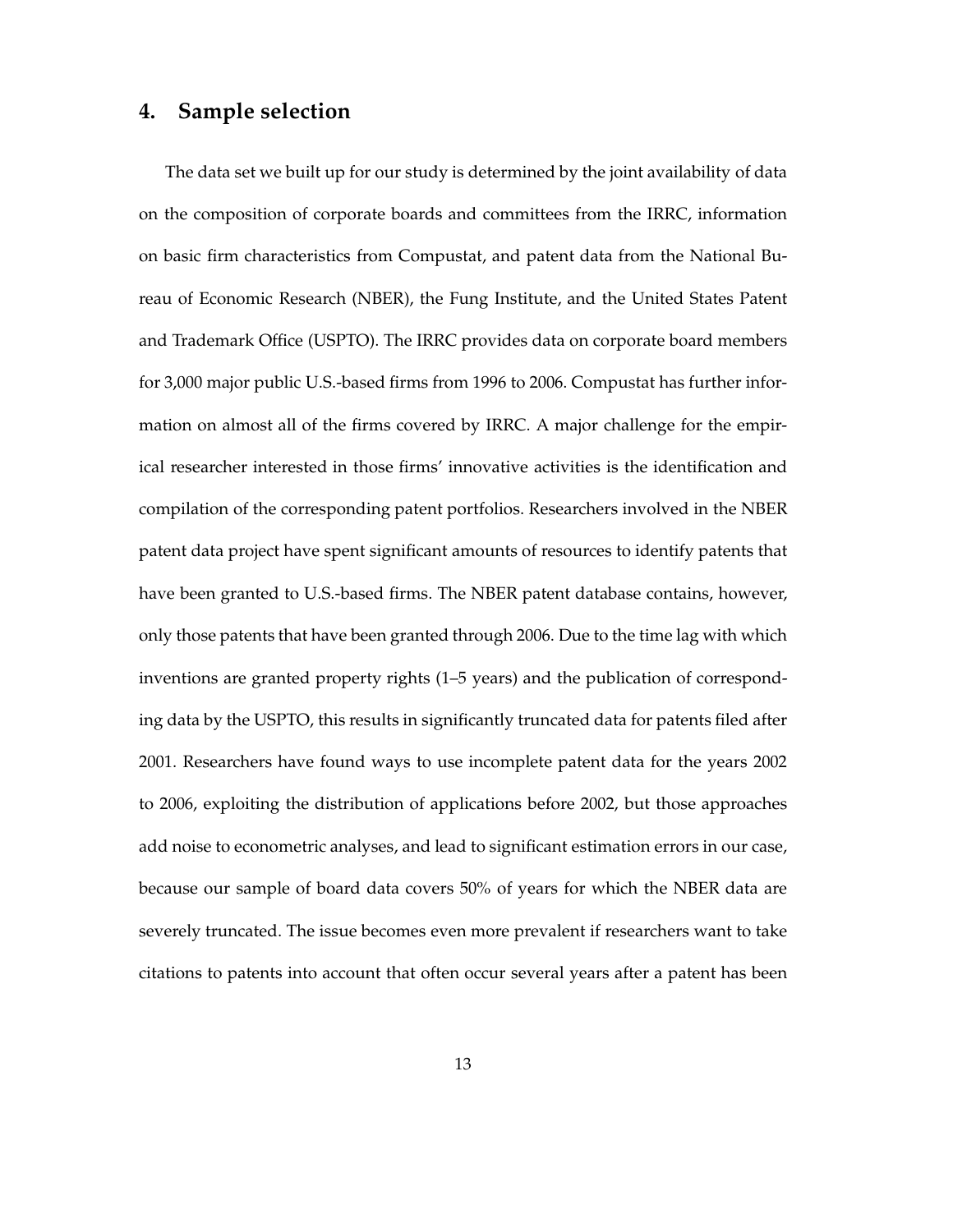granted. In terms of patent applications, the NBER data misses 18% of patent applications of U.S.-based assignees identified in 2002, rising to 99% by 2006.<sup>2</sup>

Newly available disambiguations (see Balsmeier et al., 2016) provide more recent data, avoid the truncation of the NBER patent database, and identify comprehensive patent portfolios of the firms in our sample up to the year  $2007$ <sup>3</sup> Following the literature (e.g., He and Tian, 2013), we assign an eventually granted patent to the year it was applied for. Disambiguation of firm names presents a major challenge, since patent documents do not contain a unique identifier of assignees. Following disambiguation, patents are aggregated to the firm level and merged with other databases such as Compustat and IRRC.

We extended the reach of the NBER patent database by combining it with USPTO and Fung Institute data, including patent citations and other detailed information within each patent document. We started with standardized assignee names provided by the USPTO for all patents granted through December 31, 2012. These standardized assignee names are largely free of misspellings but still contain many name abbreviations for individual firms. The standardized USPTO assignee names remain consistent throughout time and have been used by the NBER patent project team to disambiguate firm names. For almost all U.S. firms that received at least one patent between 1975 and 2006, the NBER provides a unique time-invariant assignee. We took all variations of

 $2$ The numbers are derived by comparing all patent applications in the NBER database with all patents in the Fung Institutes database as published in April 2014.

 $3$ We gather patent data through 2007, because we will estimate regressions of firms' patenting activities in year *t* on board data and controls in *t*-1, reflecting that patenting activities need some time to be influenced by boards and simultaneous determination of variables may otherwise confound the estimation.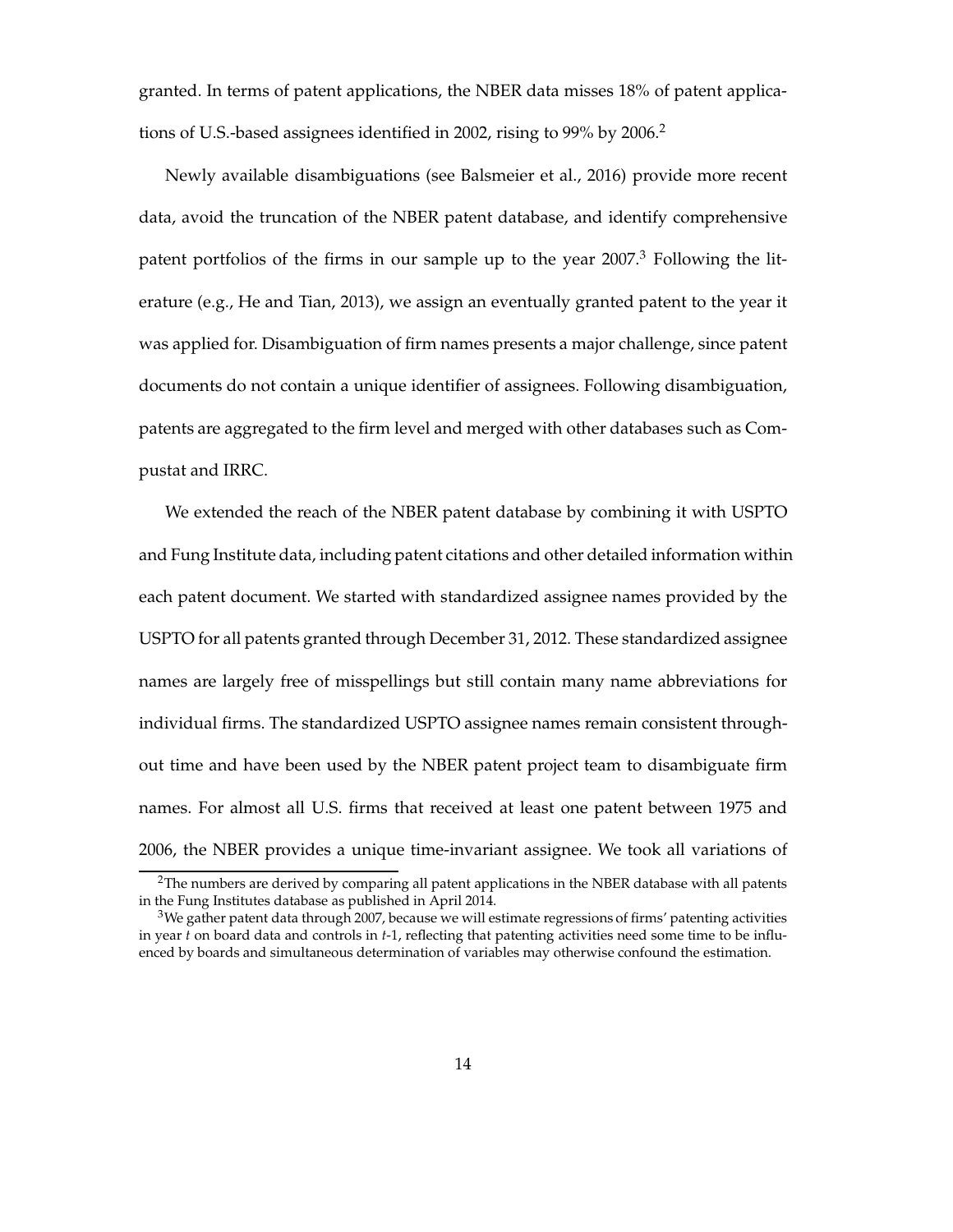standardized assignee names that belong to a given single firm as a training set, and gave all granted patents that appear with the same standardized assignee name the same unique NBER identifier. $4$  This information enabled us to track firms' patenting activity over significantly longer time periods, overcoming truncation issues of patent applications and generally increasing the accuracy of available patent portfolios.

Finally, we merged unique time-invariant Compustat identifiers to the patent assignee identifiers as they are provided by the NBER. It is worthwhile to note that in our analysis we take only those firms into account for which the NBER has identified Compustat matches, and we assigned zero patents only to those firms where the NBER team searched for but could not find matches with any patent. In this regard we deviate from other studies that assign zero patents also to those firms that have not been tested to appear as a patent assignee or not. Thus, we avoid measurement errors at the expense of a smaller but more accurate data set.

In order to circumvent potential selection effects to confound our estimation of the relationship between board independence and innovation, we further removed all firms that appear only before the year 2000 or entered the sample in the year 2000 or later, such that the remaining firms can be observed over a timespan where the previously described regulatory changes took place. Finally, we arrive at a sample of 6,107 observations on 713 firms observed during the period from 1996 to 2006 for which we could gather all information of interest. All firms in the sample combined have applied for and been granted 328,463 patents during the sample period.

 $4$ Based on the first assignee that appears on the patent document. It allowed us to identify  $\sim$ 250k additional patents granted to U.S.-based assignees after 2006.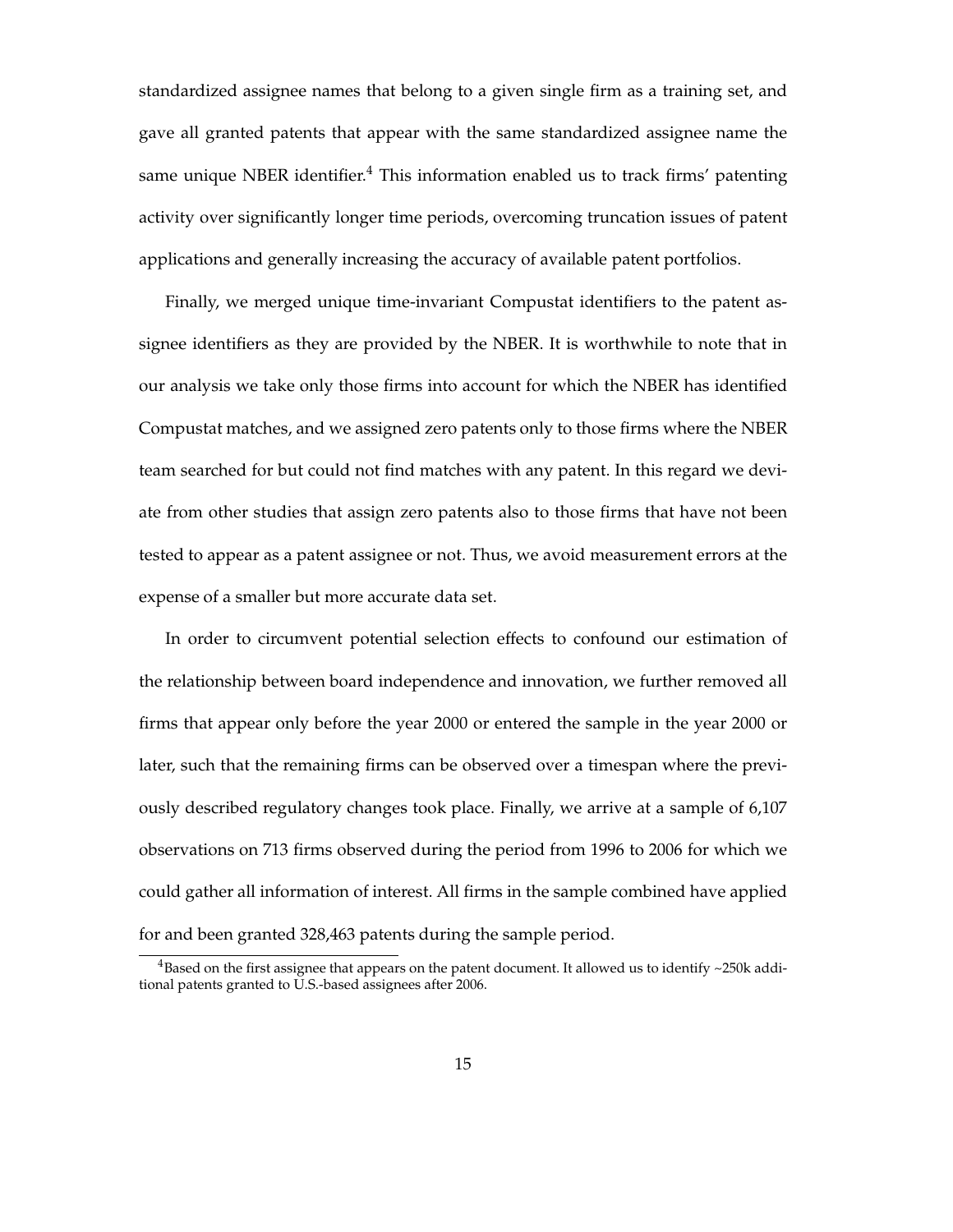### *4.1. Measuring innovative search*

Much recent empirical work on corporate governance and innovation has relied on patent data (e.g., Atanassov, 2013; He and Tian, 2013). Raw patent counts are used as well as the number of future prior art citations that a patent receives, as the number of future cites correlates with financial and technical value; highly cited patents are much more valuable commercially and the relationship is highly skewed in favor of very highly cited patents (Harhoff et al., 1999; Hall et al., 2005). To be comparable with the extant literature we will show how board independence influences patent counts and citations. Our results go on to illustrate, however, that raw patent counts and total citation counts are of limited use in identifying differences in innovative search strategies, specifically towards more or less exploration. Therefore, we introduce a suite of measures, consistent with the arguments of Lanjouw and Schankerman (2004) for the use of multiple indicators of patent quality. These serve as additional dependent variables besides raw patent counts and citations, thus enabling the illustration of a richer and more robust picture of how board independence affects not only the rate but also the type and direction of innovation.

First, we calculate the number of citations that each patent makes to prior patents (Lanjouw and Schankerman, 2004). An increase in the number of backward citations reflects direct relations to more prior art that must be specified in the patent application (required by law). This correlates with innovative search in relatively more crowded, better-known, and typically more mature technological areas.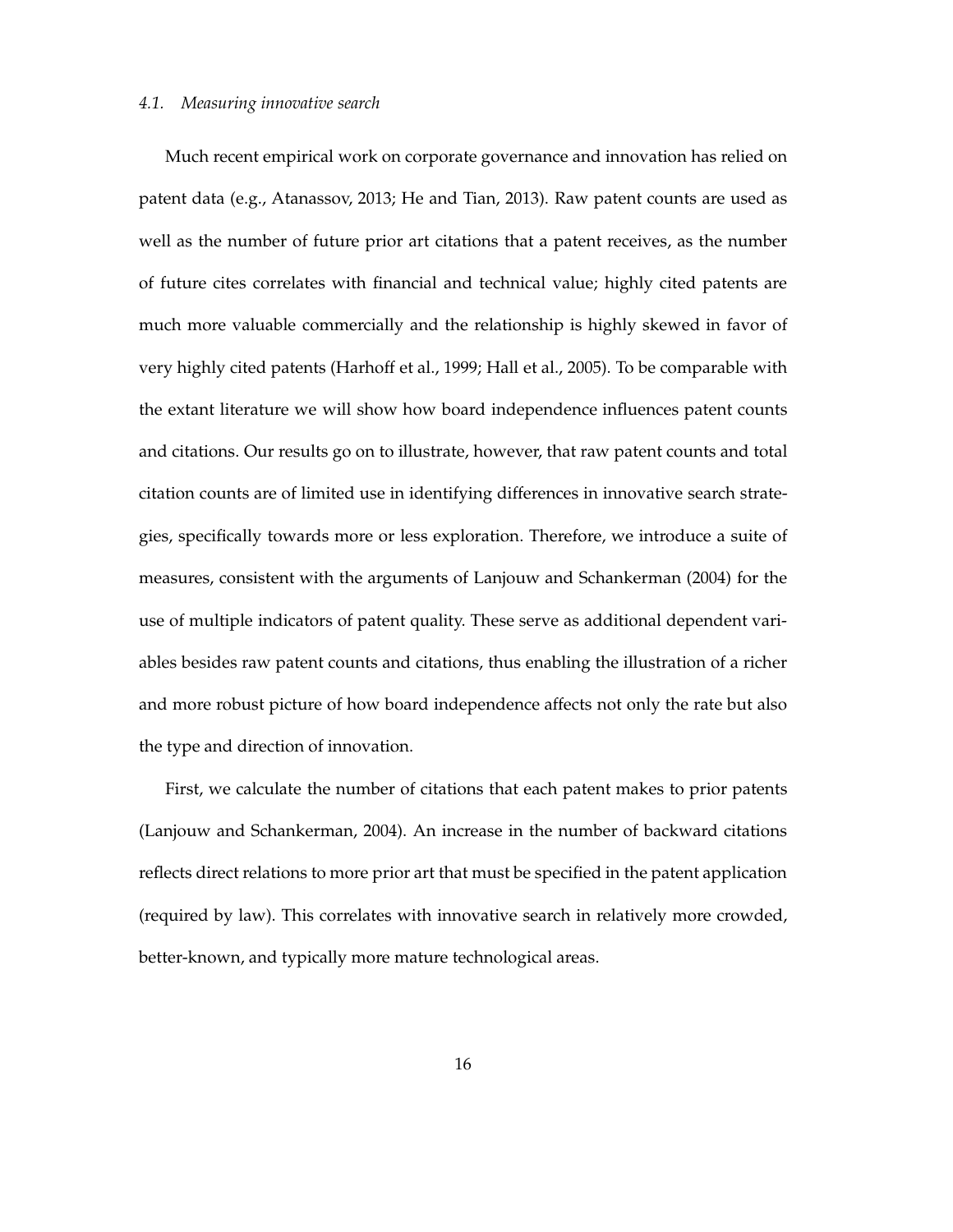Second, we take the number of times a given patent cites other patents owned by the same company [Sorenson and Stuart (2000); similar measures are used in Faleye, Hoitash, and Hoitash (2011)]. More self-cites indicate search within previously known areas of expertise while fewer self-citations indicate a broadening of innovative search or efforts to explore areas that are new to the firm.

Third, we calculate the number of patents that are filed in technology classes previously unknown to the firm. Unknown patent classes are defined as those in which a given firm has not applied for any patent beforehand (starting in 1976). The complement is the number of patents applied for in known classes. Addressing one concern of Lerner and Seru (2014), we consistently use the original patent class at time of patent grant; hence, if the USPTO defines a brand new class and issues a new patent, it will be observed, but if the USPTO redefines an old patent into a new class, it will not change the measure.

A continuous measure of whether firms stay or deviate from known research areas is the technological proximity between the patents filed in year *t* and the existing patent portfolio held by the same firm up to year *t*-1 (Jaffe, 1989):

$$
P_{it} = \sum_{k=1}^{K} f_{ikt} f_{ikt_{-1}} / \left( \sum_{k=1}^{K} f_{ikt}^2 \cdot \sum_{k=1}^{K} f_{ikt_{-1}}^2 \right)^{\frac{1}{2}}
$$

, where *fikt* is the fraction of firm *i*'s patents that belong to patent class *k* at time *t*, and *fikt*−<sup>1</sup> is the fraction of firm *i*'s patent portfolio up to *t*-1 that belongs to patent class *k*. *Pit* ranges between zero and one. The highest possible value indicates that the patents filed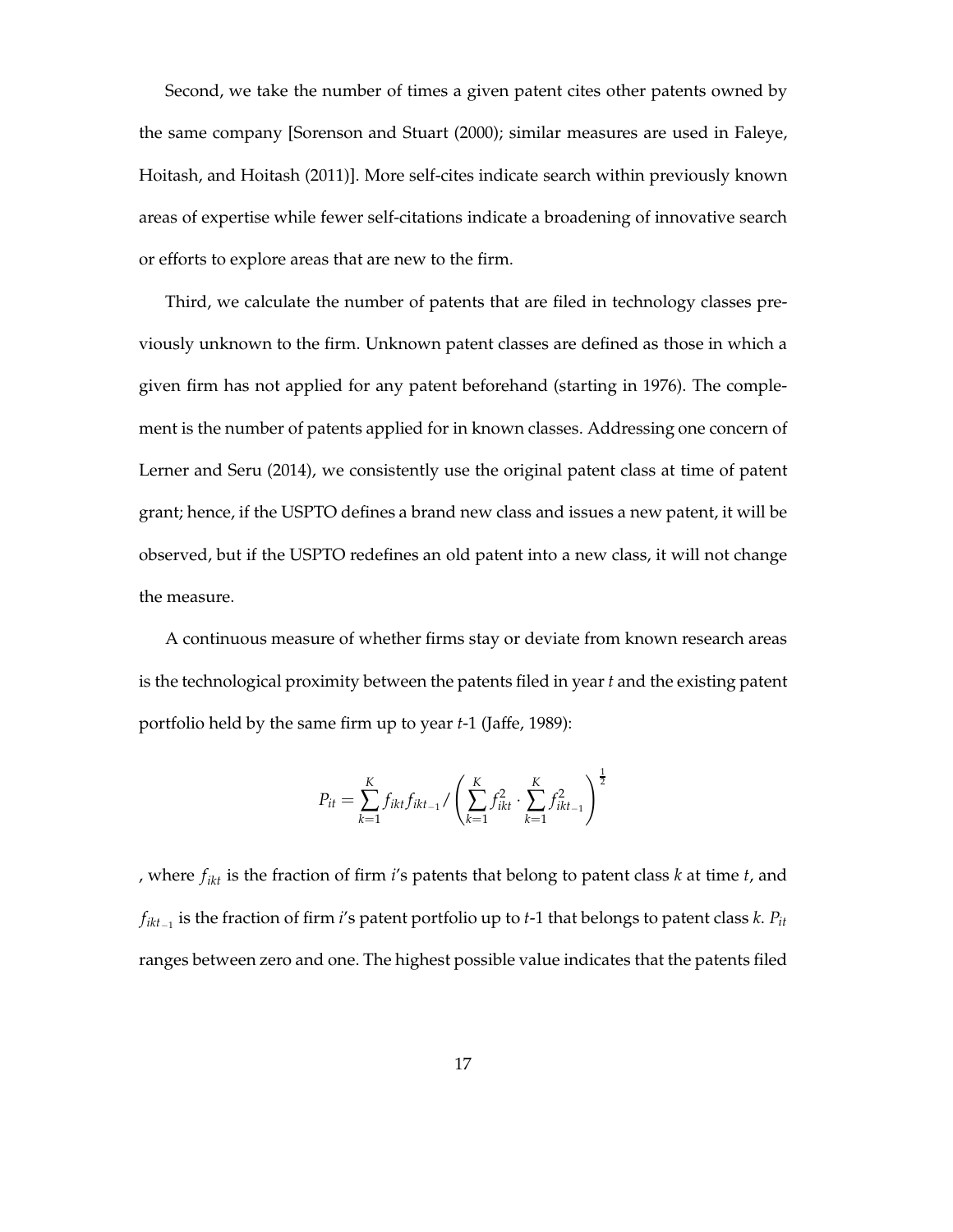in year *t* are distributed across patent classes in the exact same way as the portfolio of all patents of the same firm up to the previous year.<sup>5</sup> Positive coefficients in a regression would thus indicate a more narrow innovation trajectory within known areas.

Fourth, we categorize patents according to how many citations they have received relative to other granted patents that have been applied for in the same technology class and year (Azoulay, Graff Zivin, and Manso, 2011). In addition to limiting comparison of similar patents, we exclusively and exhaustively bin all patents according to their location in the distribution of citations. This is intended to clearly separate different types and degrees of innovative outcomes, ranging from highly successful breakthroughs (highly cited) to completely failed inventions (not cited at all) and moderately successful outcomes that lie between. We estimate separate models for each of the four non-overlapping categories: top 1%, 2nd-10th%, not in the top 10% but cited at least once, and never cited at all. We count a patent as a top  $1\%$  (2–10%) patent if the patent falls into the highest percentile (centile) of the citation distribution in the same technology class and application year. We also separately count all patents that received no citation at all and those that have received at least one citation but do not fall in the top 10% category.

Fifth and finally, we calculate the total number of claims made by a firm's patent portfolio each year (Lanjouw and Schankerman, 2004). It is difficult to algorithmically interpret ex ante the innovative value of any particular claim, however, as claims can be added as scope conditions which typically act as limitations on the basic invention. An

<sup>&</sup>lt;sup>5</sup>Reflecting that a value of one indicates no change, the measure takes value one if no patent was applied for in a given year. All results presented below are robust to excluding non-patenting firms.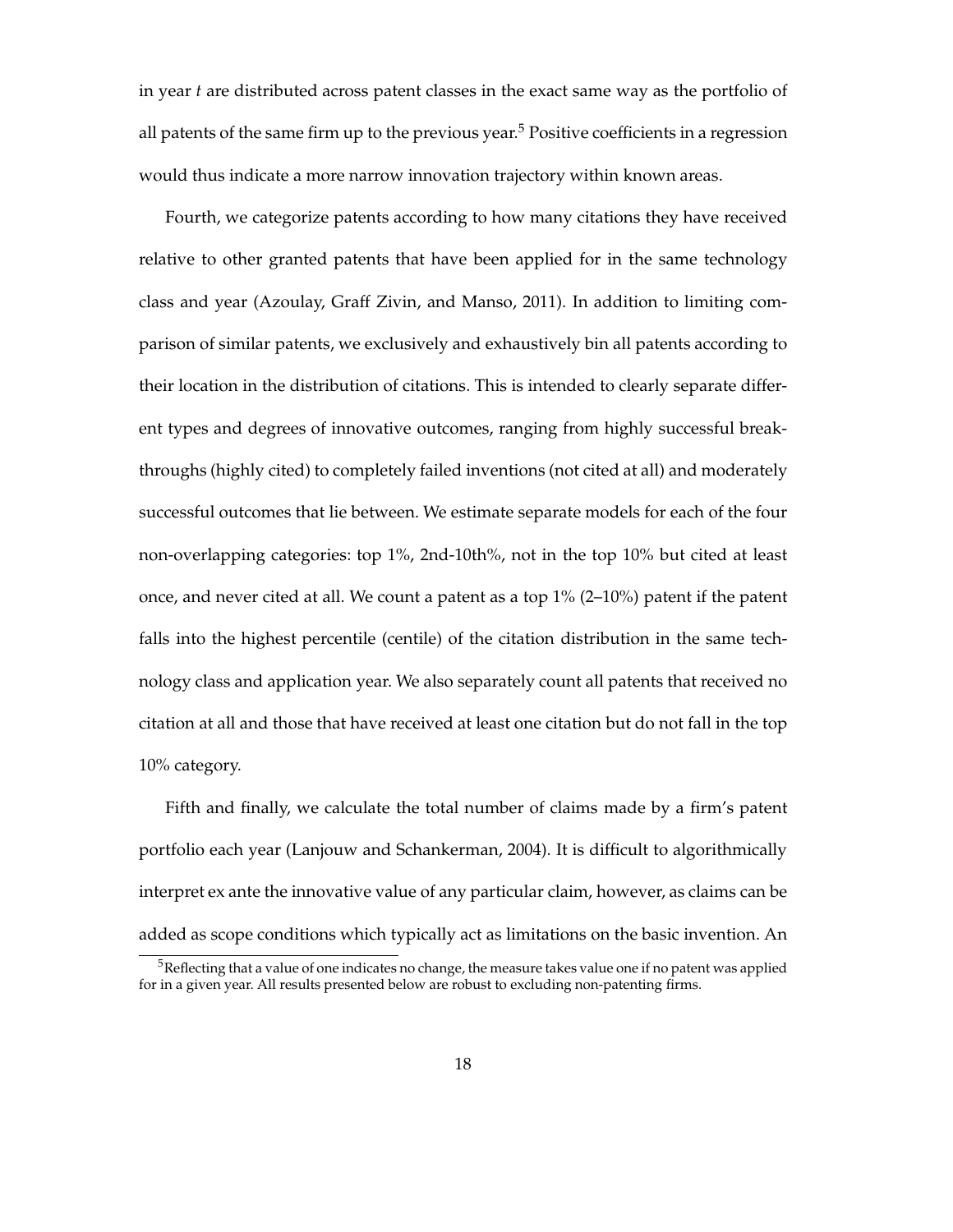increase in the total number of claims should correlate, however, with the effort a firm puts into the patenting process, and this effort should increase in response to pressures for immediate and quantifiable results.

We do not use measures of originality and generality because their correspondence to exploration and exploitation remains unclear. The measures calculate the spread of classes covered by forward and backward citations, however, they do not take history into account; the spread may be novel and unique, or it may be old and common. For example, a patent may be measured as original because it cites other patents across a wide variety of classes, yet that citation pattern may have already appeared on any number of patents. Additional pragmatic issues make the measure unattractive: 1) it is only calculated for the NBER sample, 2) any calculation relies upon the concordance of classes which changes as each new class is defined, and 3) the USPTO recently stopped using the US class system, hence it will be impossible to update the measure going forward. Unreported regressions available from the first author show no significant effect of board transition on the average of a firm's patent scores of originality and generality, for the patents in the NBER sub sample. Individual-level patent regressions similarly show no significant relationship.

## *4.2. Control variables*

Following the extant literature, we control for a vector of firm characteristics that could confound the relation between board independence and a firm's innovative search and success. We compute all variables for firm *i* over its fiscal year *t*. *Board size* measures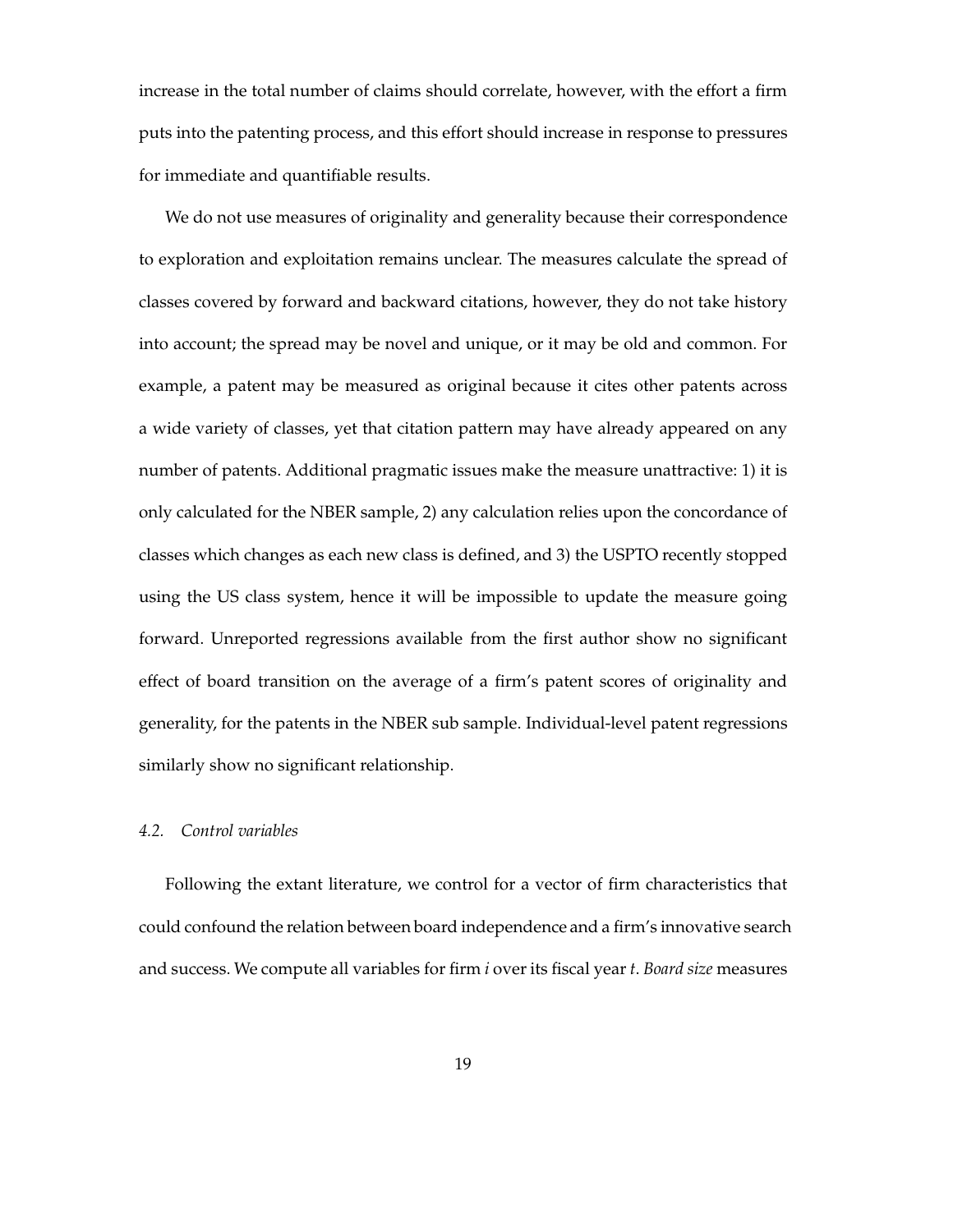the number of board members as we want to insulate the effect of board independence from contemporary changes in the number of directors. Further, we found that the firms in our sample differ significantly in terms of *R&D* spending over total assets and firm size as measured by total assets—two variables that are naturally positively related to firms' innovation activities. In order to reduce the skewness in total assets we take the logarithm of total assets in all multivariate econometric analyses. In addition, we control for firm age (the number of years since the initial public offering date), as older firms may search in older technological areas. Moreover, *leverage* (long-term debt over total assets) and *capital expenditures* (scaled by total assets) account for financial constraints that are known to influence corporate innovation. Finally, *Tobin's Q* enters the regression to control for differences in growth opportunities.

### *4.3. Summary statistics*

Table 1 presents summary statistics on the data set. The patenting activities of the firms in our sample show typical skewness with a mean of  $\sim$  54 patents and a median of three patents. Related measures like the amount of R&D investment and citationweighted patent counts reveal similar distributions and high concentrations among the most active firms. We calculated the number of patents that cite a given patent based on all US granted patents by April 2014. To control for secular trends in citation rates we employ time fixed effects that presumably affect all firms equally on average (see also Atanassov, 2013; and Hall, Jaffe, and Trajtenberg, 2001). 680 firms (85%) have applied for at least one patent during the sampling period. The average firm has filed 0.5 (5.0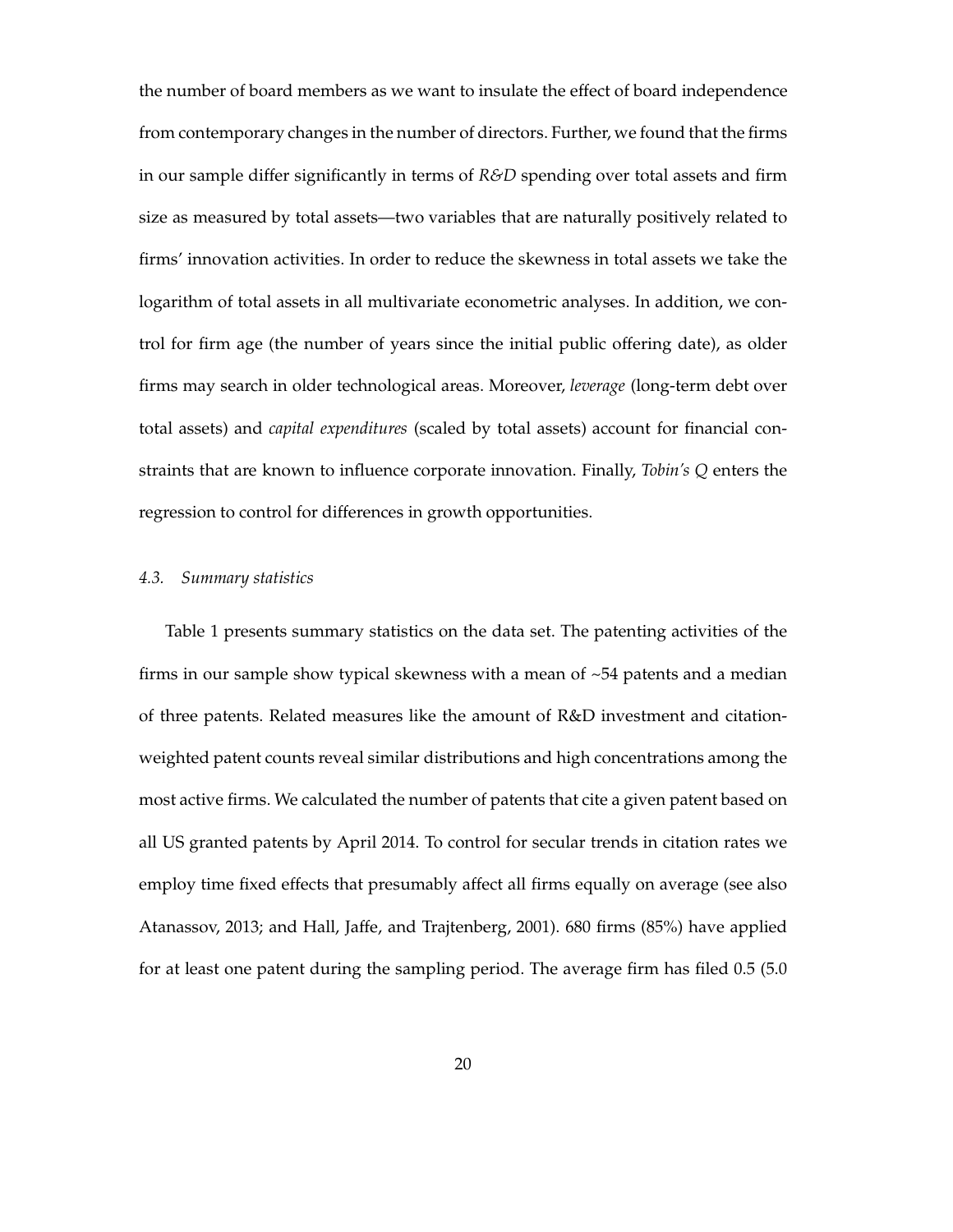patents) in the top 1% (10%) category, 18.1 patents that are never cited, and 30.6 that appear in the middle of the citation distribution. Similar to the number of cites received in the future, the number of backward citations is quite large on average with 1,157.2 cites (median 26). On average, 176.6 of those backward citations relate to patents that belong to the same firm (median 0). Further, 1.3 patents are filed in new-to-the-firm technology classes, while 52.5 are filed in known classes. The average technological proximity measure is 0.54.

Regarding other variables of interest, the average firm in our sample is 17.8 years old, has nine board members, a book value of assets of \$7 billion, an R&D to assets ratio of 5%, a leverage ratio of 18.2%, capital expenditures over total assets of 5.3%, and a Tobin's *Q* of 1.2. The Appendix displays a correlation table of all variables (Table 18).

### *4.4. Methodological remarks*

In order to analyze how a transition to an independent board affects innovative search we follow the literature on corporate governance and innovation (e.g., Atanassov, 2013; He and Tian, 2013; Kortum and Lerner, 2000) and estimate the baseline model in Ordinary Least Square (OLS):

$$
log(1 + paths_{i,t+1}) = \beta_0 + \beta_1 \cdot independentboard_{it} + \gamma \cdot Z_{it} + \theta_t + \alpha_i + \epsilon_{it}
$$

where *patents*<sub>*i*, $t+1$ </sub> is the number of eventually granted patents of firm *i* applied for in year *t+*1. In alternative regressions we will exchange the number of patents with our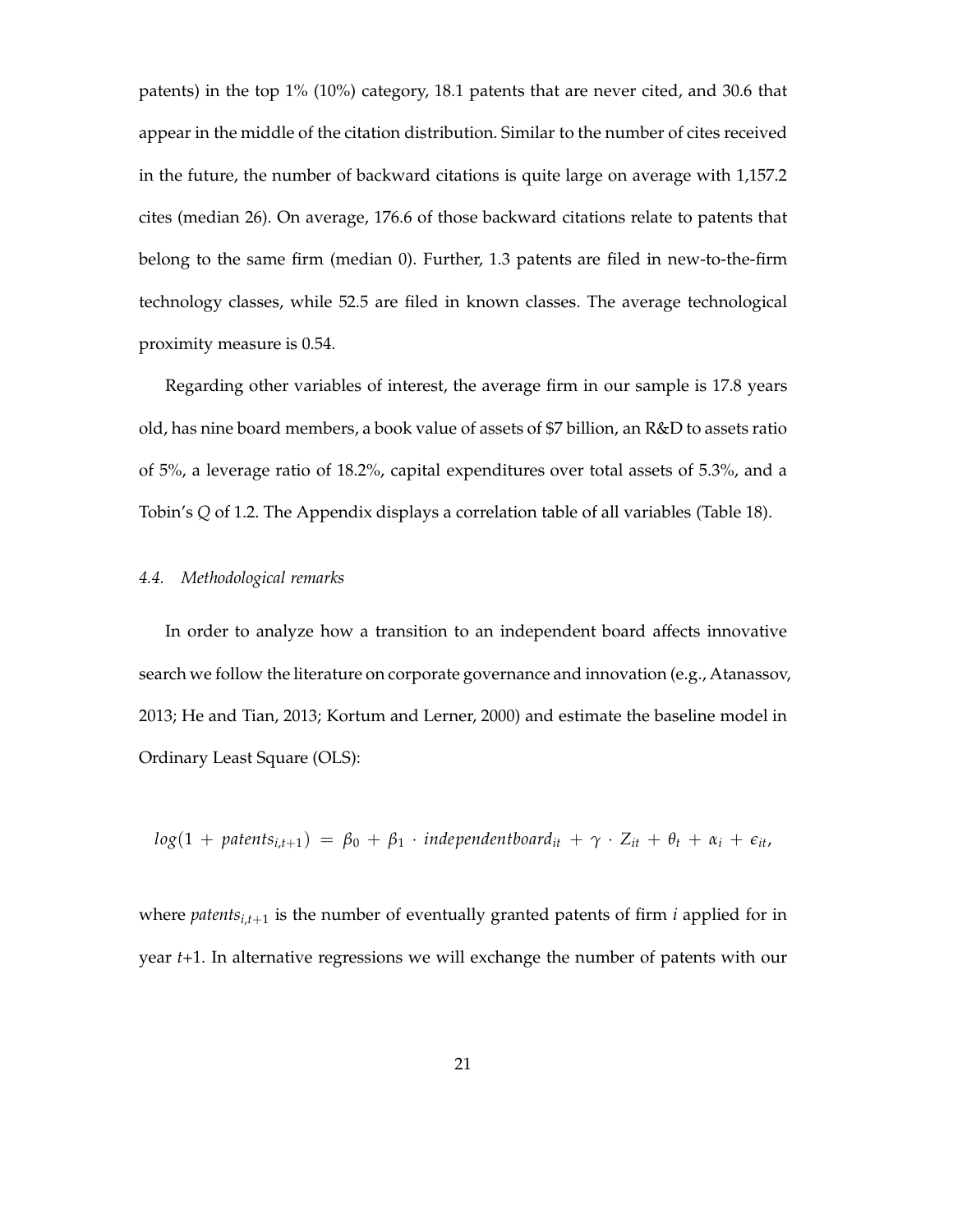#### **Table 1:** Summary statistics

This table reports summary statistics of variables used in the study. Board size is the number of board members. Independent board is an indicator variable that indicates whether the majority of board members are independent. Top (1%) are the number of patents that fall into the 1% most cited patents within a given three-digit class and application year. Top 10% to 2% are the number of patents that fall into the 10% to 2% most cited patents within a given three-digit class and application year. Cited patents are the number of patents that received at least one citation but do not appear in the top 10% of the citation distribution. Uncited are the number of patents that were not cited. Self-citations are the number of cites to patents held by the same firm. Patents in new/known classes is the number of patents that are filed in classes where the given firm has filed no/at least one other patent beforehand. Tech. prox. is the technological proximity between the patents filed in year *t* to the existing patent portfolio held by the same firm up to year *t*-1, calculated according to Jaffe (1989). Further information on variable definitions and data sources provided in Sections 4.1 and 4.2.

| Variable              | N    | Mean    | Median         | Sd      | Min              | Max    |
|-----------------------|------|---------|----------------|---------|------------------|--------|
| Patents               | 6107 | 53.78   | 3              | 243.36  | $\mathbf{0}$     | 5261   |
| Citations             | 6107 | 573.70  | 5              | 3329.21 | $\theta$         | 108496 |
| Claims                | 6107 | 1006.30 | 28.00          | 4718.74 | $\theta$         | 88533  |
| Top 1%                | 6107 | 0.53    | 0              | 2.42    | $\theta$         | 44     |
| Top 10% to 2%         | 6107 | 5.06    | $\theta$       | 25.18   | $\Omega$         | 660    |
| Cited patents         | 6107 | 30.62   | 1              | 149.93  | $\theta$         | 3512   |
| Uncited patents       | 6107 | 18.13   | $\mathbf 1$    | 98.77   | $\theta$         | 4033   |
| <b>Back-citations</b> | 6107 | 1157.22 | 26             | 4851.25 | $\boldsymbol{0}$ | 101943 |
| Self-citations        | 6107 | 176.60  | 0              | 990.85  | 0                | 22415  |
| New classes           | 6107 | 1.28    | 0              | 3.88    | 0                | 227    |
| Known classes         | 6107 | 52.50   | $\overline{2}$ | 242.47  | $\theta$         | 5259   |
| Tech. prox.           | 6107 | 0.54    | 0.68           | 0.41    | 0                | 1      |
| Indep. board          | 6107 | 0.77    | 1              | 0.42    | $\theta$         | 1      |
| Board size            | 6107 | 9.23    | 9              | 2.52    | 3                | 21     |
| log(Total assets)     | 6107 | 7.41    | 7.22           | 1.51    | 3.09             | 13.53  |
| R&D / assets          | 6107 | 0.05    | 0.02           | 0.07    | $\theta$         | 1.12   |
| Age                   | 6107 | 17.78   | 15             | 10.98   | 1                | 37     |
| Cap. exp. / assets    | 6107 | 0.05    | 0.04           | 0.04    | 0                | 0.43   |
| Leverage              | 6107 | 0.18    | 0.17           | 0.16    | 0                | 1.35   |
| log(Q)                | 6107 | 1.23    | 1.04           | 0.85    | $-2.46$          | 6.72   |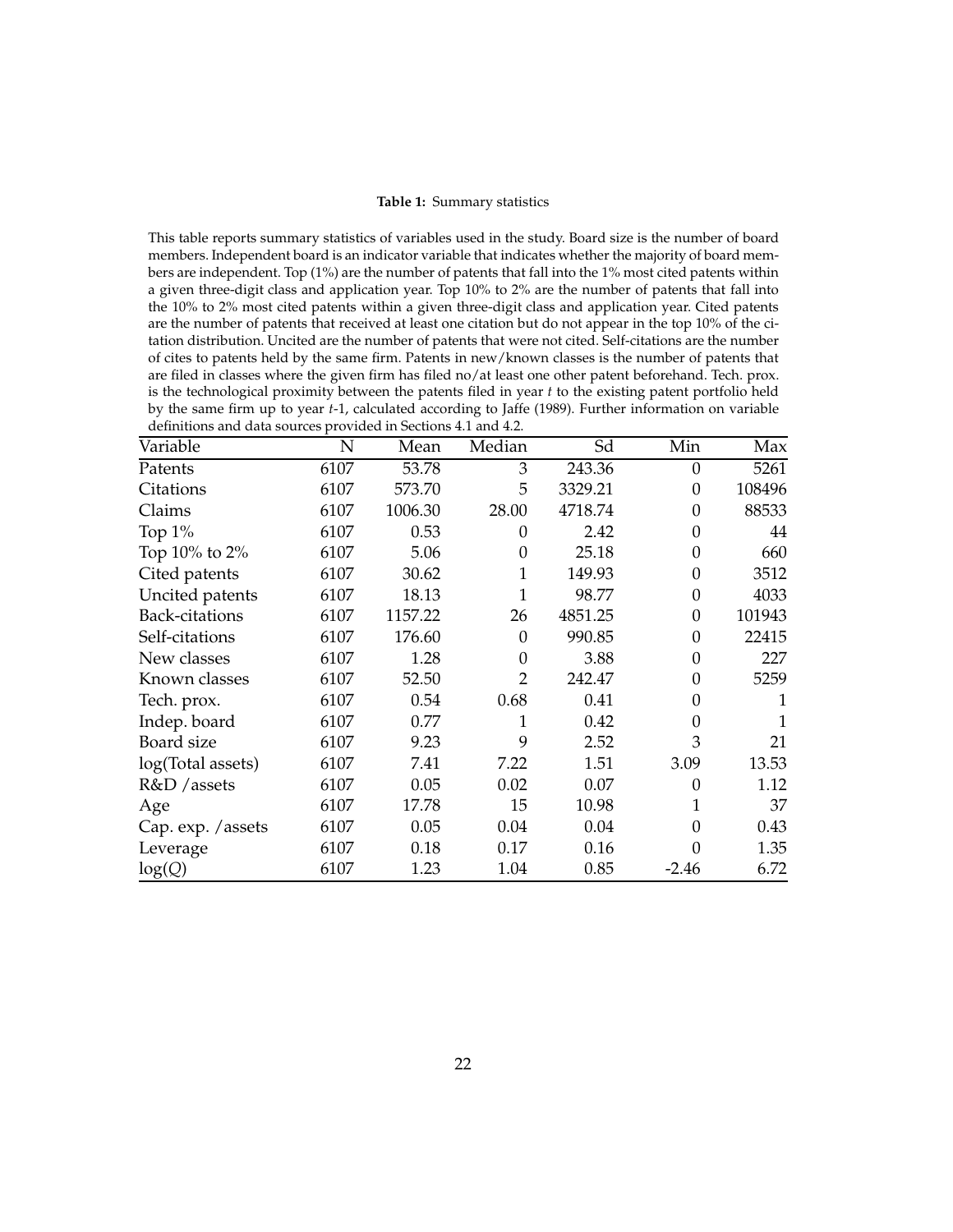previously introduced measures of innovation that allow us to assess the firms' innovative search strategy in more detail.<sup>6</sup> Our main explanatory variable of interest, *independent boardit*, is a dummy that indicates firms that have transitioned from a minority to a majority of independent board members in the year 2001 or later when regulatory changes became effective.<sup>7</sup> Under the assumption that changes in patenting by firms that transitioned would have been comparable to changes in patenting by other firms in the absence of a transition,  $\beta_1$  captures the effect of board independence on innovation by the affected firms.<sup>8</sup>  $Z_{it}$  is a vector of the previously introduced firm characteristics, and year fixed effects  $\theta_t$  control for changes in the macroeconomic environment and systematic changes in patenting activities over time. Our preferred specifications include firm fixed effects  $\alpha_i$  that control for any unobserved firm heterogeneity that is time-invariant. Hence, we basically estimate a DiD model, where those firms that switch from a minority to a majority of independent directors on the board in 2001 or later are the 'treated firms', and all others are 'non-treated firms'. In order to unravel the influence of firm fixed effects in our regressions we also show alternative models

 ${}^{6}$ In case the dependent variable is a count, all results are robust to alternatively estimating Poisson models (not shown).

 $7$ All results presented below are robust to alternatively taking the years 2000 or 2002 as the threshold value.

<sup>&</sup>lt;sup>8</sup>As can be seen in Fig. 1, not all firms transitioned from a friendly to an independent board at the same time, because directors were allowed to fulfill their contracts that were signed before the law change. In principle, this gives firms room for strategic choice that could confound our identification. Therefore, we checked whether the time between the law change and compliance is correlated with pre-SOX innovative activity of the firms in our sample. In order to test this, we first defined a variable that measures the years until the board actually changed from friendly to independent although SOX and other regulations were already active (2003). We found 17 firms with a one year lag, 14 with a two-year lag, and eight with a three-year lag. Then, we regressed time lag until compliance on firms' average amount of R&D, patents, and cites before 2001 (results are robust to taking 2000 or 2002 instead). The lack of significant correlation between compliance lags and pre-treatment innovative activity increases confidence that the estimation is not biased by systematic choice of more or less innovative firms to transition later or earlier.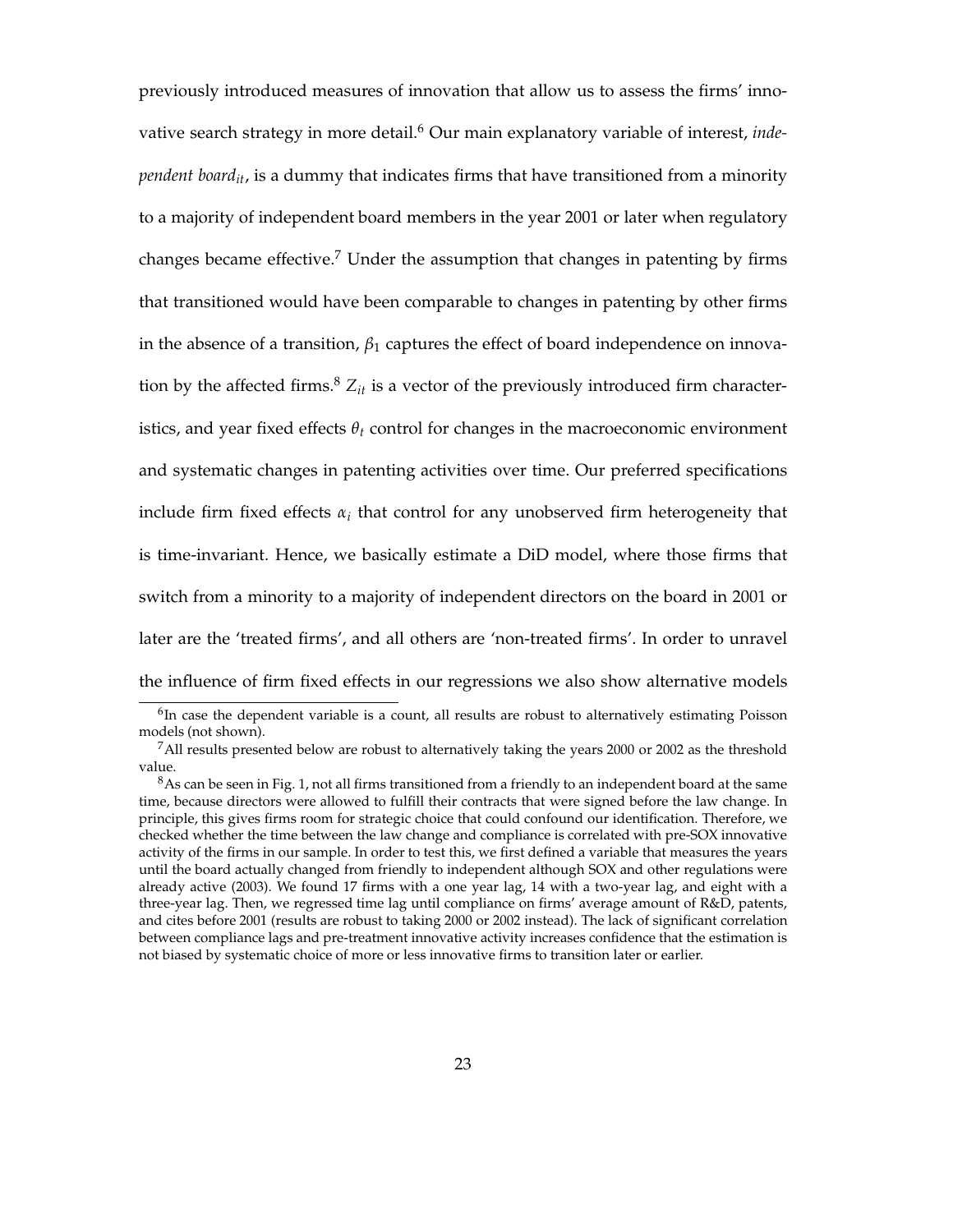with industry fixed effects, based on three-digit standard industry classification (SIC) industry dummies, instead of firm fixed effects. To stay within the DiD framework, we include a dummy variable that marks all treated firms in those regressions without firm fixed effects.

Identification hinges in all models upon the parallel trend assumption; treated and non-treated firms show similar trends in the dependent variable of interest in the absence of treatment. To increase our confidence in this assumption, we estimate the dynamics of the treatment effect, which provides evidence that the DiD estimator is not significantly different from zero in the absence of treatment.

Our estimation might still be biased, however, if other remaining cross-sectional heterogeneity of the firms in our sample change systematically with the transition to an independent board and our measures of innovative search. In order to minimize concerns in this regard, we further re-estimate all our models based on a balanced sample, where treated and non-treated firms are comparable in terms of key observable characteristics before 2002. To achieve a balanced sample we use Coarsened Exact Matching  $(CEM).<sup>9</sup>$  CEM has several features that bound the degree of model dependence, reduce causal estimation error, bias, and inefficiency [Iacus, King, and Porro (2009, 2011), for a similar application, see Azoulay, Zivin, and Wang (2010)]. Based on CEM's coarsening function we match treated and non-treated firms on the joint distribution of firms' R&D spending over total assets, firm size as measured by the natural logarithm of total assets, the natural logarithm of Tobin's *Q*, boardsize, and 26 two-digit SIC industry code

<sup>&</sup>lt;sup>9</sup>In alternative models we balanced the sample based on propensity score matching, taking only the nearest neighbor of each treated firm as a control, and find qualitatively the same results.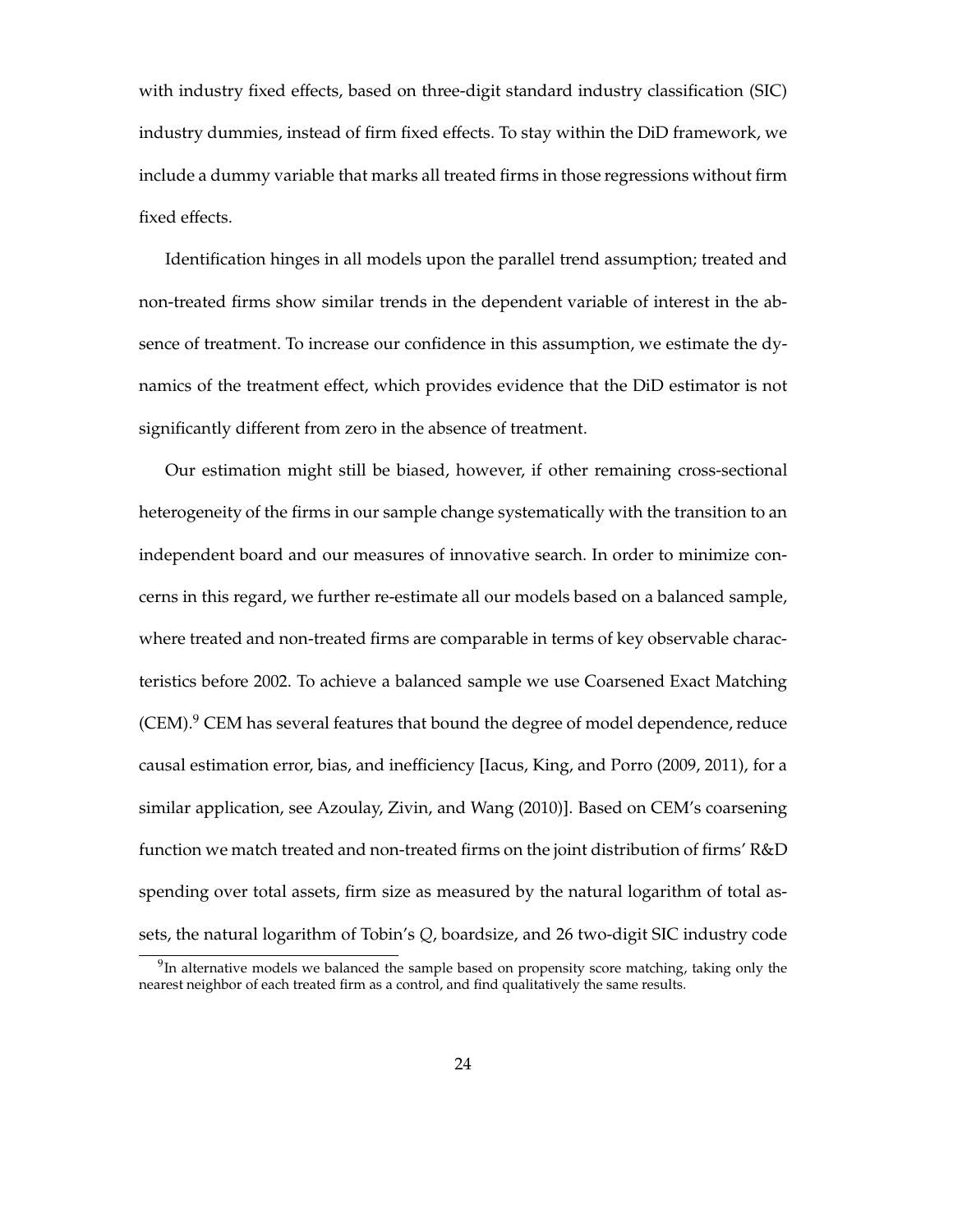dummies. We took the average values of those variables over the years 2000 and 2001 as matching criteria to ensure highest comparability before treatment.<sup>10</sup> Table 2 presents the differences in mean values of all control variables before and after the matching procedure.

Panels A and B of Table 2 show that treated firms in the full sample are on average a little smaller, invest less in R&D, and have a smaller board. Except with regard to R&D spending, the relative differences of the two firm groups appear small in magnitude. Both groups are not statistically significant with regard to the mean values of the other control variables that have not explicitly been included in the matching. In order to eliminate any statistically significant differences of observable firm characteristics, while keeping as many treated firms as possible in the sample, we ran CEM with the side condition to differentiate firms according to ten categories of R&D spending and three categories of firm size, board size, and Tobin's *Q*. Based on this procedure, four out of the 125 treated firms remain unmatched. For the remaining 121 treated firms, CEM selected 430 comparable firms, i.e., 158 incomparable firms are subsequently discarded from the analysis. Panel C of Table 2 shows that, after matching, there are no statistically significant differences between the treated and non-treated firms according to two sided *t*-tests. Although not necessary for a consistent DiD estimation, it is worthwhile to mention that both groups do not differ in terms of the average amount of applied patents after matching.

While balancing the sample should improve identification (at least for firms that are

 $10$ The results are robust to taking all available observations before 2001 into account.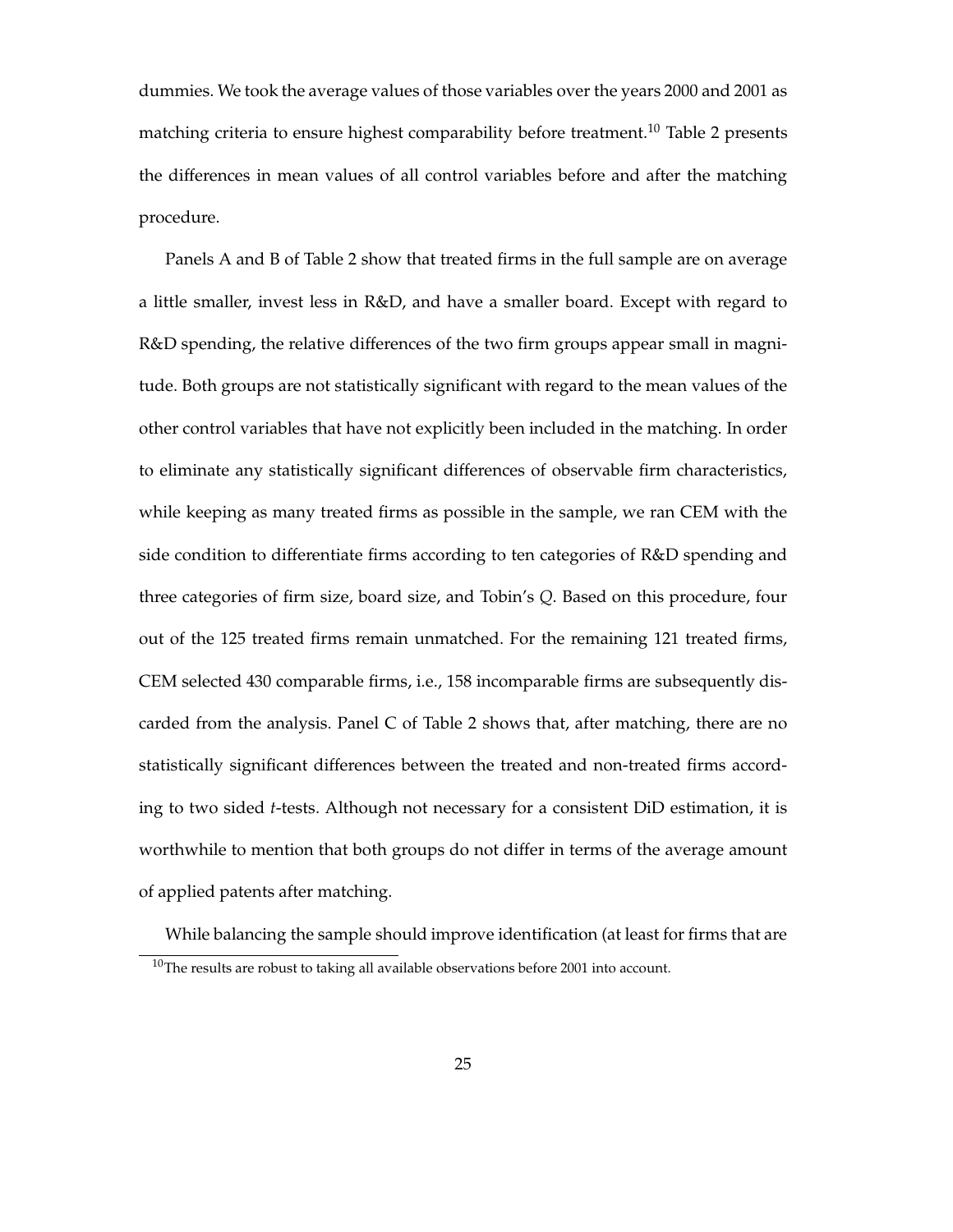#### **Table 2:** CEM matching of treated and non-treated firms

This table reports mean values of treated and non-treated observable firm characteristics, averaged over the years 2000 and 2001, before and after matching, based on the joint distribution of firms' R&D spending over total assets, firm size as measured by the natural logarithm of total assets, the natural logarithm of Tobin's *Q*, and board size. \*\*\*, \*\*, \* denote significance levels of 1%, 5%, and 10% of two-sided *t*-tests on the difference between mean values of Panels A and B, and Panels A and C, respectively.

| Variable                               | Number of firms                            | Mean     |
|----------------------------------------|--------------------------------------------|----------|
| Panel A: Treated firms before matching |                                            |          |
| log(Total assets)                      | 125                                        | 7.02     |
| R&D / assets                           | 125                                        | 0.04     |
| Age                                    | 125                                        | 2.45     |
| Leverage                               | 125                                        | 0.18     |
| Cap. exp.                              | 125                                        | 0.06     |
| log(Q)                                 | 125                                        | 1.34     |
| <b>Board</b> size                      | 125                                        | 8.45     |
|                                        | Panel B: Non-treated firms before matching |          |
| log(Total assets)                      | 588                                        | $7.33**$ |
| R&D / assets                           | 588                                        | $0.05*$  |
| Age                                    | 588                                        | 2.43     |
| Leverage                               | 588                                        | 0.20     |
| Cap. exp.                              | 588                                        | 0.05     |
| log(Q)                                 | 588                                        | 1.25     |
| Board size                             | 588                                        | 8.99**   |
|                                        | Panel C: Non-treated firms after matching  |          |
| log(Total assets)                      | 430                                        | 6.99     |
| R&D / assets                           | 430                                        | 0.04     |
| Age                                    | 430                                        | 2.37     |
| Leverage                               | 430                                        | 0.20     |
| Cap. exp.                              | 430                                        | 0.05     |
| log(Q)                                 | 430                                        | 1.21     |
| Board size                             | 430                                        | 8.56     |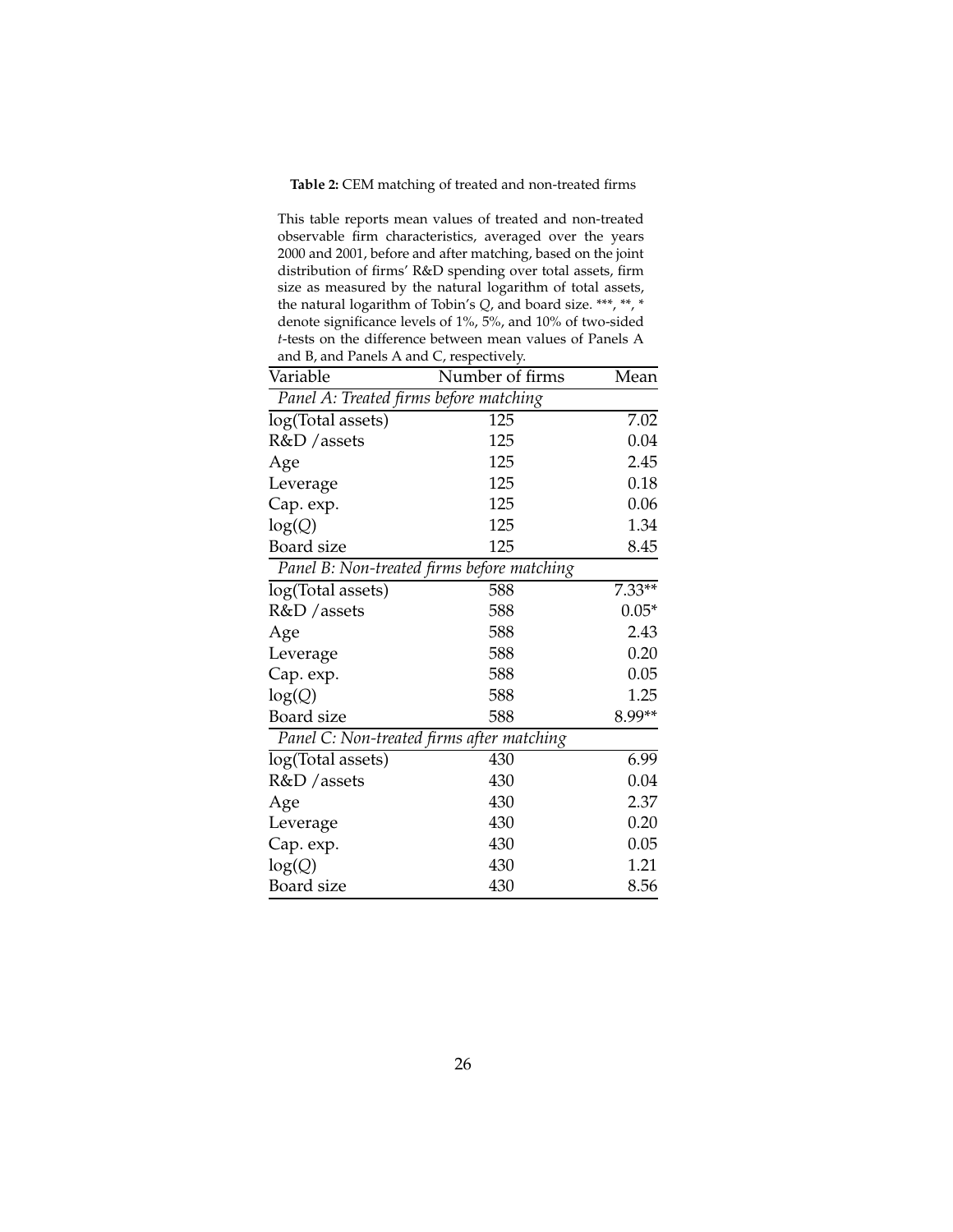similar to the treated firms), potential remaining differences in innovation trends might still have an influence on the estimation. Therefore, we also estimate models that allow for separate firm-specific linear trends in innovation before 2002, using the following specification:

$$
log(1 + patterns_{i,t+1}) = \beta_0 + \beta_1 \cdot independent\ board_{it} + \gamma \cdot Z_{it}
$$
  
+  $\delta \cdot firm_i \cdot pre2002_t \cdot t + \theta_t + \alpha_i + \epsilon_{it}$ 

where *pre*2002*<sup>t</sup>* equals one if the year of observation is 2001 or earlier.

Finally, in alternative specifications we further control for potential systematic changes in the influence of our controls on innovation after 2001, which may coincide with changes in board independence, by estimating:

$$
log(1 + patterns_{i,t+1}) = \beta_0 + \beta_1 \cdot independent\ board_{it} + \gamma \cdot Z_{it}
$$
  
  $+ \delta \cdot firm_i \cdot pre2002_t \cdot t + \zeta \cdot Z_{it} \cdot post_t + \theta_t + \alpha_i + \epsilon_{it}.$ 

# **5. Results**

We first present results on research and development spending, the number of patents, and the total number of citations to and claims within a firm's patent portfolio. We then present measures of innovative search strategy, including a breakdown of the citation distribution, backward and self-citations, and movement into new classes and across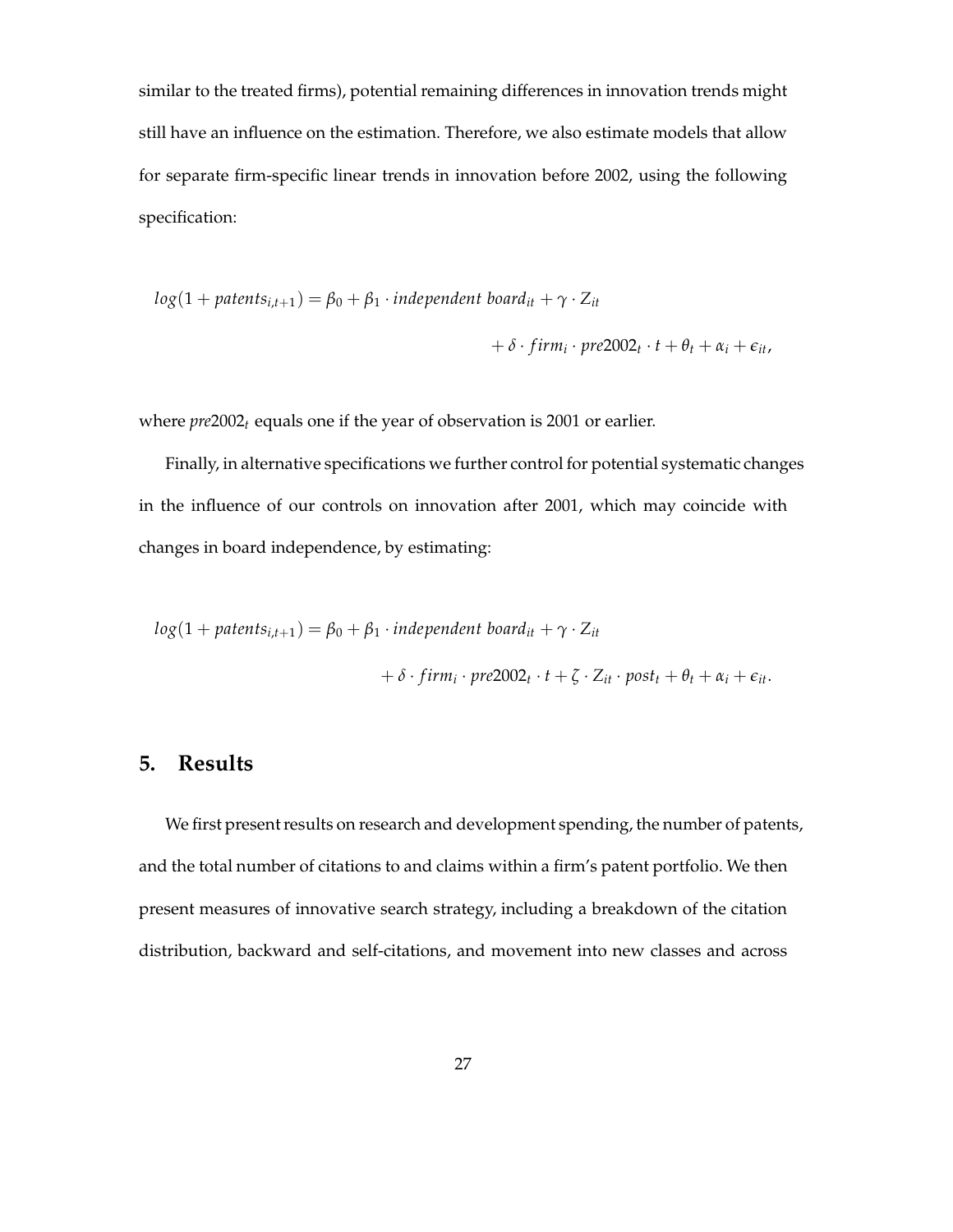technological distance.

#### *5.1. R&D, patents, citation-weighted patents, and claims*

Tables 3 to 6 estimate regressions of firms' R&D investments, the number of eventually granted patents applied for, the total number of citations made to the firm's patents, and the total number of claims contained within a firm's patent portfolio. Each table contains five specifications of the same model. Specification (a) is a standard OLS model with industry fixed effects, (b) is a standard firm fixed effects model, (c) is the same as (b) but estimated on the previously described balanced CEM sample, (d) adds trend controls, and (e) adds interaction terms of all controls with a post-SOX marker. For all models with firm fixed effects the *R*-squared values refer to the explained within-firm variance. The first model assesses potential changes in R&D investments after board independence changed, which might drive subsequent changes in patenting.<sup>11</sup> The next two models differentiate between a change in the number of patents and a change in citations to those patents. Cite-weighted patent counts (the total number of citations to a firm's patent portfolio) have been shown to correlate with financial value and patent renewals (Harhoff et al., 1999; and Hall et al., 2005). The last model estimates effects on the total number of claims in a firm's portfolio.

Table 3 illustrates that a transition to an independent board appears unrelated to the level of firms' R&D investments. In contrast, Tables 4 and 5 illustrate how patenting and total citations both increase. Reading across the models, the effect on patenting

<sup>&</sup>lt;sup>11</sup> Alternative regressions with R&D investments scaled by total assets reveal a significant positive effect only in specifications without firm fixed effects. Inclusion of controls for time-invariant firm heterogeneity leads to statistically insignificant results.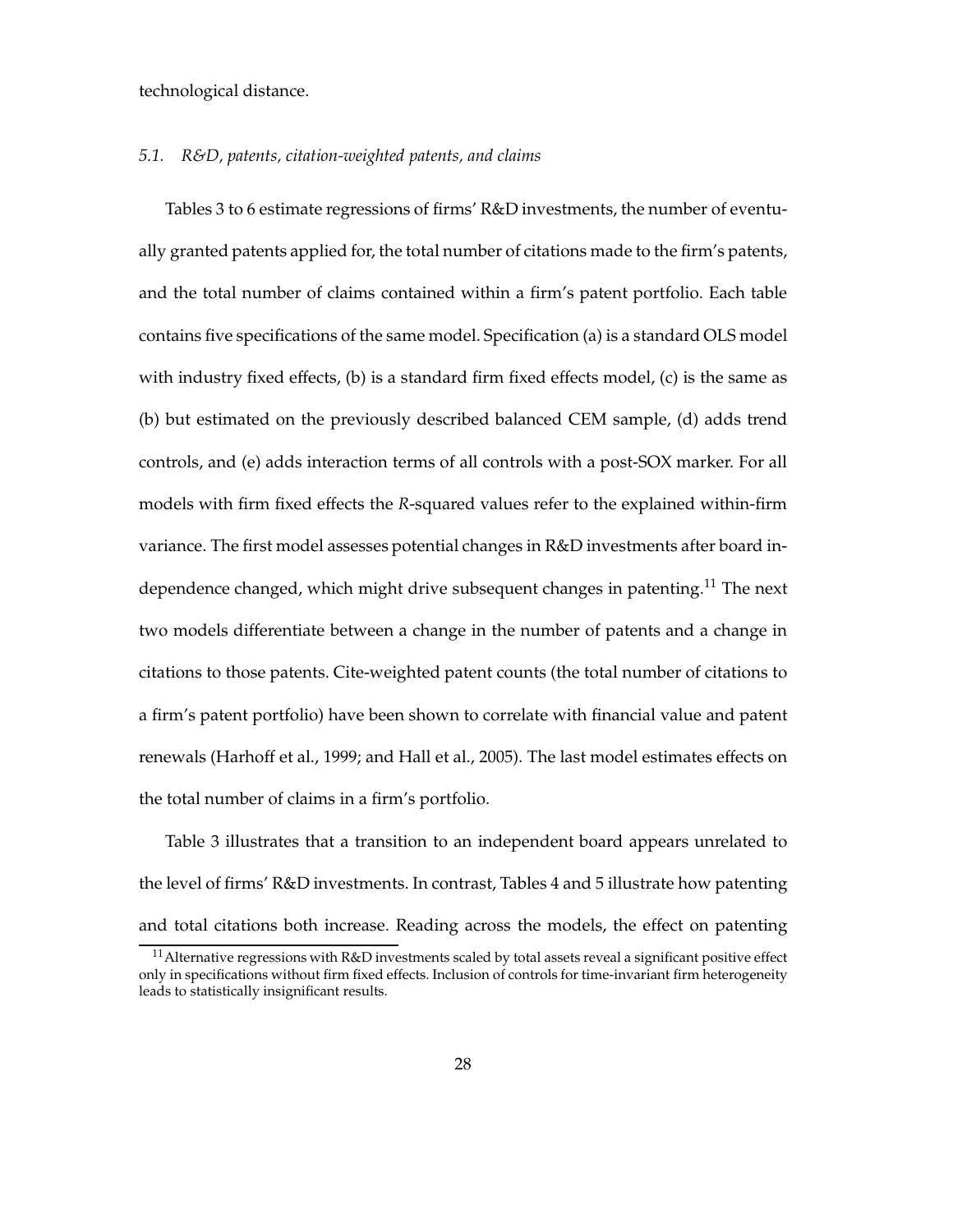| Table 3: Independent boards and R&D |  |
|-------------------------------------|--|
|-------------------------------------|--|

The dependent variable is log(R&D). All explanatory variables are lagged by one period. Specification (a) includes untabulated three-digit SIC industry dummies and a dummy that marks all treated firms. Independent board is a dummy that indicates firms after they switched from a minority of independent board members to a majority of independent board members in 2001 or later. Control variables are defined in Section 4.2. Heteroskedasticity-robust standard errors that account for autocorrelation at the firm level are reported in parentheses. Coefficients: \*\*\* Significant at 1% level, \*\* Significant at 5% level, \* Significant at 10% level.

|                     | (a)            | (b)        | (c)        | (d)        | (e)        |
|---------------------|----------------|------------|------------|------------|------------|
|                     | b/se           | b/se       | b/se       | b/se       | b/se       |
| log(Total assets)   | $0.822***$     | $0.564***$ | $0.601***$ | $0.609***$ | $0.602***$ |
|                     | (0.017)        | (0.044)    | (0.040)    | (0.049)    | (0.049)    |
| log(Age)            | $-0.153***$    | 0.002      | $-0.006$   | $-0.017$   | $-0.013$   |
|                     | (0.021)        | (0.029)    | (0.038)    | (0.056)    | (0.054)    |
| Leverage            | $-0.562***$    | 0.040      | $-0.085$   | $-0.211$   | $-0.462**$ |
|                     | (0.113)        | (0.107)    | (0.124)    | (0.152)    | (0.212)    |
| Cap. exp.           | 0.753          | 0.562      | 0.542      | 0.378      | 0.820      |
|                     | (0.616)        | (0.351)    | (0.391)    | (0.431)    | (0.518)    |
| log(Q)              | $0.366***$     | $-0.016$   | $-0.015$   | $-0.014$   | 0.022      |
|                     | (0.025)        | (0.024)    | (0.029)    | (0.032)    | (0.035)    |
| Board size          | $0.024**$      | 0.007      | 0.004      | 0.006      | $-0.004$   |
|                     | (0.009)        | (0.008)    | (0.011)    | (0.013)    | (0.014)    |
| Independent board   | 0.071          | $-0.052$   | $-0.057$   | $-0.059$   | $-0.043$   |
|                     | (0.090)        | (0.055)    | (0.056)    | (0.064)    | (0.061)    |
| Observations        | 6107           | 6107       | 4414       | 4414       | 4414       |
| $R^2$               | 0.733          | 0.256      | 0.254      | 0.450      | 0.508      |
| Year fixed effects  | Yes            | Yes        | Yes        | Yes        | Yes        |
| Firm fixed effects  | N <sub>0</sub> | Yes        | Yes        | Yes        | Yes        |
| Trend control       | No             | No         | No         | Yes        | Yes        |
| Controls * post-SOX | No             | No         | No         | No         | Yes        |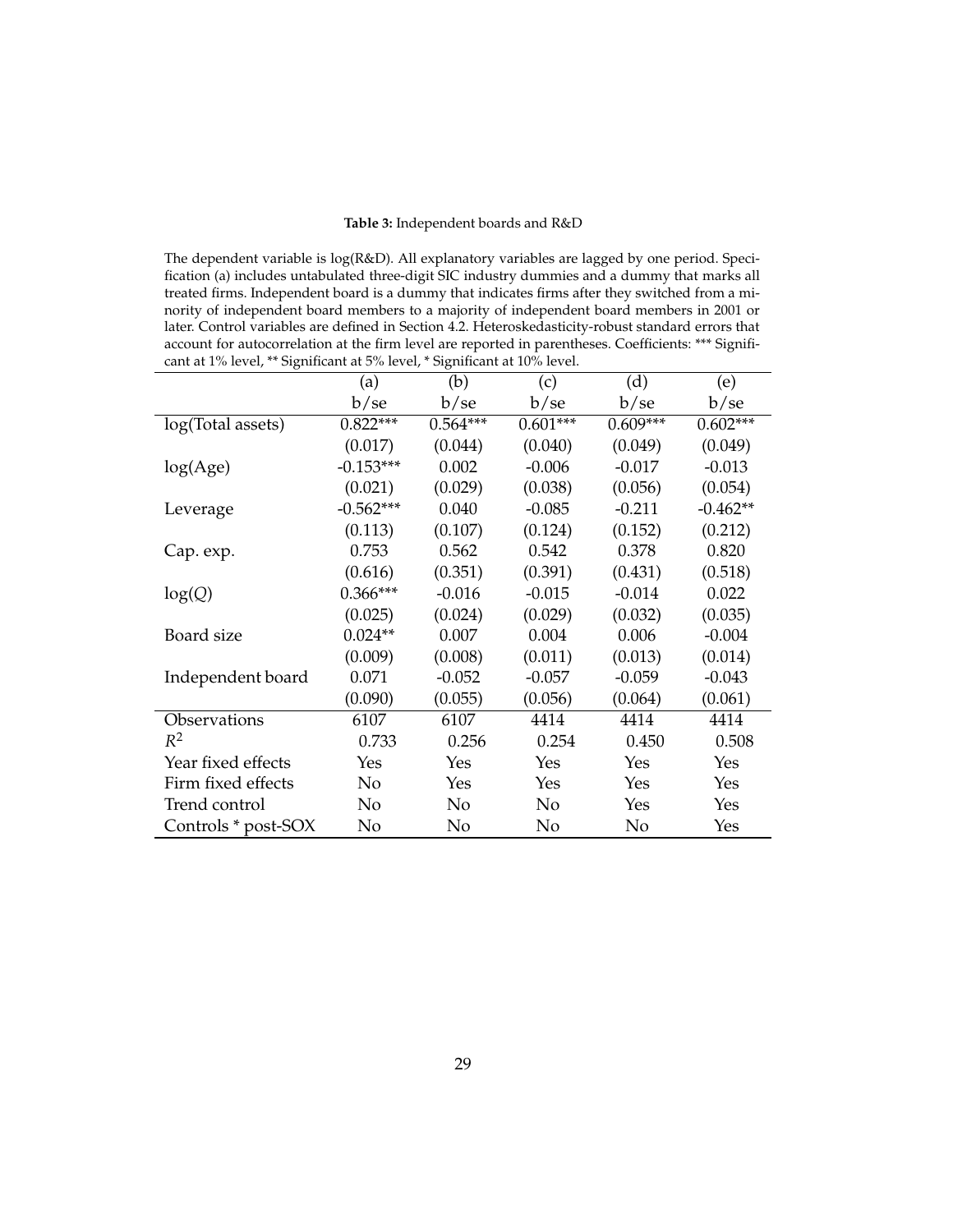#### **Table 4:** Independent boards and number of patents

The dependent variable is the logarithm of one plus the number of eventually granted patents. All explanatory variables are lagged by one period. Specification (a) includes untabulated threedigit SIC industry dummies and a dummy that marks all treated firms. Independent board is a dummy that indicates firms after they switched from a minority of independent board members to a majority of independent board members in 2001 or later. Control variables are defined in Section 4.2. Heteroskedasticity-robust standard errors that account for autocorrelation at the firm level are reported in parentheses. Coefficients: \*\*\* Significant at 1% level, \*\* Significant at 5% level, \* Significant at 10% level.

|                     | (a)         | (b)        | (c)        | (d)        | (e)        |
|---------------------|-------------|------------|------------|------------|------------|
|                     | b/se        | b/se       | b/se       | b/se       | b/se       |
| log(Total assets)   | $0.767***$  | $0.273***$ | $0.284***$ | $0.369***$ | $0.425***$ |
|                     | (0.017)     | (0.060)    | (0.064)    | (0.067)    | (0.079)    |
| R&D                 | 5.561***    | $0.941*$   | 0.842      | 0.711      | 0.835      |
|                     | (0.568)     | (0.517)    | (0.668)    | (0.713)    | (0.896)    |
| log(Age)            | $0.105***$  | 0.068      | 0.000      | 0.004      | $-0.019$   |
|                     | (0.023)     | (0.044)    | (0.039)    | (0.048)    | (0.058)    |
| Leverage            | $-0.468***$ | $-0.112$   | $-0.094$   | $-0.253$   | $-0.250$   |
|                     | (0.123)     | (0.176)    | (0.196)    | (0.188)    | (0.212)    |
| Cap. exp.           | $1.635***$  | 0.147      | 0.127      | 0.321      | 0.325      |
|                     | (0.490)     | (0.484)    | (0.518)    | (0.522)    | (0.561)    |
| log(Q)              | $0.199***$  | $0.057*$   | 0.057      | $0.081**$  | 0.066      |
|                     | (0.027)     | (0.034)    | (0.037)    | (0.040)    | (0.041)    |
| Board size          | 0.015       | 0.017      | $-0.003$   | $-0.016$   | $-0.012$   |
|                     | (0.010)     | (0.014)    | (0.016)    | (0.015)    | (0.017)    |
| Independent board   | $0.308***$  | $0.272***$ | $0.215***$ | $0.208**$  | $0.198**$  |
|                     | (0.083)     | (0.079)    | (0.080)    | (0.087)    | (0.087)    |
| Observations        | 6107        | 6107       | 4414       | 4414       | 4414       |
| $R^2$               | 0.571       | 0.207      | 0.176      | 0.410      | 0.414      |
| Year fixed effects  | Yes         | Yes        | Yes        | Yes        | Yes        |
| Firm fixed effects  | No          | Yes        | Yes        | Yes        | Yes        |
| Trend control       | No          | No         | No         | Yes        | Yes        |
| Controls * post-SOX | No          | No         | No         | No         | Yes        |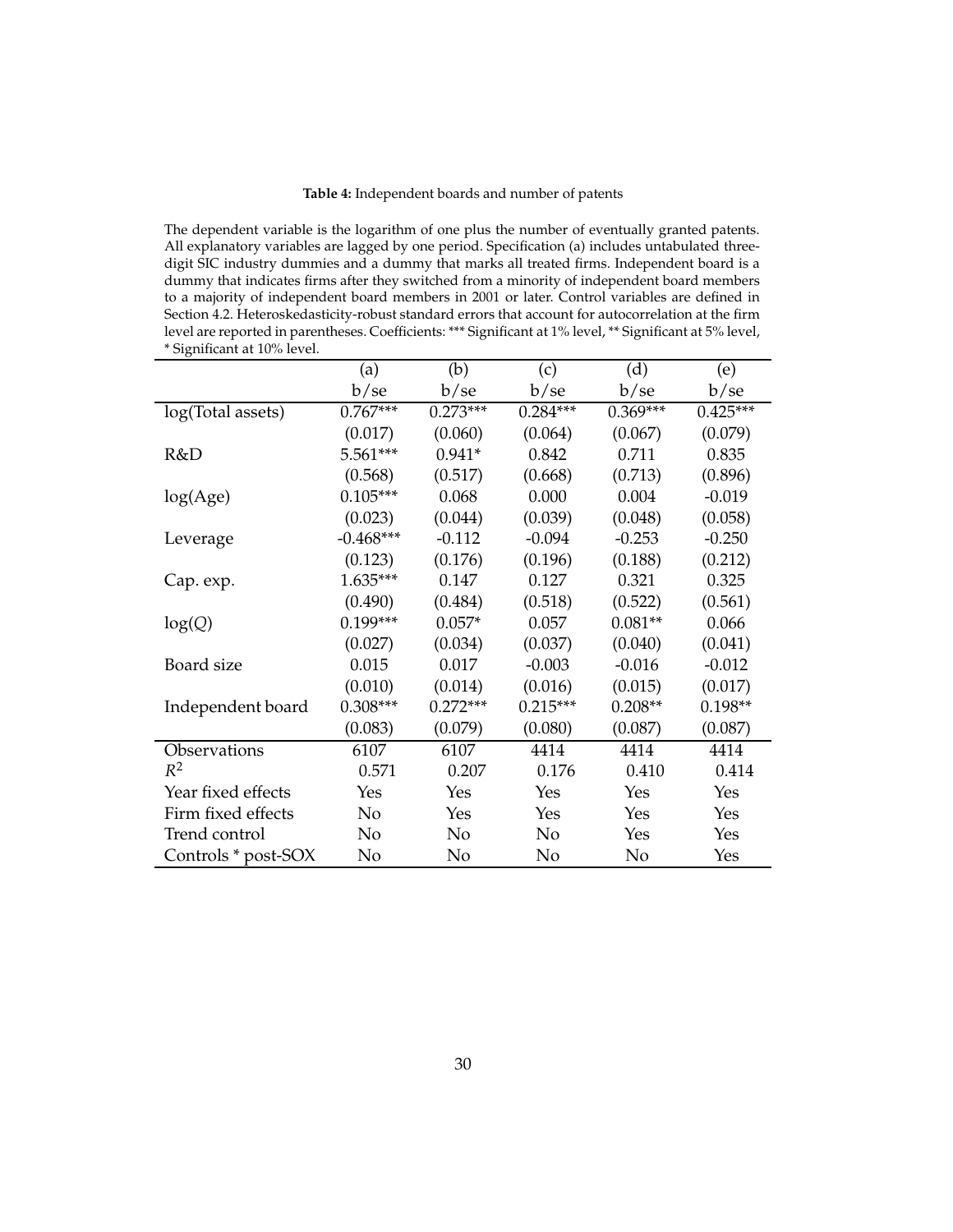#### **Table 5:** Independent boards and number of cite-weighted patents

The dependent variable is the logarithm of one plus the number of citation-weighted patents. All explanatory variables are lagged by one period. Specification (a) includes untabulated threedigit SIC industry dummies and a dummy that marks all treated firms. Independent board is a dummy that indicates firms after they switched from a minority of independent board members to a majority of independent board members in 2001 or later. Control variables are defined in Section 4.2. Heteroskedasticity-robust standard errors that account for autocorrelation at the firm level are reported in parentheses. Coefficients: \*\*\* Significant at 1% level, \*\* Significant at 5% level, \* Significant at 10% level.

|                     | (a)        | (b)        | (c)        | (d)        | (e)        |
|---------------------|------------|------------|------------|------------|------------|
|                     | b/se       | b/se       | b/se       | b/se       | b/se       |
| log(Total assets)   | $0.919***$ | $0.329***$ | $0.287***$ | $0.326***$ | $0.525***$ |
|                     | (0.027)    | (0.090)    | (0.099)    | (0.115)    | (0.127)    |
| R&D                 | 7.750***   | $2.451***$ | $2.671**$  | $3.257***$ | 4.779***   |
|                     | (0.870)    | (0.835)    | (1.036)    | (1.162)    | (1.413)    |
| log(Age)            | $0.145***$ | 0.072      | 0.013      | 0.029      | $-0.052$   |
|                     | (0.038)    | (0.056)    | (0.059)    | (0.080)    | (0.090)    |
| Leverage            | $-0.374*$  | 0.110      | 0.323      | 0.191      | 0.162      |
|                     | (0.200)    | (0.261)    | (0.301)    | (0.304)    | (0.388)    |
| Cap. exp.           | $2.636***$ | 0.163      | 0.233      | 0.610      | 0.567      |
|                     | (0.803)    | (0.821)    | (0.856)    | (0.972)    | (1.118)    |
| log(Q)              | $0.351***$ | $0.220***$ | $0.237***$ | $0.240***$ | $0.272***$ |
|                     | (0.046)    | (0.056)    | (0.062)    | (0.077)    | (0.086)    |
| Board size          | $-0.002$   | $-0.005$   | $-0.031$   | $-0.048*$  | $-0.048$   |
|                     | (0.015)    | (0.021)    | (0.026)    | (0.027)    | (0.032)    |
| Independent board   | $0.472***$ | $0.738***$ | $0.599***$ | $0.498**$  | $0.499**$  |
|                     | (0.146)    | (0.161)    | (0.169)    | (0.214)    | (0.212)    |
| Observations        | 6107       | 6107       | 4414       | 4414       | 4414       |
| $R^2$               | 0.505      | 0.316      | 0.284      | 0.445      | 0.454      |
| Year fixed effects  | Yes        | Yes        | Yes        | Yes        | Yes        |
| Firm fixed effects  | No         | Yes        | Yes        | Yes        | Yes        |
| Trend control       | No         | No         | No         | Yes        | Yes        |
| Controls * post-SOX | No         | No         | No         | No         | Yes        |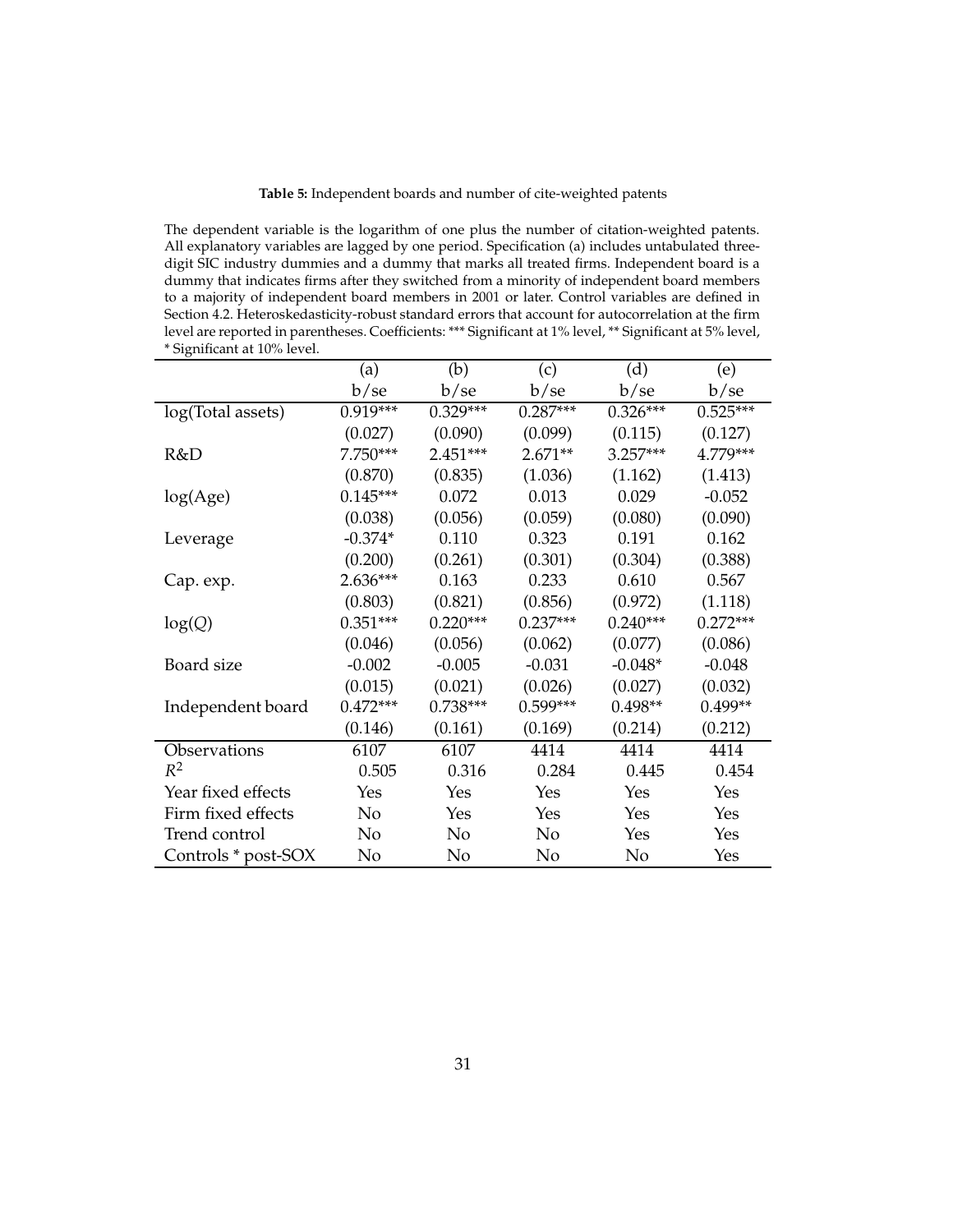**Fig. 2:** Dynamics of independent board effect on patents and citations.

These figures illustrate the effect of a change in board independence on patenting and citations over time. For the graphs we defined dummy variables for the time firms changed from a minority of independent board members to an independent board.  $t_0$  indicates the year of the switch and serves as the reference category. *tn*−<sup>1</sup> indicate the years before the switch, and  $t_{n+1}$  the corresponding years after the switch. Coefficients are taken from the last regression model of Section 4.4, but with the  $t_n$  dummies instead of the one dummy variable indicating a majority of independent board members.

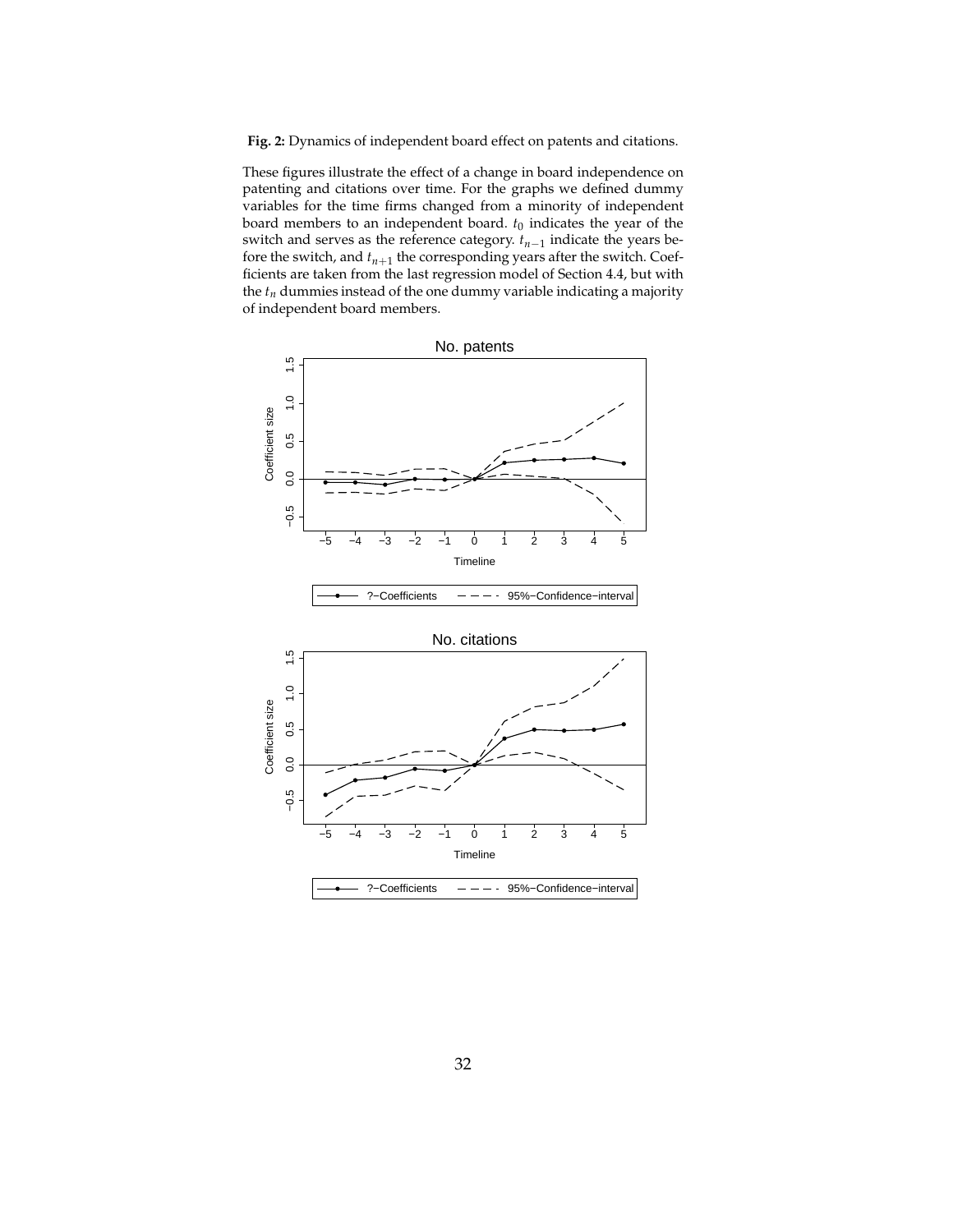ranges between a 31% to 20% increase in the number of patents, and a 59% to 41% increase in total citations. Fig. 2 illustrates the dynamics of the latter two effects. For the graphs we defined dummy variables for the specific times before and after firms changed to an independent board.  $t_0$  defines the year of the switch and serves as the baseline category,  $t_{n-1}$  defines the number of years before the switch, and  $t_{n+1}$  the years after the switch. Then, we ran regressions including these variables instead of the single dummy variable in the baseline model beforehand. As we still include year fixed effects, the coefficients represent the relative change in patenting per year that is attributable to the board change.

Table 6 illustrates that the number of claims in a firm's patents increases following a transition to an independent board. The effect on the number of claims ranges between a 50% to 36% increase in the number of claims. Fig. 3 illustrates the dynamics.

The results are consistent with classic agency theory and our first hypothesis, suggesting that intensified monitoring leads to increased effort of the agent, which results in increased claims and patenting of inventions. That firms patent more, but do not spend significantly more on R&D, raises the question whether firms just work more efficiently or exploit extant knowledge at the expense of explorative innovation (models of patenting efficiency were not significant). The arguments for our second hypothesis argue that increased board independence leads to a shift from explorative to more exploitative innovative activities. The following models illustrate a consistent shift towards exploitation but no clear signal of the effect on exploration.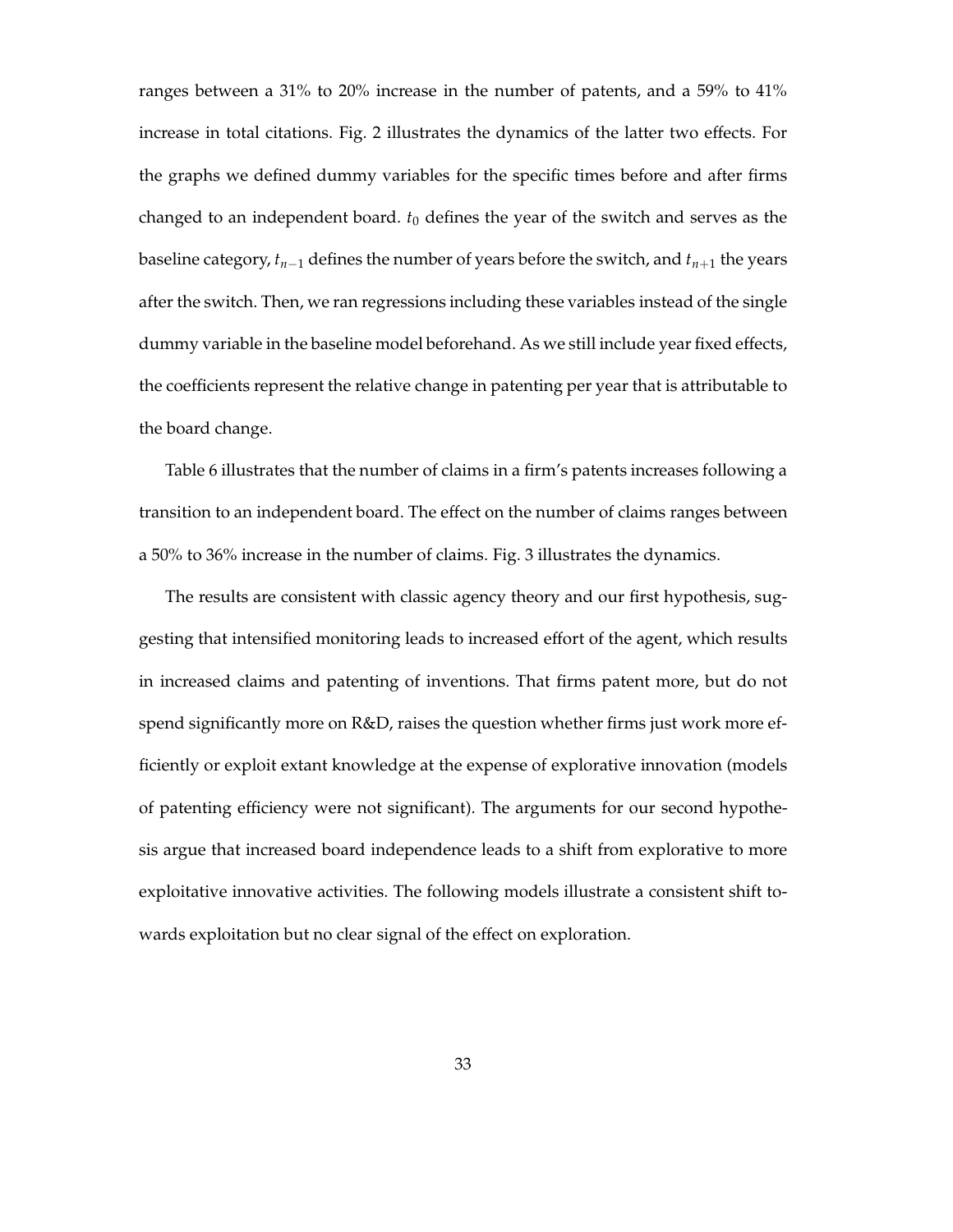#### **Table 6:** Independent boards and number of claims

The dependent variable is the logarithm of one plus the total number of claims of a patent portfolio. All explanatory variables are lagged by one period. Specification (a) includes untabulated three-digit SIC industry dummies and a dummy that marks all treated firms. Independent board is a dummy that indicates firms after they switched from a minority of independent board members to a majority of independent board members in 2001 or later. Control variables are defined in Section 4.2. Heteroskedasticity-robust standard errors that account for autocorrelation at the firm level are reported in parentheses. Coefficients: \*\*\* Significant at 1% level, \*\* Significant at 5% level, \* Significant at 10% level.

|                     | (a)        | (b)        | (c)        | (d)        | (e)        |
|---------------------|------------|------------|------------|------------|------------|
|                     | b/se       | b/se       | b/se       | b/se       | b/se       |
| log(Total assets)   | $1.013***$ | $0.380***$ | $0.362***$ | $0.512***$ | $0.477***$ |
|                     | (0.030)    | (0.099)    | (0.114)    | (0.132)    | (0.146)    |
| R&D                 | 8.685***   | 1.326      | 1.362      | 1.486      | 0.580      |
|                     | (0.981)    | (0.950)    | (1.182)    | (1.300)    | (1.368)    |
| log(Age)            | $0.146***$ | 0.030      | $-0.002$   | $-0.001$   | $-0.097$   |
|                     | (0.043)    | (0.059)    | (0.067)    | (0.083)    | (0.094)    |
| Leverage            | $-0.291$   | 0.188      | 0.230      | $-0.099$   | 0.084      |
|                     | (0.228)    | (0.282)    | (0.322)    | (0.330)    | (0.414)    |
| Cap. exp.           | 1.448      | $-0.023$   | 0.012      | 0.447      | 0.338      |
|                     | (0.881)    | (0.934)    | (0.989)    | (1.059)    | (1.183)    |
| log(Q)              | $0.280***$ | $0.110*$   | $0.152**$  | $0.184**$  | $0.172**$  |
|                     | (0.051)    | (0.062)    | (0.068)    | (0.078)    | (0.087)    |
| Board size          | 0.000      | 0.002      | $-0.014$   | $-0.037$   | $-0.036$   |
|                     | (0.017)    | (0.022)    | (0.027)    | (0.028)    | (0.033)    |
| Independent board   | $0.501***$ | $0.488***$ | $0.476***$ | $0.365**$  | $0.359**$  |
|                     | (0.153)    | (0.137)    | (0.142)    | (0.178)    | (0.178)    |
| Observations        | 6107       | 6107       | 4414       | 4414       | 4414       |
| $R^2$               | 0.466      | 0.133      | 0.119      | 0.304      | 0.307      |
| Year fixed effects  | Yes        | Yes        | Yes        | Yes        | Yes        |
| Firm fixed effects  | No         | Yes        | Yes        | Yes        | Yes        |
| Trend control       | No         | No         | No         | Yes        | Yes        |
| Controls * post-SOX | No         | No         | No         | No         | Yes        |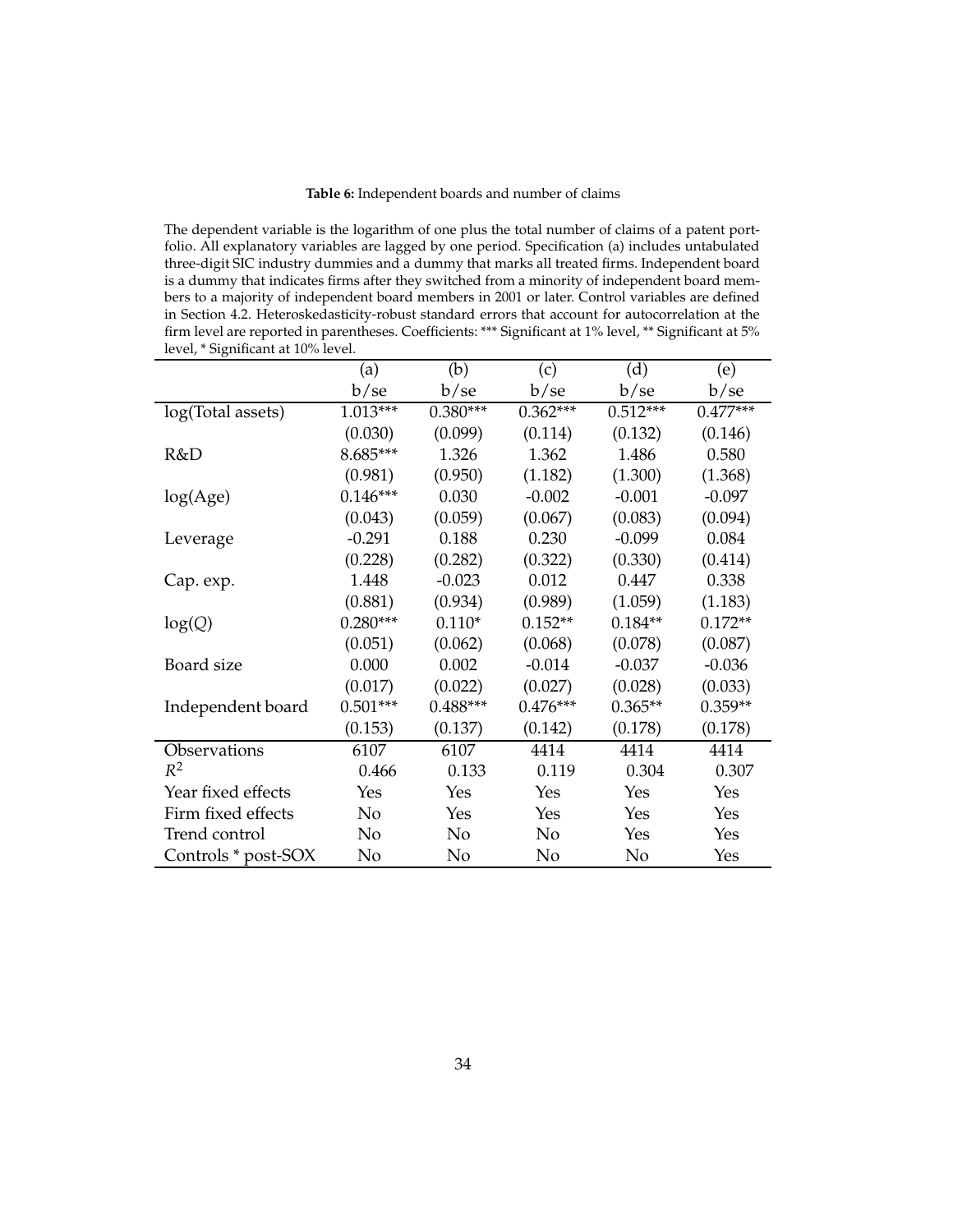### **Fig. 3:** Independent boards and number of claims.

This figure illustrates the effect of a change in board independence on claims over time. For the graph we defined dummy variables for the time firms changed from a minority of independent board members to an independent board.  $t_0$  indicates the year of the switch and serves as the reference category.  $t_{n-1}$  indicate the years before the switch, and  $t_{n+1}$ the corresponding years after the switch. Coefficients are taken from the last regression model of Section 4.4, but with the *tn* dummies instead of the one dummy variable indicating a majority of independent board members.

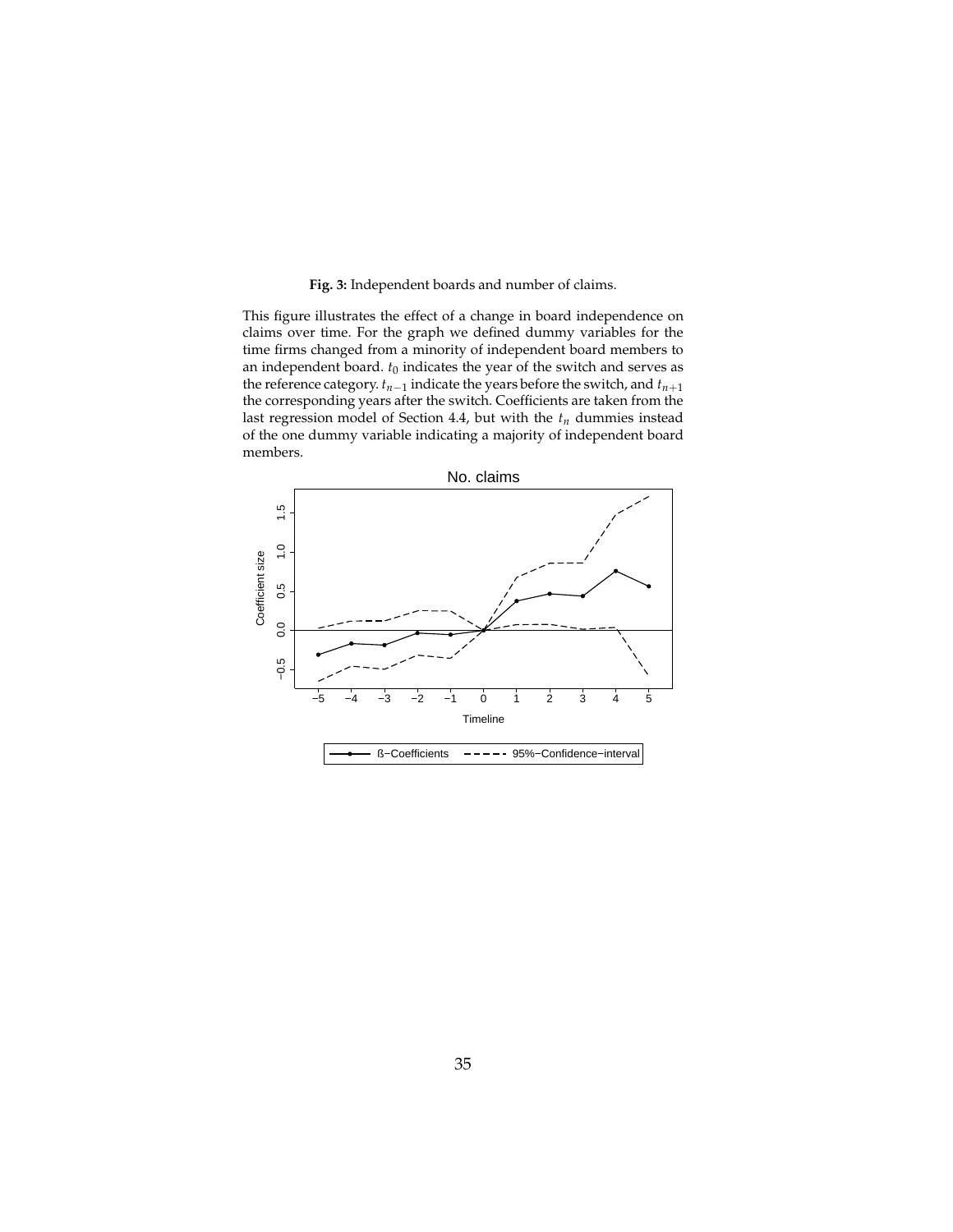## *5.2. The distribution of citations*

Most recent research that uses patent data considers raw counts and total citations to the raw count patents, but less research considers the distribution of citations in careful detail. In this section we model the number of breakthrough, important, incremental, and failed inventions that a firm makes. These estimations are motivated by the argument that responding to increased oversight will increase tangible and countable but incremental patents at the expense of risky patents; such risky patents are more likely to fail completely or provide a breakthrough.

To model each of these four possible outcomes, we split the distribution into subcategories: (1) the number of patents that the firm invents that received cites within the highest percentile (top 1%) among all patents in the same three-digit patent class and application year, (2) the number of patents that received cites within the highest centile (10%) among all patents in the same three-digit patent class and application year but not including the top 1%, (3) the number of patents that received at least one citation (the median of the entire distribution is zero) but not including the top 10%, and (4) the number of patents that received no citation. Hence, the measures should be interpreted as 1) the number of breakthroughs, 2) the number of important patents, 3) the number of incremental patents that have small value, and 4) the number of patents that have little or no value to the firm. As an example, in the year 2000, IBM invented 4,367 patents, of which 24 were in the top 1% of their field, 360 in the top 10% but not including the top 1%, 3,374 with at least one cite but not in the top 1% or 10%, and 609 of which received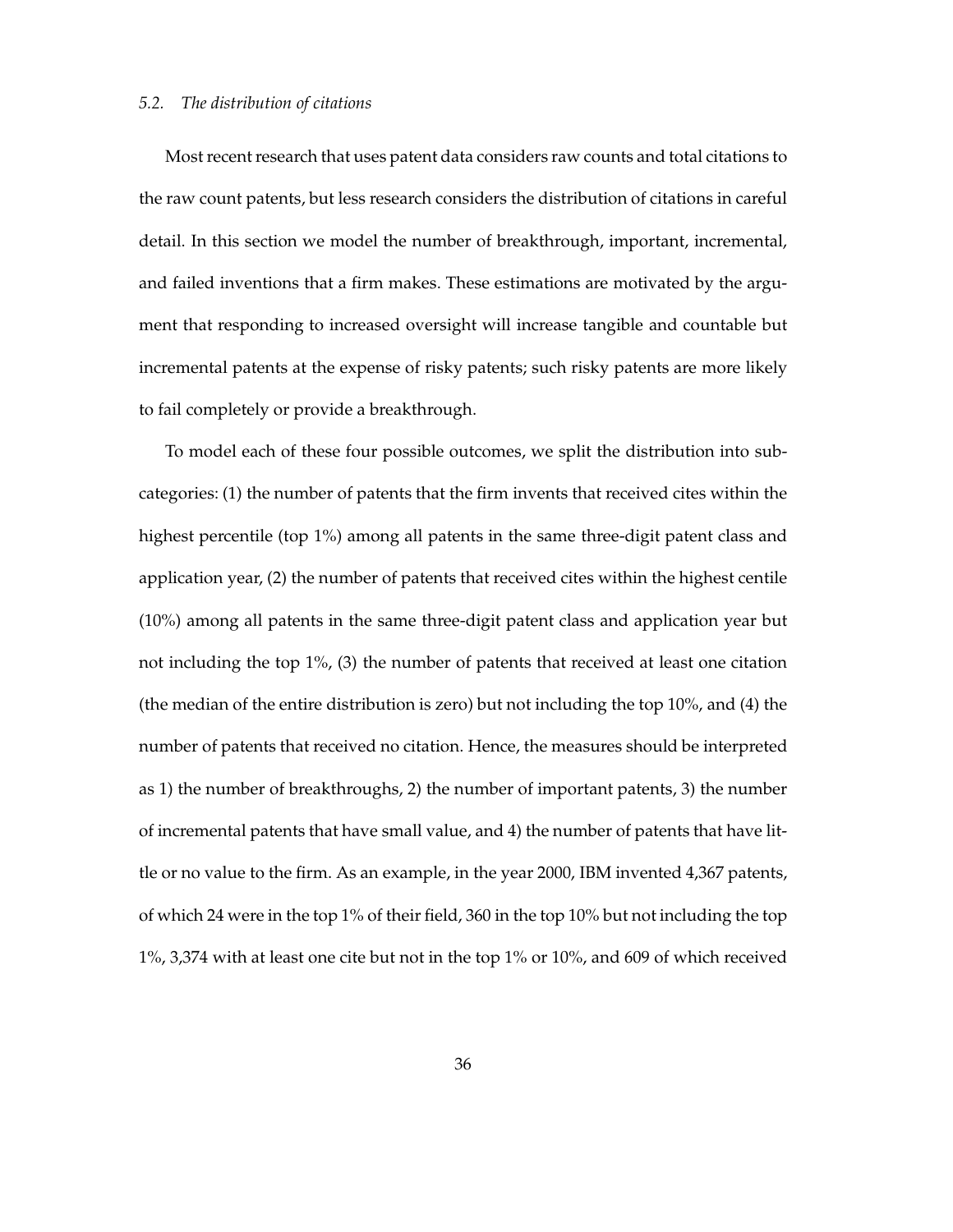no citations. Tables 7 to 10 present the corresponding results for each of the bins.

Consistent with the models in Tables 4 and 5 we see a positive effect of board transitions on patenting and citation rates. The estimated effect is by far the most significant and largest—from 35% to 22%—for incremental patents that received at least one citation (but not in the top 10% of the distribution), while the estimated effect on particularly successful patents (top 1% or top 10%) is very small in magnitude and significant at  $p<0.10$  for only two out of ten regressions. Taking also into account that the effect on the number of unsuccessful patents (no cites) is most often statistically insignificant, the evidence is consistent with the argument that firms focus on less risky opportunities when the board becomes independent. Inclusion of a measure of backward citations weakens these effects further, implying that the increase in citations is mediated by movement of the firm into more crowded areas of technological search (models not shown but available from first author). In other words, the increase in citations may not correspond to an increase in patent value, rather, it may be an artifact of the exploitation strategy.

## *5.3. Self- and backward citations*

In this section, we investigate more nuanced measures of search strategy. First, we focus on the number of citations that each patent makes to other patents. An increase in the number of backward citations reflects more prior art that must be specified in the patent application. This should correlate with innovative search in relatively betterknown and mature technological areas. Second, we take the number of times a given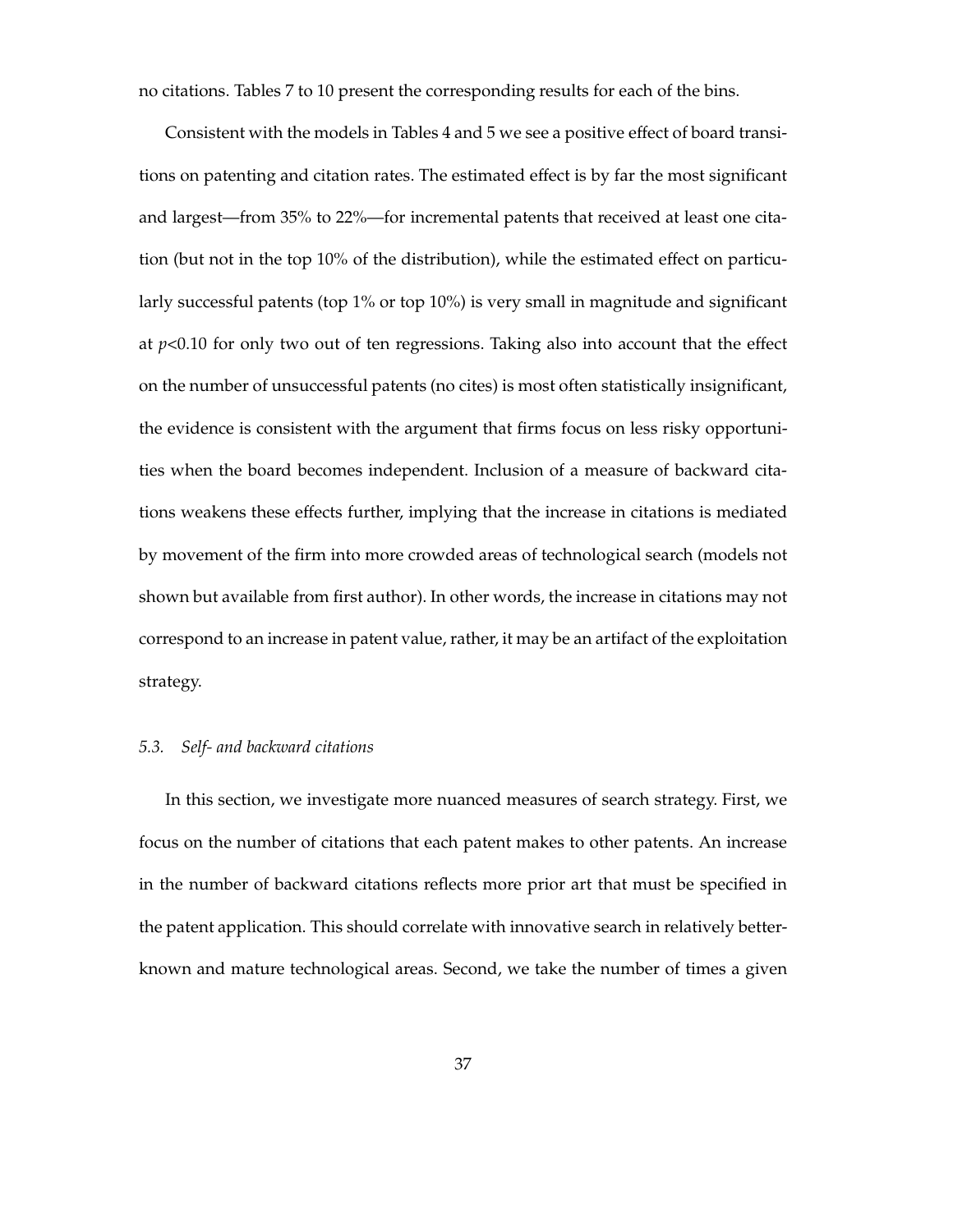| <b>Table 7:</b> The number of breakthrough inventions: independent boards and top 1% patents |  |  |  |
|----------------------------------------------------------------------------------------------|--|--|--|
|----------------------------------------------------------------------------------------------|--|--|--|

The dependent variable is the logarithm of one plus the number of patents that fall in the top 1% percentile of the citation distribution within patent class and application year. All explanatory variables are lagged by one period. Specification (a) includes untabulated three-digit SIC industry dummies and a dummy that marks all treated firms. Independent board is a dummy that indicates firms after they switched from a minority of independent board members to a majority of independent board members in 2001 or later. Control variables are defined in Section 4.2. Heteroskedasticity-robust standard errors that account for autocorrelation at the firm level are reported in parentheses. Coefficients: \*\*\* Significant at 1% level, \*\* Significant at 5% level, \* Significant at 10% level.

|                     | (a)         | (b)       | (c)            | (d)        | (e)      |
|---------------------|-------------|-----------|----------------|------------|----------|
|                     | b/se        | b/se      | b/se           | b/se       | b/se     |
| log(Total assets)   | $0.166***$  | $0.037**$ | $0.056***$     | $0.054***$ | $0.037*$ |
|                     | (0.008)     | (0.016)   | (0.015)        | (0.019)    | (0.020)  |
| R&D                 | $0.724***$  | $-0.092$  | $-0.060$       | $-0.045$   | $-0.102$ |
|                     | (0.097)     | (0.136)   | (0.223)        | (0.290)    | (0.364)  |
| log(Age)            | $0.036***$  | 0.013     | 0.004          | $-0.002$   | $-0.008$ |
|                     | (0.007)     | (0.010)   | (0.008)        | (0.011)    | (0.013)  |
| Leverage            | $-0.198***$ | $-0.049$  | $-0.113***$    | $-0.145**$ | $-0.110$ |
|                     | (0.035)     | (0.042)   | (0.043)        | (0.058)    | (0.070)  |
| Cap. exp.           | $0.489***$  | $-0.109$  | $-0.094$       | $-0.110$   | $-0.049$ |
|                     | (0.150)     | (0.118)   | (0.107)        | (0.130)    | (0.152)  |
| log(Q)              | $0.031***$  | $-0.000$  | $-0.015$       | $-0.021$   | $-0.023$ |
|                     | (0.009)     | (0.011)   | (0.012)        | (0.015)    | (0.015)  |
| Board size          | 0.000       | 0.004     | 0.000          | $-0.002$   | 0.002    |
|                     | (0.003)     | (0.003)   | (0.004)        | (0.004)    | (0.005)  |
| Independent board   | 0.027       | $0.043*$  | 0.030          | $0.045*$   | 0.041    |
|                     | (0.027)     | (0.024)   | (0.025)        | (0.027)    | (0.026)  |
| Observations        | 6107        | 6107      | 4414           | 4414       | 4414     |
| $R^2$               | 0.312       | 0.009     | 0.014          | 0.179      | 0.182    |
| Year fixed effects  | Yes         | Yes       | Yes            | Yes        | Yes      |
| Firm fixed effects  | No          | Yes       | Yes            | Yes        | Yes      |
| Trend control       | No          | No        | N <sub>o</sub> | Yes        | Yes      |
| Controls * post-SOX | No          | No        | No             | No         | Yes      |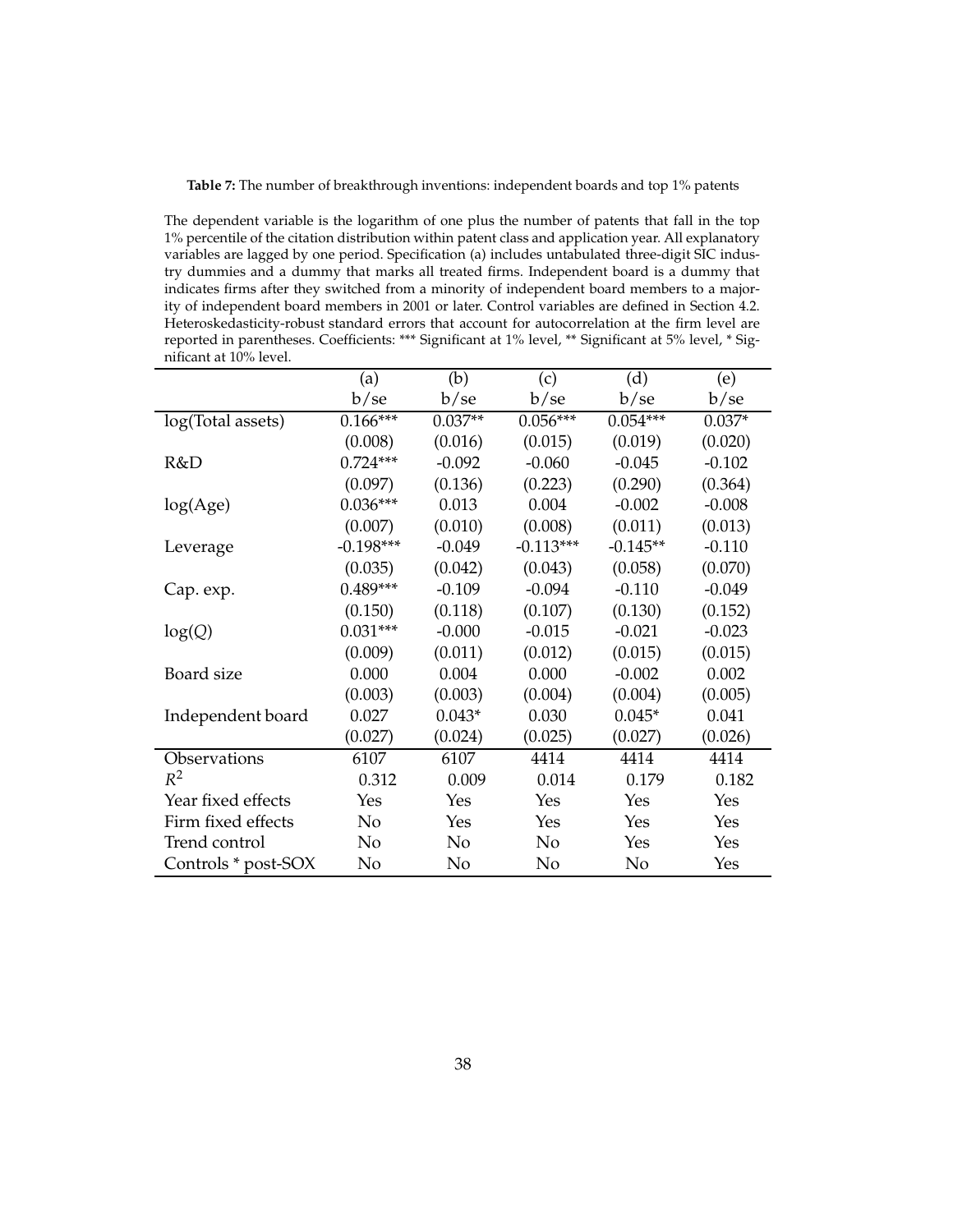| <b>Table 8:</b> The number of important inventions: independent boards and top 2% to 10% patents |
|--------------------------------------------------------------------------------------------------|
|--------------------------------------------------------------------------------------------------|

The dependent variable is the logarithm of one plus the number of patents that fall in the top 10% centile of the citation distribution within patent class and application year (excluding the top 1%). All explanatory variables are lagged by one period. Specification (a) includes untabulated threedigit SIC industry dummies and a dummy that marks all treated firms. Independent board is a dummy that indicates firms after they switched from a minority of independent board members to a majority of independent board members in 2001 or later. Control variables are defined in Section 4.2. Heteroskedasticity-robust standard errors that account for autocorrelation at the firm level are reported in parentheses. Coefficients: \*\*\* Significant at 1% level, \*\* Significant at 5% level, \* Significant at 10% level.

|                     | (a)         | (b)        | (c)            | (d)        | (e)      |
|---------------------|-------------|------------|----------------|------------|----------|
|                     | b/se        | b/se       | b/se           | b/se       | b/se     |
| log(Total assets)   | $0.389***$  | $0.103***$ | $0.113***$     | $0.109***$ | 0.058    |
|                     | (0.014)     | (0.030)    | (0.032)        | (0.035)    | (0.038)  |
| R&D                 | 2.283***    | 0.218      | $-0.072$       | $-0.120$   | $-0.232$ |
|                     | (0.265)     | (0.222)    | (0.344)        | (0.420)    | (0.553)  |
| log(Age)            | $0.072***$  | $0.040**$  | $0.027*$       | 0.030      | 0.035    |
|                     | (0.015)     | (0.017)    | (0.014)        | (0.019)    | (0.022)  |
| Leverage            | $-0.300***$ | 0.049      | $-0.046$       | $-0.079$   | $-0.064$ |
|                     | (0.076)     | (0.072)    | (0.083)        | (0.095)    | (0.110)  |
| Cap. exp.           | $0.997***$  | $-0.236$   | $-0.196$       | $-0.228$   | $-0.068$ |
|                     | (0.330)     | (0.207)    | (0.219)        | (0.228)    | (0.277)  |
| log(Q)              | $0.101***$  | 0.030      | 0.026          | 0.034      | 0.028    |
|                     | (0.018)     | (0.019)    | (0.022)        | (0.030)    | (0.028)  |
| Board size          | 0.003       | 0.004      | $-0.004$       | $-0.007$   | $-0.001$ |
|                     | (0.007)     | (0.006)    | (0.007)        | (0.008)    | (0.009)  |
| Independent board   | 0.069       | $0.064*$   | 0.051          | 0.062      | 0.061    |
|                     | (0.054)     | (0.039)    | (0.040)        | (0.055)    | (0.054)  |
| Observations        | 6107        | 6107       | 4414           | 4414       | 4414     |
| $R^2$               | 0.407       | 0.017      | 0.021          | 0.208      | 0.214    |
| Year fixed effects  | Yes         | Yes        | Yes            | Yes        | Yes      |
| Firm fixed effects  | No          | Yes        | Yes            | Yes        | Yes      |
| Trend control       | No          | No         | N <sub>0</sub> | Yes        | Yes      |
| Controls * post-SOX | No          | No         | No             | No         | Yes      |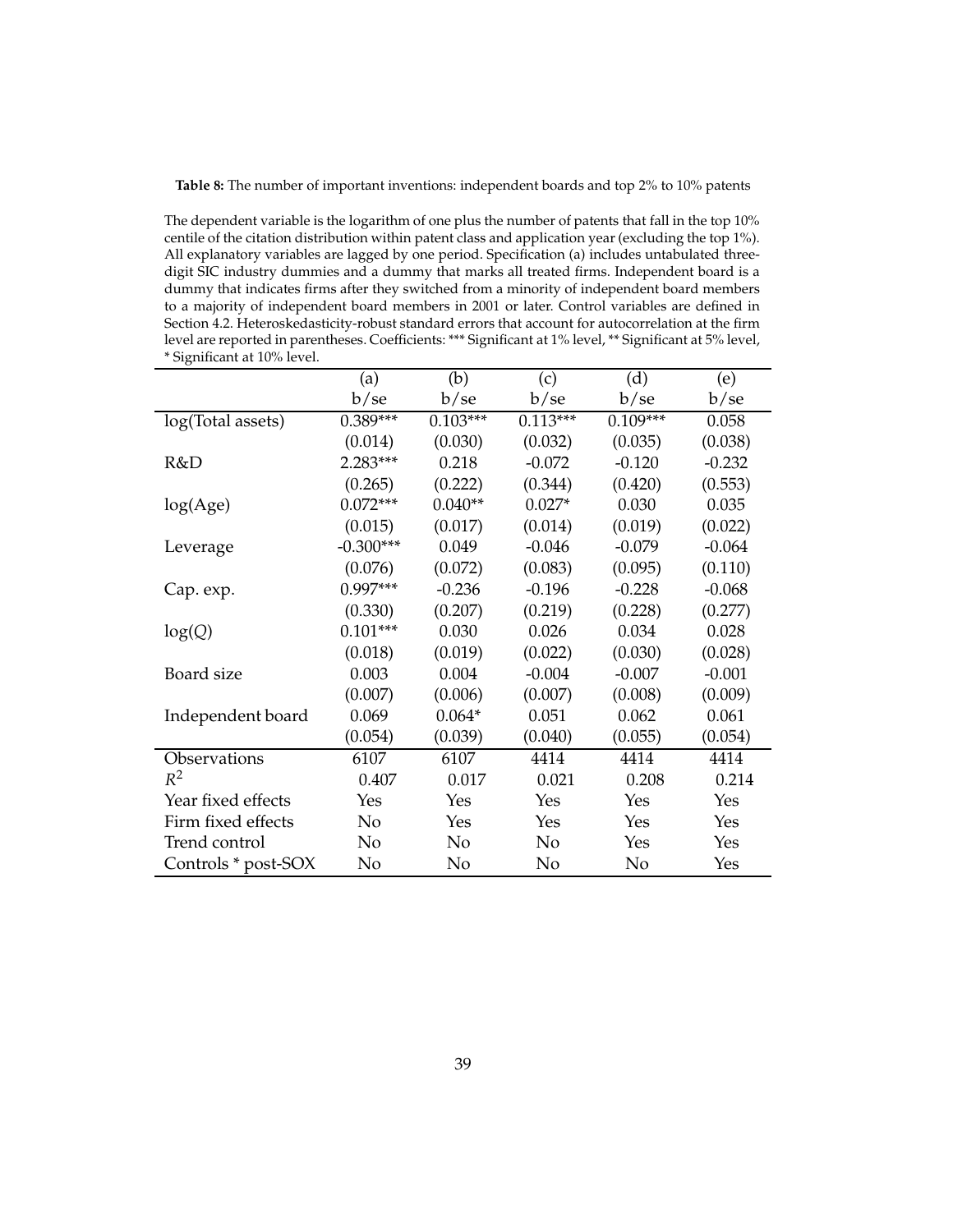**Table 9:** The number of incremental inventions: independent boards and cited patents, not in top 10%

The dependent variable is the logarithm of one plus the number of patents that are cited but do not fall in the top 10% of the citation distribution. All explanatory variables are lagged by one period. Specification (a) includes untabulated three-digit SIC industry dummies and a dummy that marks all treated firms. Independent board is a dummy that indicates firms after they switched from a minority of independent board members to a majority of independent board members in 2001 or later. Control variables are defined in Section 4.2. Heteroskedasticity-robust standard errors that account for autocorrelation at the firm level are reported in parentheses. Coefficients: \*\*\* Significant at 1% level, \*\* Significant at 5% level, \* Significant at 10% level.

|                     | (a)         | (b)        | (c)        | (d)        | (e)        |
|---------------------|-------------|------------|------------|------------|------------|
|                     | b/se        | b/se       | b/se       | b/se       | b/se       |
| log(Total assets)   | $0.678***$  | $0.268***$ | $0.227***$ | $0.251***$ | $0.316***$ |
|                     | (0.018)     | (0.055)    | (0.057)    | (0.062)    | (0.069)    |
| R&D                 | 4.879***    | $1.123**$  | 0.820      | 0.857      | 1.210      |
|                     | (0.497)     | (0.459)    | (0.566)    | (0.615)    | (0.755)    |
| log(Age)            | $0.097***$  | 0.045      | 0.001      | 0.004      | $-0.024$   |
|                     | (0.023)     | (0.034)    | (0.032)    | (0.041)    | (0.048)    |
| Leverage            | $-0.433***$ | $-0.045$   | $-0.031$   | $-0.103$   | $-0.064$   |
|                     | (0.116)     | (0.148)    | (0.157)    | (0.162)    | (0.189)    |
| Cap. exp.           | $2.093***$  | 0.284      | 0.407      | 0.553      | 0.544      |
|                     | (0.481)     | (0.401)    | (0.419)    | (0.455)    | (0.519)    |
| log(Q)              | $0.183***$  | $0.091***$ | $0.103***$ | $0.097***$ | $0.090**$  |
|                     | (0.027)     | (0.031)    | (0.032)    | (0.037)    | (0.039)    |
| Board size          | 0.004       | 0.009      | $-0.003$   | $-0.016$   | $-0.014$   |
|                     | (0.009)     | (0.012)    | (0.014)    | (0.014)    | (0.016)    |
| Independent board   | $0.348***$  | $0.339***$ | $0.260***$ | $0.229***$ | $0.220***$ |
|                     | (0.076)     | (0.067)    | (0.067)    | (0.073)    | (0.074)    |
| Observations        | 6107        | 6107       | 4414       | 4414       | 4414       |
| $R^2$               | 0.536       | 0.248      | 0.207      | 0.416      | 0.421      |
| Year fixed effects  | Yes         | Yes        | Yes        | Yes        | Yes        |
| Firm fixed effects  | No          | Yes        | Yes        | Yes        | Yes        |
| Trend control       | No          | No         | No         | Yes        | Yes        |
| Controls * post-SOX | No          | No         | No         | No         | Yes        |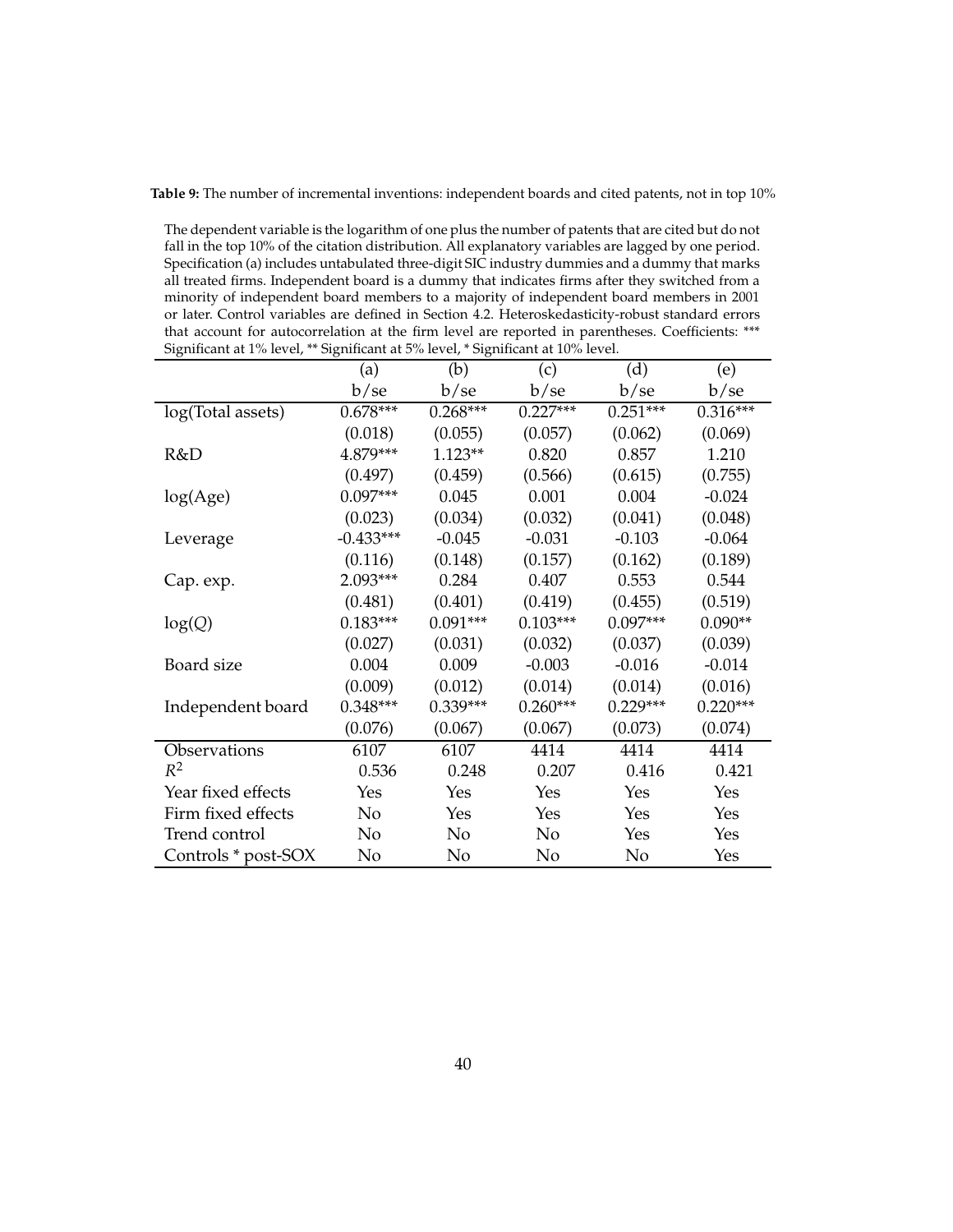**Table 10:** The number of failed inventions: independent boards and patents without citations

The dependent variable is the logarithm of one plus the number of patents that are not cited. All explanatory variables are lagged by one period. Specification (a) includes untabulated threedigit SIC industry dummies and a dummy that marks all treated firms. Independent board is a dummy that indicates firms after they switched from a minority of independent board members to a majority of independent board members in 2001 or later. Control variables are defined in Section 4.2. Heteroskedasticity-robust standard errors that account for autocorrelation at the firm level are reported in parentheses. Coefficients: \*\*\* Significant at 1% level, \*\* Significant at 5% level, \* Significant at 10% level.

|                     | (a)         | (b)        | (c)        | (d)        | (e)        |
|---------------------|-------------|------------|------------|------------|------------|
|                     | b/se        | b/se       | b/se       | b/se       | b/se       |
| log(Total assets)   | $0.635***$  | $0.223***$ | $0.278***$ | $0.390***$ | $0.299***$ |
|                     | (0.015)     | (0.068)    | (0.075)    | (0.081)    | (0.095)    |
| R&D                 | 3.953***    | 0.184      | $-0.206$   | $-0.677$   | $-1.452$   |
|                     | (0.433)     | (0.557)    | (0.868)    | (0.990)    | (1.322)    |
| log(Age)            | $0.085***$  | 0.071      | $-0.011$   | $-0.004$   | $-0.025$   |
|                     | (0.019)     | (0.047)    | (0.039)    | (0.051)    | (0.066)    |
| Leverage            | $-0.418***$ | $-0.233$   | $-0.299$   | $-0.492**$ | $-0.273$   |
|                     | (0.103)     | (0.175)    | (0.209)    | (0.217)    | (0.244)    |
| Cap. exp.           | $1.043***$  | $-0.264$   | $-0.304$   | $-0.338$   | $-0.343$   |
|                     | (0.400)     | (0.472)    | (0.513)    | (0.532)    | (0.568)    |
| log(Q)              | $0.114***$  | 0.003      | $-0.012$   | 0.006      | $-0.025$   |
|                     | (0.023)     | (0.035)    | (0.040)    | (0.044)    | (0.043)    |
| Board size          | $0.019**$   | $0.028*$   | 0.010      | $-0.000$   | 0.003      |
|                     | (0.008)     | (0.015)    | (0.015)    | (0.015)    | (0.018)    |
| Independent board   | $0.167**$   | 0.106      | 0.077      | 0.099      | 0.098      |
|                     | (0.071)     | (0.089)    | (0.090)    | (0.094)    | (0.091)    |
| Observations        | 6107        | 6107       | 4414       | 4414       | 4414       |
| $R^2$               | 0.510       | 0.045      | 0.040      | 0.323      | 0.332      |
| Year fixed effects  | Yes         | Yes        | Yes        | Yes        | Yes        |
| Firm fixed effects  | No          | Yes        | Yes        | Yes        | Yes        |
| Trend control       | No          | No         | No         | Yes        | Yes        |
| Controls * post-SOX | No          | No         | No         | No         | Yes        |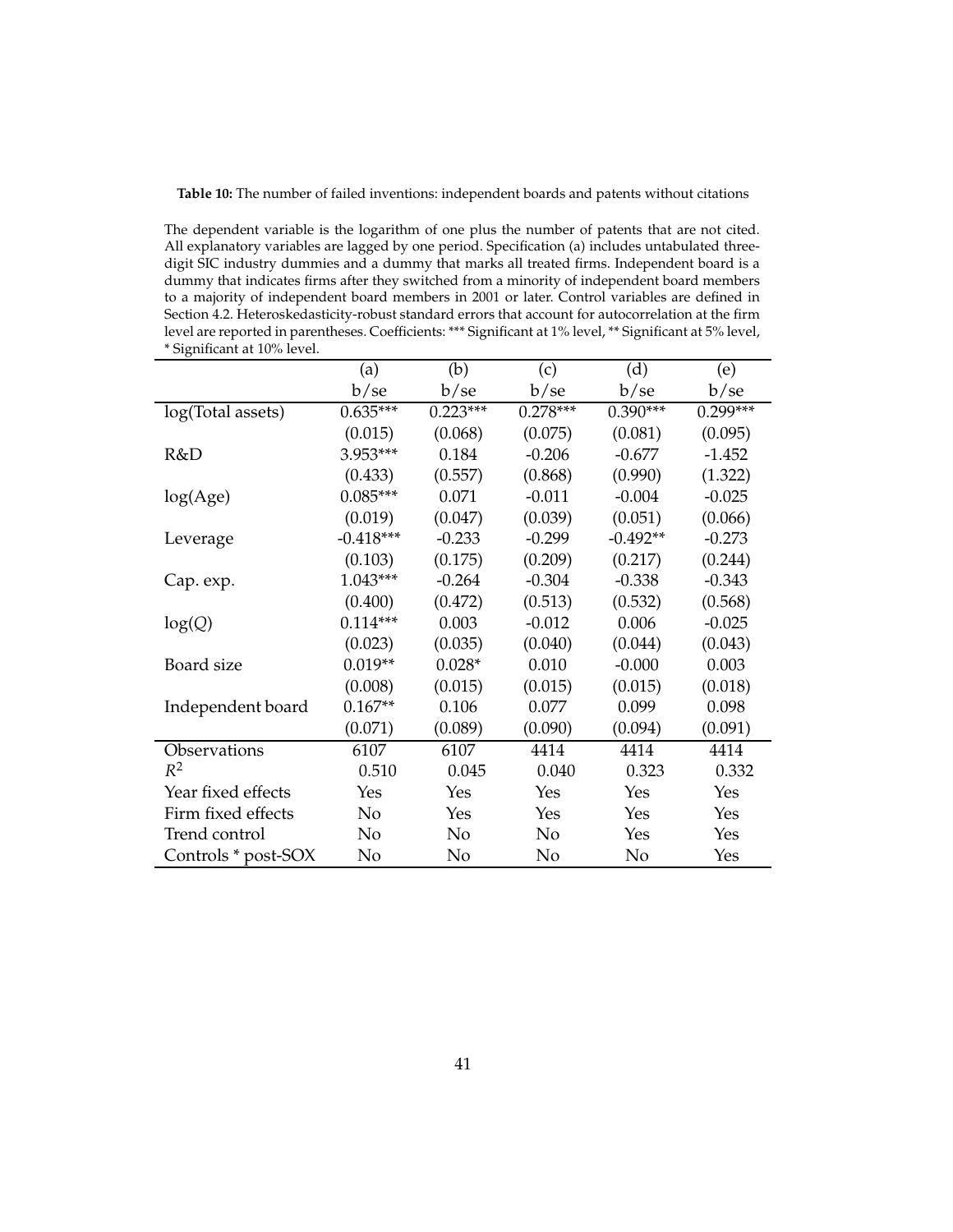patent cites other patents owned by the same company. More self-cites indicate constraining search within previously known areas of expertise while fewer self-citations indicate a broadening of innovative search or efforts to explore areas that are new to the firm. Tables 11 and 12 present the corresponding results and Fig. 4 illustrates the dynamics of the effects.<sup>12</sup> Firms that transition to independent boards increase backward and self-citations right after the transition and the effect remains for subsequent years.

The results presented in Tables 11 and 12 and Fig. 4 support the argument that firms with independent boards tend to narrow their innovative search towards known and mature technological areas. Regression coefficients imply an increase of 50% to 39% for backward citations and 39% to 26% for self-citations. The effect holds in patentlevel regressions as well—it is not an artifact of increased patenting (see Appendix for robustness checks).

## *5.4. Technology classes*

We now turn to the number of patents that are filed in USPTO classes previously unknown to the firm (the office classified all technologies into approximately 400 major classes). Unknown patent classes are defined as those in which a given firm has not been granted any patent back to 1976. The complement is the number of patents applied for in known classes. A more sophisticated measure of whether firms stay or deviate from known research areas is the technological proximity between the patents filed in year *t* and the existing patent portfolio held by the same firm up to year *t*-1 (Jaffe, 1989).

<sup>&</sup>lt;sup>12</sup> Alternative regressions of non-self-citations reveal very similar results as estimated for the total number of backward citations.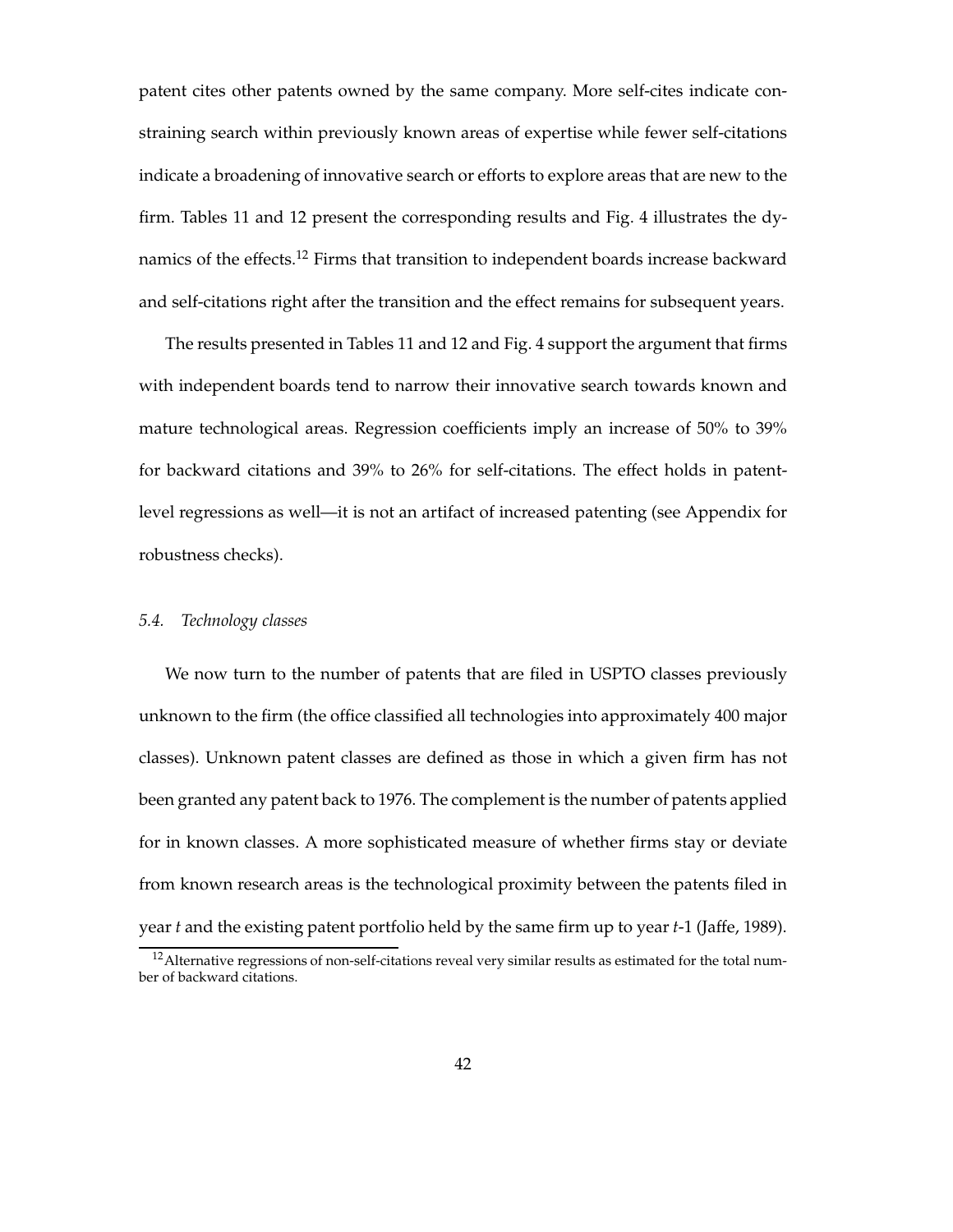## **Table 11:** Independent boards and backward citations

The dependent variable is the logarithm of one plus the number of backward citations. All explanatory variables are lagged by one period. Specification (a) includes untabulated three-digit SIC industry dummies and a dummy that marks all treated firms. Independent board is a dummy that indicates firms after they switched from a minority of independent board members to a majority of independent board members in 2001 or later. Control variables are defined in Section 4.2. Heteroskedasticity-robust standard errors that account for autocorrelation at the firm level are reported in parentheses. Coefficients: \*\*\* Significant at 1% level, \*\* Significant at 5% level, \* Significant at 10% level.

|                     | (a)        | (b)        | (c)        | (d)        | (e)        |
|---------------------|------------|------------|------------|------------|------------|
|                     | b/se       | b/se       | b/se       | b/se       | b/se       |
| log(Total assets)   | $1.030***$ | $0.399***$ | $0.383***$ | $0.556***$ | $0.535***$ |
|                     | (0.031)    | (0.106)    | (0.119)    | (0.134)    | (0.148)    |
| R&D                 | 8.023***   | 1.155      | 1.117      | 1.342      | 0.465      |
|                     | (0.932)    | (1.032)    | (1.211)    | (1.394)    | (1.359)    |
| log(Age)            | $0.133***$ | 0.017      | $-0.022$   | 0.009      | $-0.102$   |
|                     | (0.045)    | (0.064)    | (0.076)    | (0.094)    | (0.106)    |
| Leverage            | $-0.231$   | 0.213      | 0.251      | $-0.137$   | $-0.052$   |
|                     | (0.238)    | (0.304)    | (0.356)    | (0.363)    | (0.439)    |
| Cap. exp.           | $2.028**$  | 0.085      | 0.044      | 0.382      | 0.515      |
|                     | (0.915)    | (0.958)    | (1.007)    | (1.099)    | (1.225)    |
| log(Q)              | $0.305***$ | $0.127**$  | $0.160**$  | $0.188**$  | $0.183**$  |
|                     | (0.052)    | (0.063)    | (0.070)    | (0.083)    | (0.091)    |
| Board size          | 0.002      | $-0.002$   | $-0.021$   | $-0.041$   | $-0.044$   |
|                     | (0.018)    | (0.023)    | (0.028)    | (0.030)    | (0.035)    |
| Independent board   | $0.498***$ | $0.479***$ | $0.482***$ | $0.389**$  | $0.388**$  |
|                     | (0.159)    | (0.133)    | (0.139)    | (0.173)    | (0.174)    |
| Observations        | 6107       | 6107       | 4414       | 4414       | 4414       |
| $R^2$               | 0.450      | 0.115      | 0.106      | 0.295      | 0.298      |
| Year fixed effects  | Yes        | Yes        | Yes        | Yes        | Yes        |
| Firm fixed effects  | No         | Yes        | Yes        | Yes        | Yes        |
| Trend control       | No         | No         | No         | Yes        | Yes        |
| Controls * post-SOX | No         | No         | No         | No         | Yes        |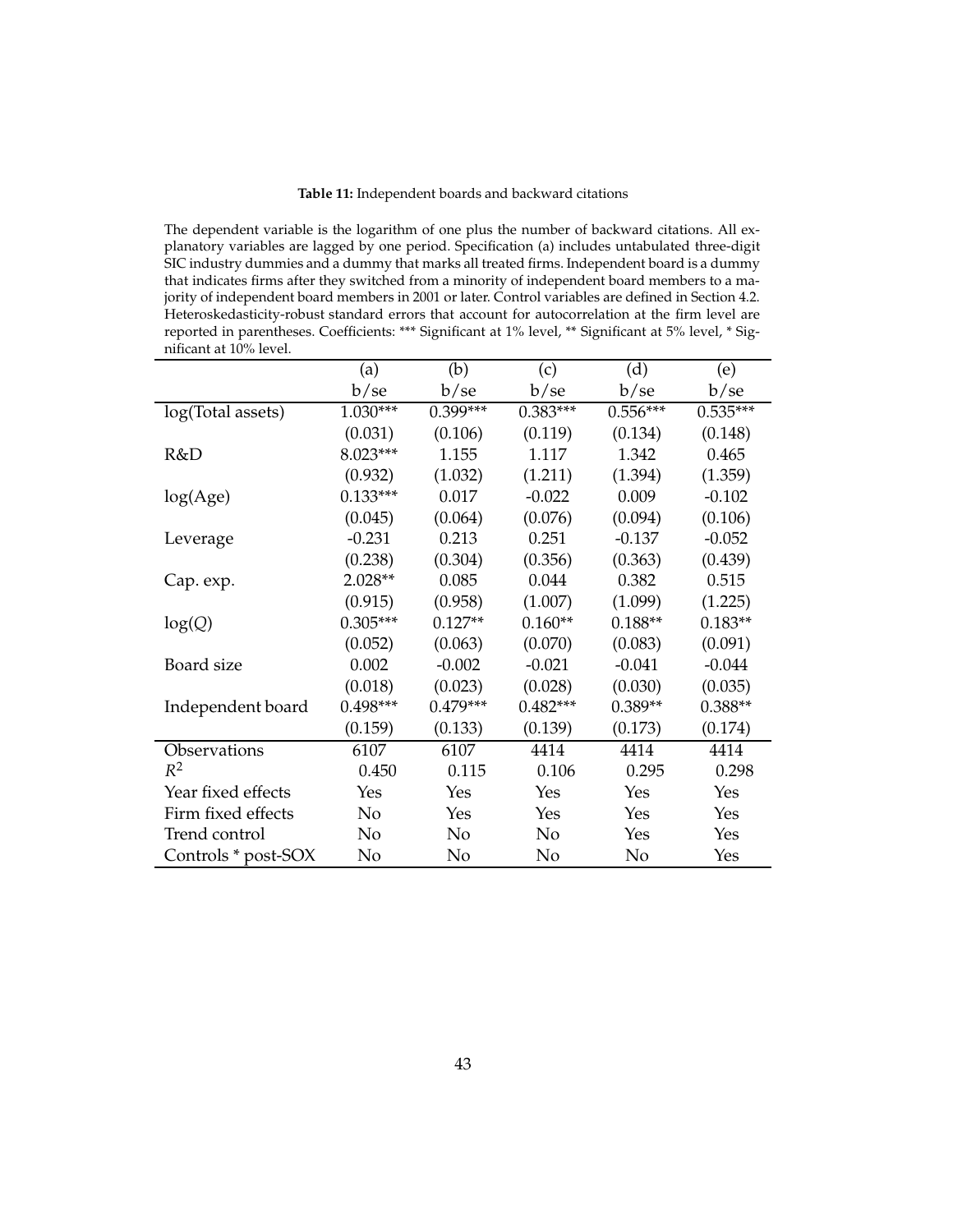## **Table 12:** Independent boards and self-citations

The dependent variable is the logarithm of one plus the number of self-citations. All explanatory variables are lagged by one period. Specification (a) includes untabulated three-digit SIC industry dummies and a dummy that marks all treated firms. Independent board is a dummy that indicates firms after they switched from a minority of independent board members to a majority of independent board members in 2001 or later. Control variables are defined in Section 4.2. Heteroskedasticity-robust standard errors that account for autocorrelation at the firm level are reported in parentheses. Coefficients: \*\*\* Significant at 1% level, \*\* Significant at 5% level, \* Significant at 10% level.

|                     | (a)        | (b)        | (c)            | (d)        | (e)        |
|---------------------|------------|------------|----------------|------------|------------|
|                     | b/se       | b/se       | b/se           | b/se       | b/se       |
| log(Total assets)   | $0.833***$ | $0.204***$ | $0.160**$      | $0.244***$ | $0.244**$  |
|                     | (0.024)    | (0.071)    | (0.072)        | (0.085)    | (0.099)    |
| R&D                 | 5.728***   | 0.234      | $-0.104$       | $-0.233$   | $-0.585$   |
|                     | (0.636)    | (0.671)    | (0.835)        | (1.056)    | (1.106)    |
| log(Age)            | $0.158***$ | 0.075      | 0.013          | 0.030      | 0.000      |
|                     | (0.031)    | (0.047)    | (0.045)        | (0.060)    | (0.071)    |
| Leverage            | $-0.321*$  | 0.004      | $-0.014$       | $-0.275$   | $-0.154$   |
|                     | (0.170)    | (0.228)    | (0.257)        | (0.264)    | (0.346)    |
| Cap. exp.           | 3.488***   | 0.853      | 0.761          | 1.017      | 1.240      |
|                     | (0.672)    | (0.580)    | (0.595)        | (0.703)    | (0.829)    |
| log(Q)              | $0.269***$ | 0.035      | 0.038          | 0.059      | 0.075      |
|                     | (0.038)    | (0.042)    | (0.043)        | (0.047)    | (0.053)    |
| Board size          | 0.018      | 0.023      | 0.010          | $-0.013$   | $-0.017$   |
|                     | (0.013)    | (0.015)    | (0.018)        | (0.018)    | (0.022)    |
| Independent board   | $0.389***$ | $0.359***$ | $0.284***$     | $0.260***$ | $0.262***$ |
|                     | (0.109)    | (0.080)    | (0.081)        | (0.096)    | (0.096)    |
| Observations        | 6107       | 6107       | 4414           | 4414       | 4414       |
| $R^2$               | 0.469      | 0.088      | 0.061          | 0.285      | 0.286      |
| Year fixed effects  | Yes        | Yes        | Yes            | Yes        | Yes        |
| Firm fixed effects  | No         | Yes        | Yes            | Yes        | Yes        |
| Trend control       | No         | No         | N <sub>0</sub> | Yes        | Yes        |
| Controls * post-SOX | No         | No         | No             | No         | Yes        |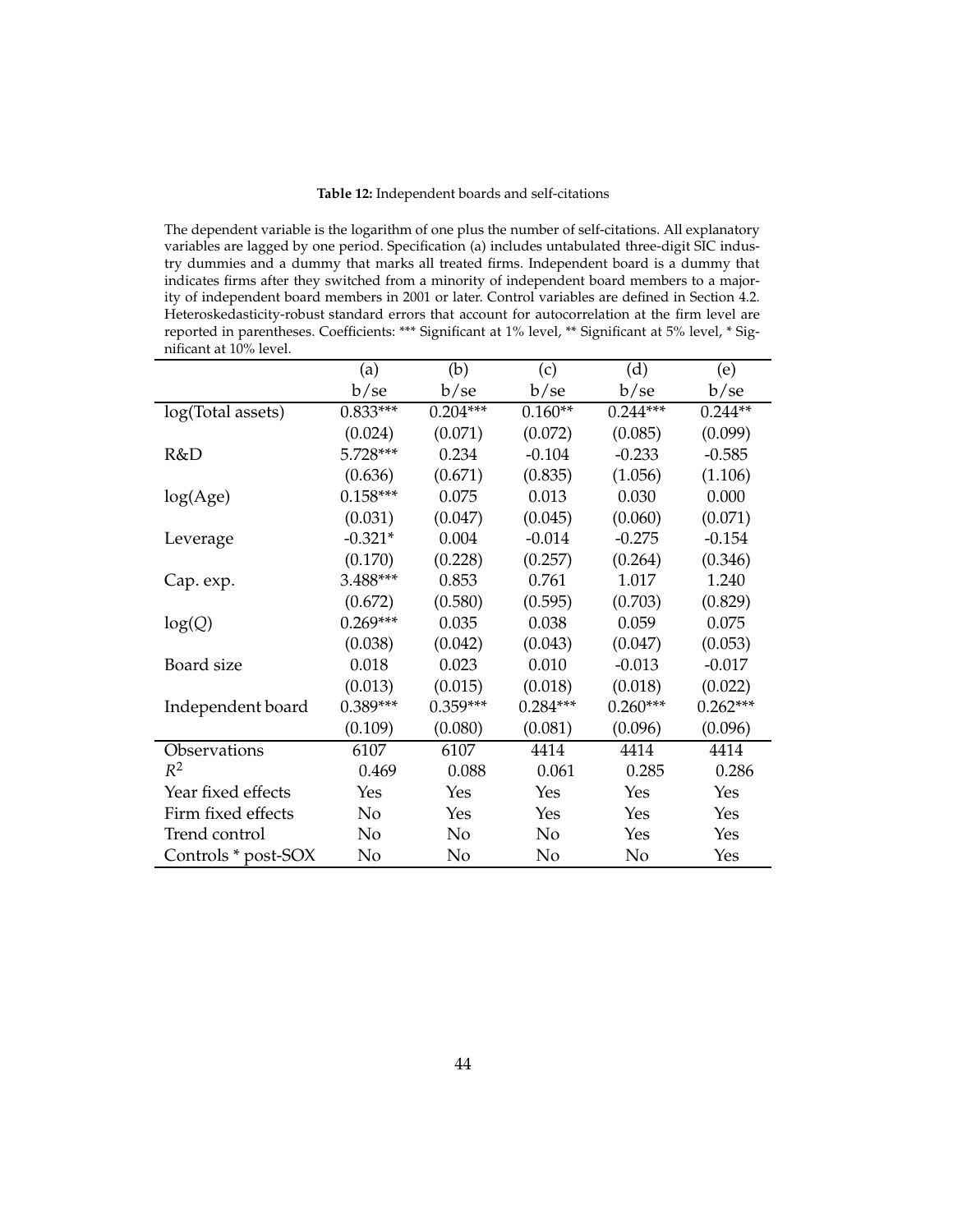**Fig. 4:** Dynamics of independent board effect on backward and selfcitations.

*Notes:* These figures illustrate the effect of a change in board independence on backward and self-citations over time. For the graphs we defined dummy variables for the time firms changed from a minority of independent board members to an independent board.  $t_0$  indicates the year of the switch and serves as the reference category. *tn*−<sup>1</sup> indicate the years before the switch, and  $t_{n+1}$  the corresponding years after the switch. Coefficients are taken from the last regression in 4.4, but with the *tn* dummies instead of the one dummy variable indicating a majority of independent board members.

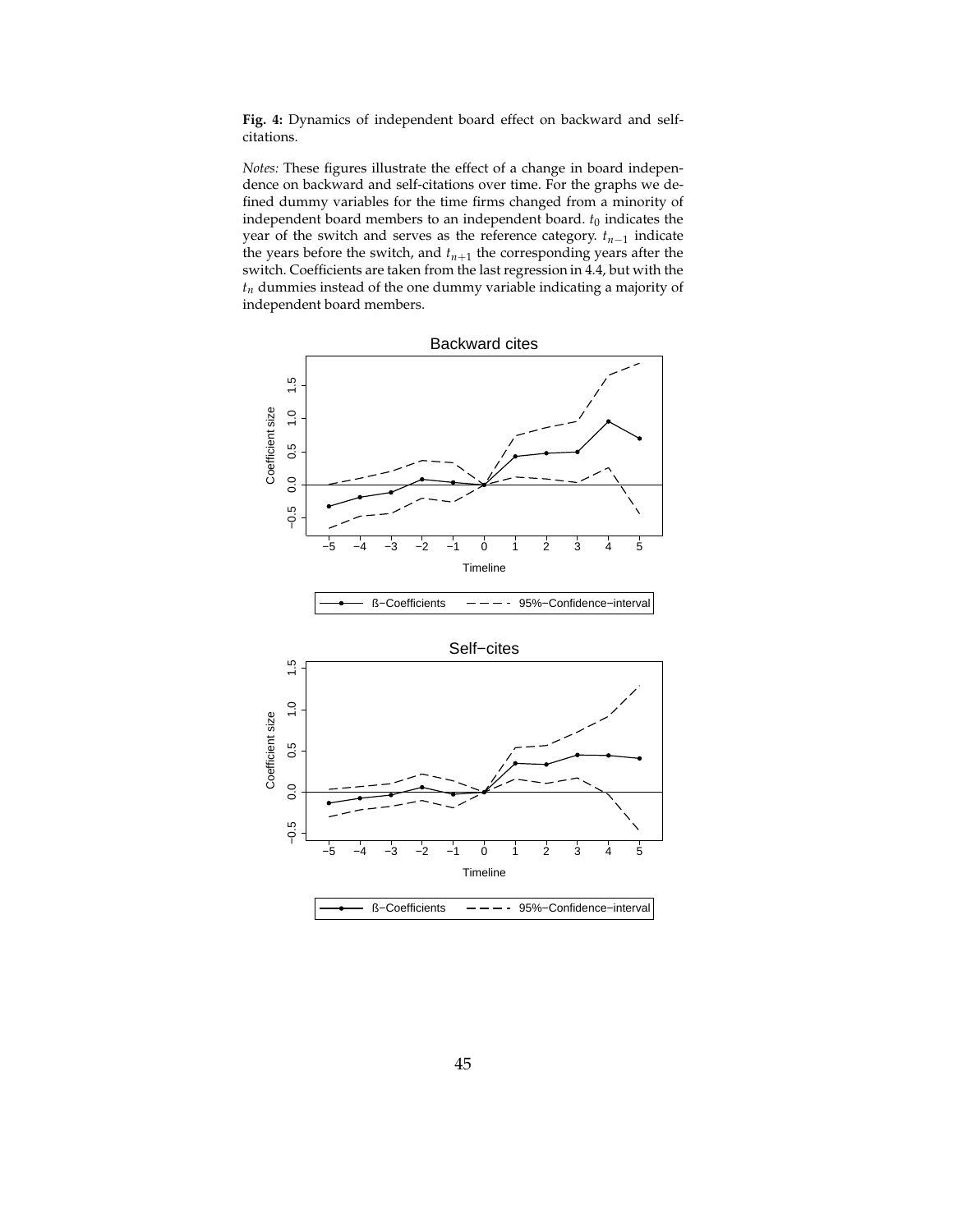Both measures use the original class in which the patent was granted (each year the USPTO changed the organization or concordance of the classifications).

Tables 13 to 15 present the corresponding regression results. Fig. 5 illustrates the dynamics of the effects on patents in known and unknown areas. As can be seen, independent boards have an insignificant effect on exploration of new classes but a strong and significantly positive effect on search in previously patented classes—the number of patents in known classes increases by 32% to 20%. The Jaffe measure of technological proximity ranges from 25% to 29% but loses significance in the trend models.

## **6. Robustness checks and discussion**

We first test robustness by adding controls for several alternative governance mechanisms that might confound the relationship between board independence and innovation. Second, we re-estimate all models using an instrumental variable (IV)-regression specification as introduced by Duchin et al. (2010). Third, we acknowledge limitations and close with a discussion of the mechanisms that might drive our results.

## *6.1. Governance provisions*

Empirical research in corporate governance has considered a wide range of provisions that influence corporate behavior. If those factors simultaneously vary with board independence, missing controls could lead to an under- or overestimation of the independent board effect. We minimize this possibility by adding controls sequentially and finally estimating a full model. In order to economize on the size of the robustness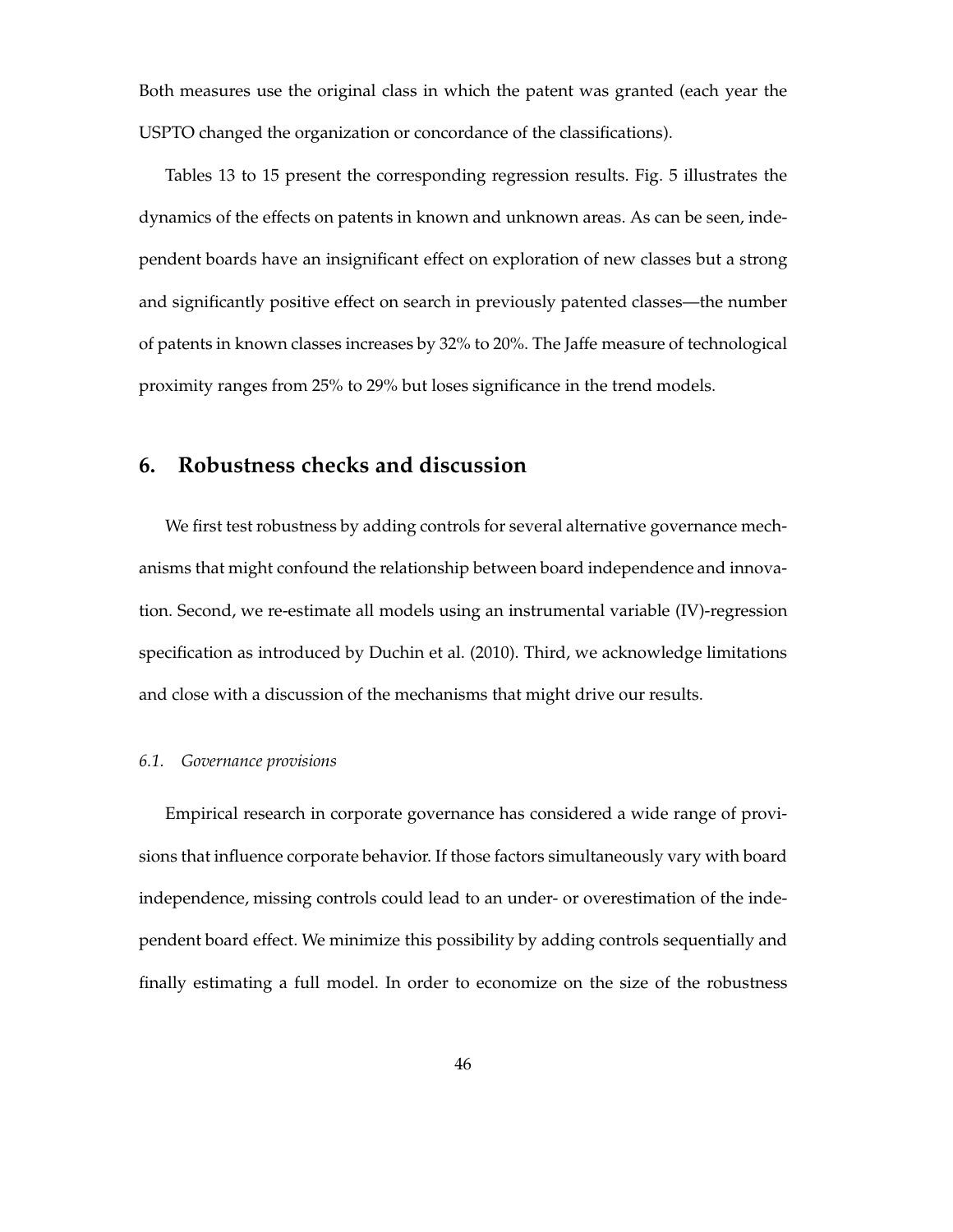**Table 13:** Independent boards and patents in known classes

The dependent variable is the logarithm of one plus the number of patents filed in classes where the given firm had already at least one other patent filed any previous year. All explanatory variables are lagged by one period. Specification (a) includes untabulated three-digit SIC industry dummies and a dummy that marks all treated firms. Independent board is a dummy that indicates firms after they switched from a minority of independent board members to a majority of independent board members in 2001 or later. Control variables are defined in Section 4.2. Heteroskedasticity-robust standard errors that account for autocorrelation at the firm level are reported in parentheses. Coefficients: \*\*\* Significant at 1% level, \*\* Significant at 5% level, \* Significant at 10% level.

|                     | (a)         | (b)        | (c)        | (d)        | (e)        |
|---------------------|-------------|------------|------------|------------|------------|
|                     | b/se        | b/se       | b/sec      | b/se       | b/se       |
| log(Total assets)   | $0.779***$  | $0.275***$ | $0.290***$ | $0.368***$ | $0.431***$ |
|                     | (0.018)     | (0.059)    | (0.063)    | (0.066)    | (0.078)    |
| R&D                 | 5.718***    | $0.989*$   | 0.743      | 0.534      | 0.649      |
|                     | (0.572)     | (0.527)    | (0.678)    | (0.732)    | (0.943)    |
| log(Age)            | $0.107***$  | 0.061      | $-0.018$   | $-0.020$   | $-0.038$   |
|                     | (0.023)     | (0.046)    | (0.040)    | (0.050)    | (0.059)    |
| Leverage            | $-0.521***$ | $-0.206$   | $-0.217$   | $-0.383**$ | $-0.390*$  |
|                     | (0.124)     | (0.179)    | (0.200)    | (0.191)    | (0.221)    |
| Cap. exp.           | $1.622***$  | $-0.009$   | 0.056      | 0.122      | 0.167      |
|                     | (0.500)     | (0.471)    | (0.510)    | (0.501)    | (0.553)    |
| log(Q)              | $0.214***$  | $0.059*$   | $0.064*$   | $0.091**$  | $0.080*$   |
|                     | (0.028)     | (0.034)    | (0.037)    | (0.040)    | (0.042)    |
| Board size          | $0.018*$    | 0.023      | 0.006      | $-0.005$   | $-0.001$   |
|                     | (0.010)     | (0.014)    | (0.016)    | (0.015)    | (0.017)    |
| Independent board   | $0.323***$  | $0.289***$ | $0.231***$ | $0.209**$  | $0.198**$  |
|                     | (0.082)     | (0.079)    | (0.079)    | (0.083)    | (0.083)    |
| Observations        | 6107        | 6107       | 4414       | 4414       | 4414       |
| $R^2$               | 0.572       | 0.184      | 0.153      | 0.401      | 0.406      |
| Year fixed effects  | Yes         | Yes        | Yes        | Yes        | Yes        |
| Firm fixed effects  | No          | Yes        | Yes        | Yes        | Yes        |
| Trend control       | No          | No         | No         | Yes        | Yes        |
| Controls * post-SOX | No          | No         | No         | No         | Yes        |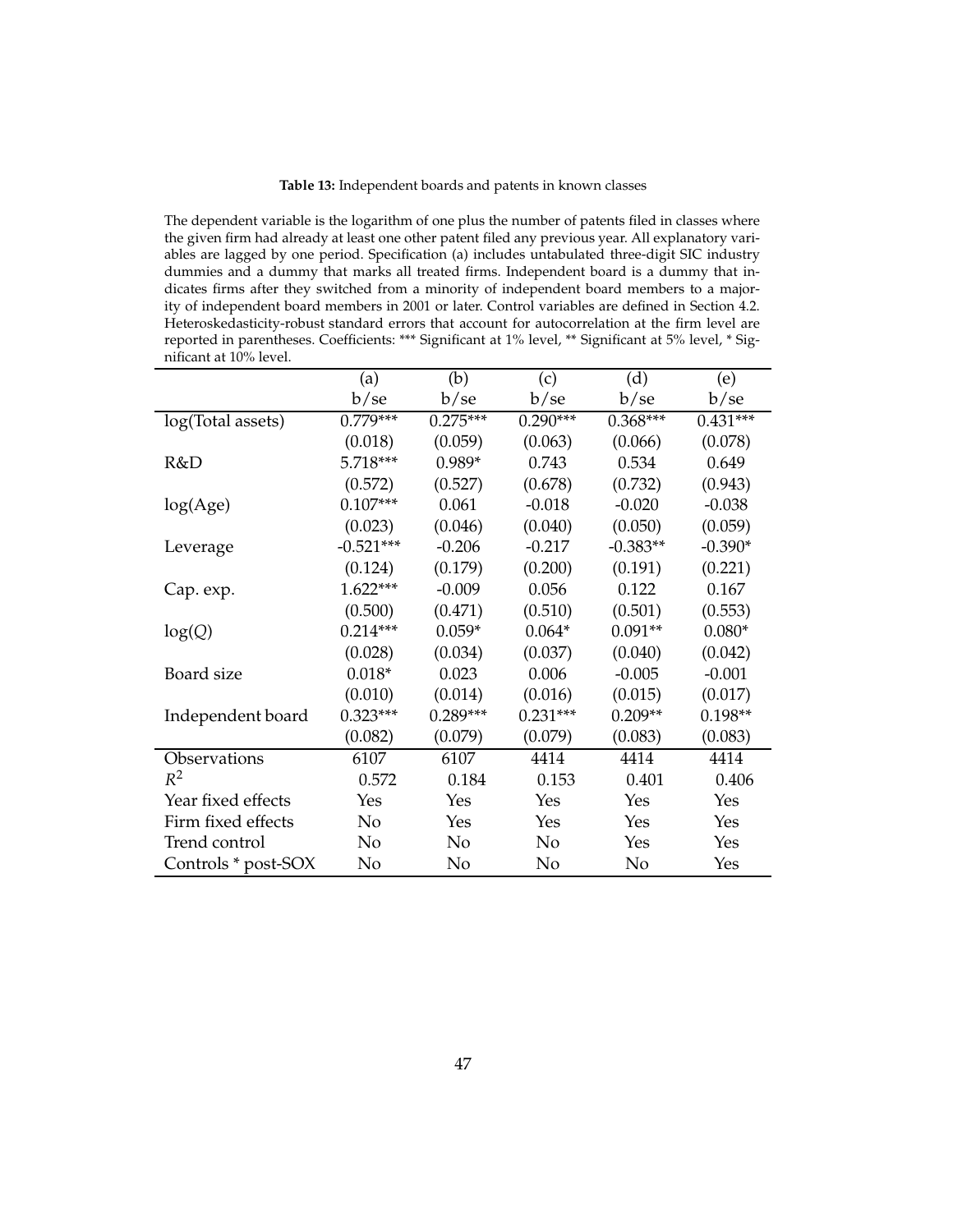## **Table 14:** Independent boards and patents in unknown classes

The dependent variable is the logarithm of one plus the number of patents filed in classes where the given firm had no other patent filed in any previous year. All explanatory variables are lagged by one period. Specification (a) includes untabulated three-digit SIC industry dummies and a dummy that marks all treated firms. Independent board is a dummy that indicates firms after they switched from a minority of independent board members to a majority of independent board members in 2001 or later. Control variables are defined in Section 4.2. Heteroskedasticity-robust standard errors that account for autocorrelation at the firm level are reported in parentheses. Coefficients: \*\*\* Significant at 1% level, \*\* Significant at 5% level, \* Significant at 10% level.

|                     | (a)        | ◡<br>(b)   | (c)        | (d)       | (e)        |
|---------------------|------------|------------|------------|-----------|------------|
|                     | b/se       | b/sec      | b/se       | b/sec     | b/se       |
| log(Total assets)   | $0.171***$ | $0.096***$ | $0.103***$ | $0.101**$ | $0.177***$ |
|                     | (0.008)    | (0.032)    | (0.037)    | (0.042)   | (0.045)    |
| R&D                 | $0.994***$ | 0.329      | 0.508      | 0.516     | 1.039**    |
|                     | (0.175)    | (0.270)    | (0.379)    | (0.472)   | (0.494)    |
| log(Age)            | $-0.002$   | 0.018      | 0.025      | 0.032     | 0.021      |
|                     | (0.010)    | (0.019)    | (0.021)    | (0.025)   | (0.029)    |
| Leverage            | $-0.091*$  | 0.099      | 0.104      | 0.099     | $-0.011$   |
|                     | (0.055)    | (0.086)    | (0.098)    | (0.115)   | (0.134)    |
| Cap. exp.           | 0.958***   | $0.916***$ | $0.802**$  | $0.866**$ | $0.975**$  |
|                     | (0.239)    | (0.303)    | (0.322)    | (0.389)   | (0.443)    |
| log(Q)              | $0.062***$ | $0.064***$ | $0.053***$ | 0.026     | 0.012      |
|                     | (0.012)    | (0.019)    | (0.020)    | (0.025)   | (0.027)    |
| Board size          | 0.002      | 0.004      | $-0.004$   | $-0.009$  | $-0.012$   |
|                     | (0.005)    | (0.008)    | (0.011)    | (0.012)   | (0.012)    |
| Independent board   | $0.088**$  | 0.055      | 0.023      | 0.037     | 0.036      |
|                     | (0.036)    | (0.045)    | (0.044)    | (0.053)   | (0.052)    |
| Observations        | 6107       | 6107       | 4414       | 4414      | 4414       |
| $R^2$               | 0.319      | 0.134      | 0.115      | 0.284     | 0.291      |
| Year fixed effects  | Yes        | Yes        | Yes        | Yes       | Yes        |
| Firm fixed effects  | No         | Yes        | Yes        | Yes       | Yes        |
| Trend control       | No         | No         | No         | Yes       | Yes        |
| Controls * post-SOX | No         | No         | No         | No        | Yes        |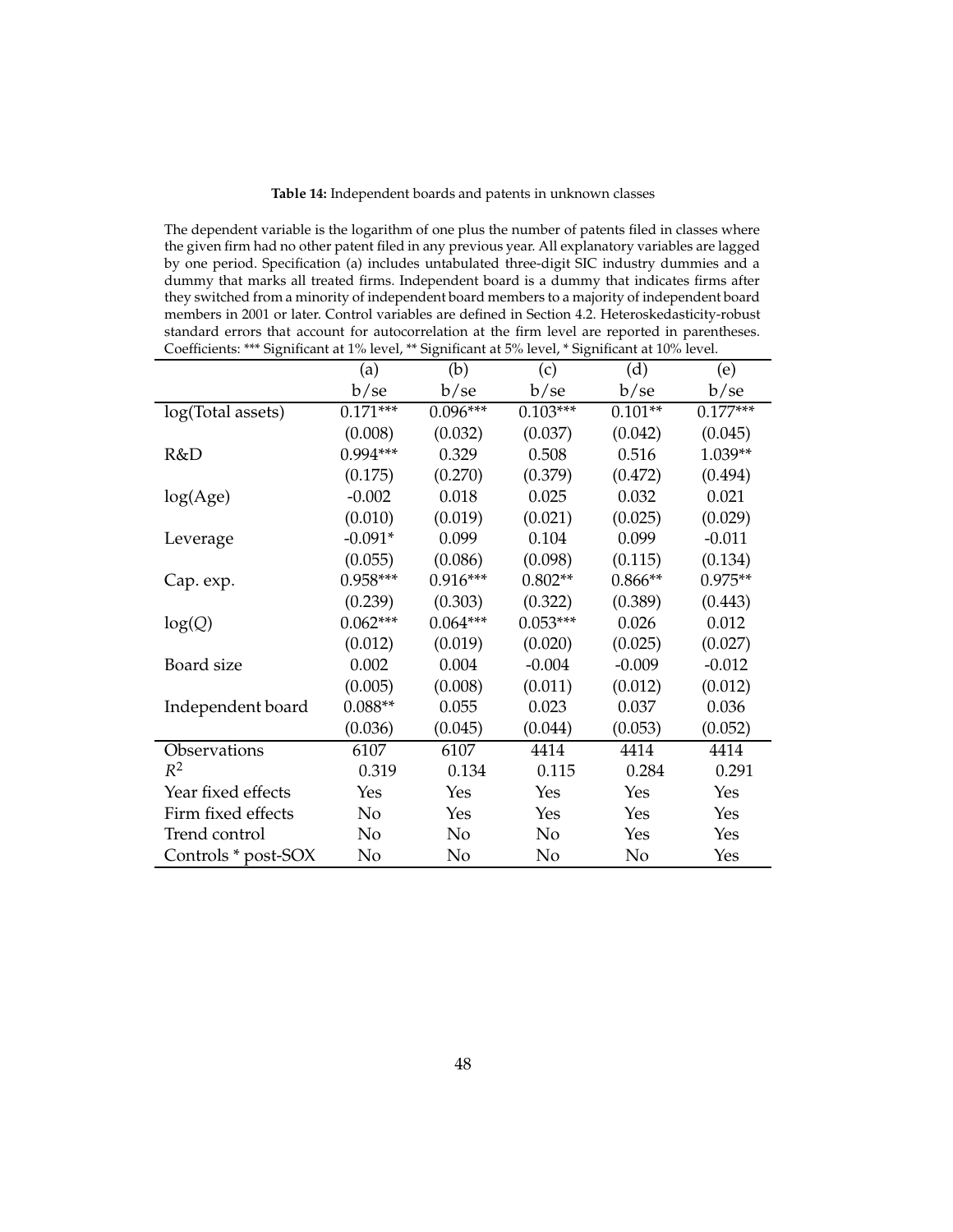**Table 15:** Independent boards and technological proximity

*Notes*: The dependent variable is the technological proximity between the patents filed in year *t* to the existing patent portfolio held by the same firm up to year *t*-1, and is calculated according to Jaffe (1989). All explanatory variables are lagged by one period. Specification (a) includes untabulated three-digit SIC industry dummies and a dummy that marks all treated firms. Independent board is a dummy that indicates firms after they switched from a minority of independent board members to a majority of independent board members in 2001 or later. Control variables are defined in Section 4.2. Heteroskedasticity-robust standard errors that account for autocorrelation at the firm level are reported in parentheses. Coefficients: \*\*\* Significant at 1% level, \*\* Significant at 5% level, \* Significant at 10% level.

|                     | (a)        | (b)       | (c)       | (d)        | (e)       |
|---------------------|------------|-----------|-----------|------------|-----------|
|                     | b/se       | b/se      | b/se      | b/se       | b/se      |
| log(Total assets)   | $0.451***$ | $0.187**$ | $0.224**$ | $0.363***$ | $0.306**$ |
|                     | (0.020)    | (0.085)   | (0.100)   | (0.117)    | (0.124)   |
| R&D                 | 5.353***   | 0.859     | 0.976     | 0.820      | 0.033     |
|                     | (0.710)    | (0.835)   | (1.018)   | (1.104)    | (1.132)   |
| log(Age)            | $0.085***$ | $-0.005$  | $-0.024$  | $-0.021$   | $-0.049$  |
|                     | (0.030)    | (0.052)   | (0.063)   | (0.077)    | (0.081)   |
| Leverage            | $-0.020$   | $-0.138$  | $-0.075$  | $-0.448$   | $-0.472$  |
|                     | (0.172)    | (0.263)   | (0.313)   | (0.344)    | (0.428)   |
| Cap. exp.           | $-0.280$   | $-0.179$  | $-0.362$  | $-0.228$   | $-0.161$  |
|                     | (0.663)    | (0.856)   | (0.937)   | (0.944)    | (1.055)   |
| log(Q)              | $0.177***$ | 0.038     | 0.061     | 0.100      | 0.097     |
|                     | (0.036)    | (0.048)   | (0.057)   | (0.066)    | (0.074)   |
| Board size          | 0.014      | 0.023     | 0.011     | 0.010      | 0.022     |
|                     | (0.012)    | (0.018)   | (0.022)   | (0.025)    | (0.030)   |
| Independent board   | $0.247**$  | $0.255**$ | $0.289**$ | 0.177      | 0.169     |
|                     | (0.115)    | (0.120)   | (0.126)   | (0.138)    | (0.140)   |
| Observations        | 6107       | 6107      | 4414      | 4414       | 4414      |
| $R^2$               | 0.369      | 0.118     | 0.112     | 0.292      | 0.294     |
| Year fixed effects  | Yes        | Yes       | Yes       | Yes        | Yes       |
| Firm fixed effects  | No         | Yes       | Yes       | Yes        | Yes       |
| Trend control       | No         | No        | No        | Yes        | Yes       |
| Controls * post-SOX | No         | No        | No        | No         | Yes       |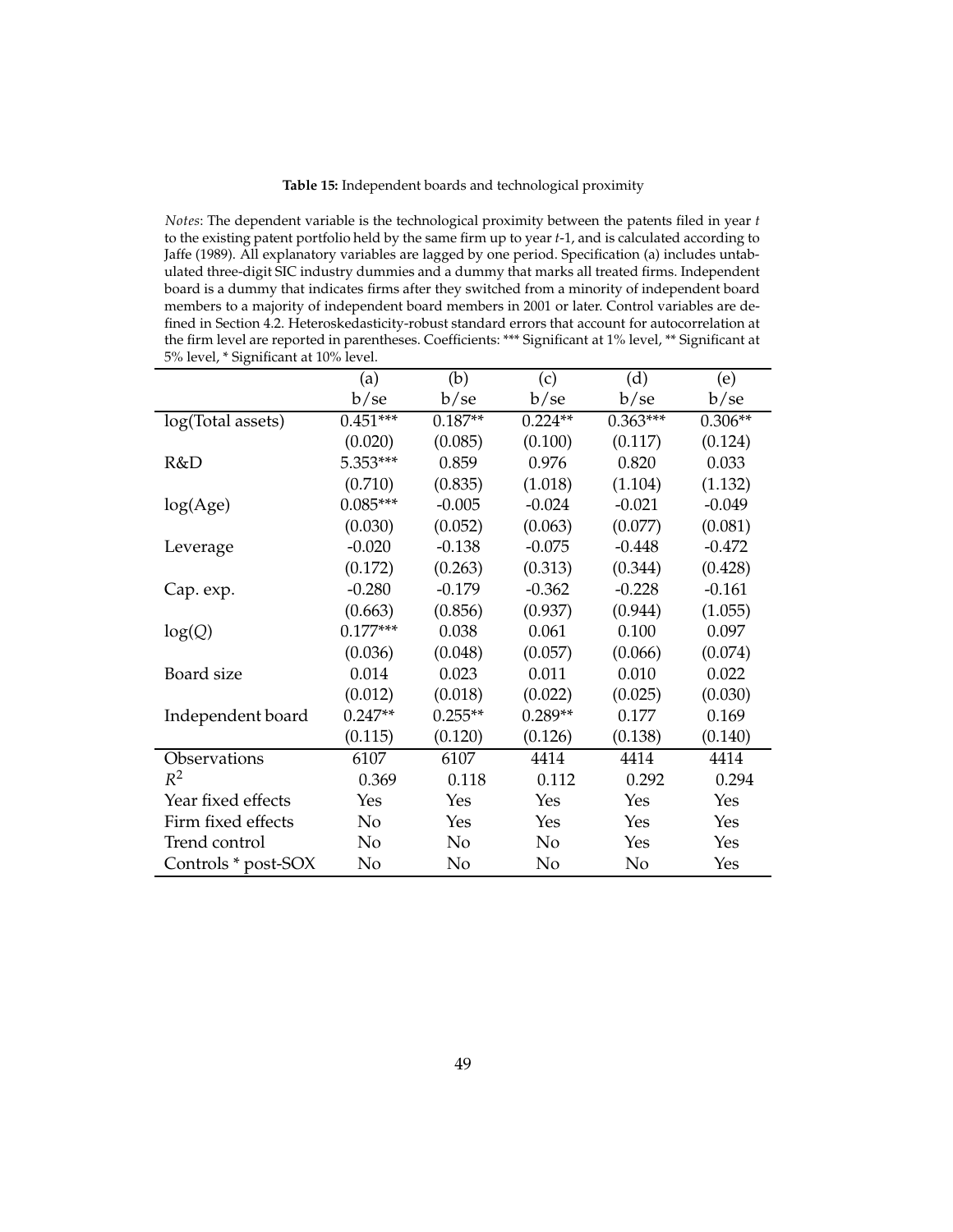**Fig. 5:** Dynamics of independent board effect on patents in known and unknown classes

These figures illustrate the effect of a change in board independence on patents filed in known and unknown classes over time. For the graphs we defined dummy variables for the time firms changed from a minority of independent board members to an independent board.  $t_0$  indicates the year of the switch and serves as the reference category. *tn*−<sup>1</sup> indicate the years before the switch, and  $t_{n+1}$  the corresponding years after the switch. Coefficients are taken from the last regression of Section 4.4, but with the  $t_n$  dummies instead of the one dummy variable indicating a majority of independent board members.



No. of patents in known classes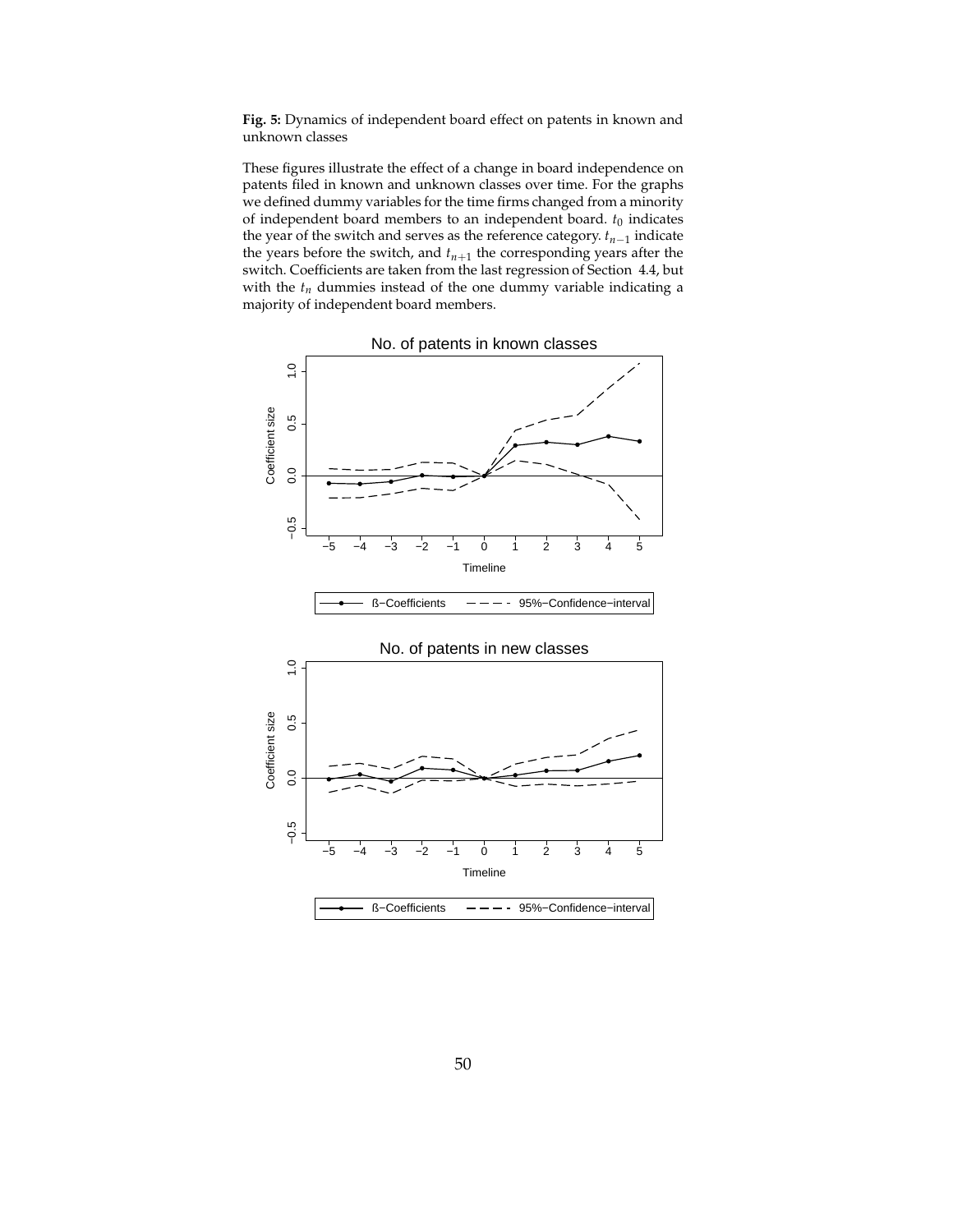check table we focus on five outcome variables: (1) Future citations received, (2) Breakthrough patents that fall in the Top 1% category, (3) Incremental patents that received at least one citation but do not fall into the Top 10% category, (4) Self-citations, (5) Patents filed in technology classes that are known to the firm. Reported results come from the previously introduced regression models with firm fixed effects and after matching.

We first consider CEO and board tenures, outside directorships, outside CEOs, and CEO shareholder voting rights. The sample shrinks because the IRRC collected data on those measures only from 1998 onwards. The tenure of the CEO and/or board members may influence investment decisions, through, for example, anticipated time horizons and payoffs to long-term investments. Hence, we add the years since the CEO has been appointed and the average time since appointment of all directors. Prior research has also shown that simultaneous outside board mandates can have an influence on the advice and control offered by the board (e.g., Field, Lowry, and Mkrtchyan, 2013) and that CEOs of other companies who simultaneously serve as monitoring directors influence corporate governance (Fahlenbrach, Low , and Stulz, 2010). The total number of simultaneous outside directorships of all board members and the number of outside CEOs on the board thus also enter the regressions (results are robust to taking the average number of outside directorships and CEOs, respectively; not reported). Table 16, Panel A, reports the results. Though the number of outside directorships of all board members is significantly and positively correlated with breakthrough innovations, none of the newly added board characteristics change the previously identified effect of the switch to an independent board (there is also no impact on the effect of switching on other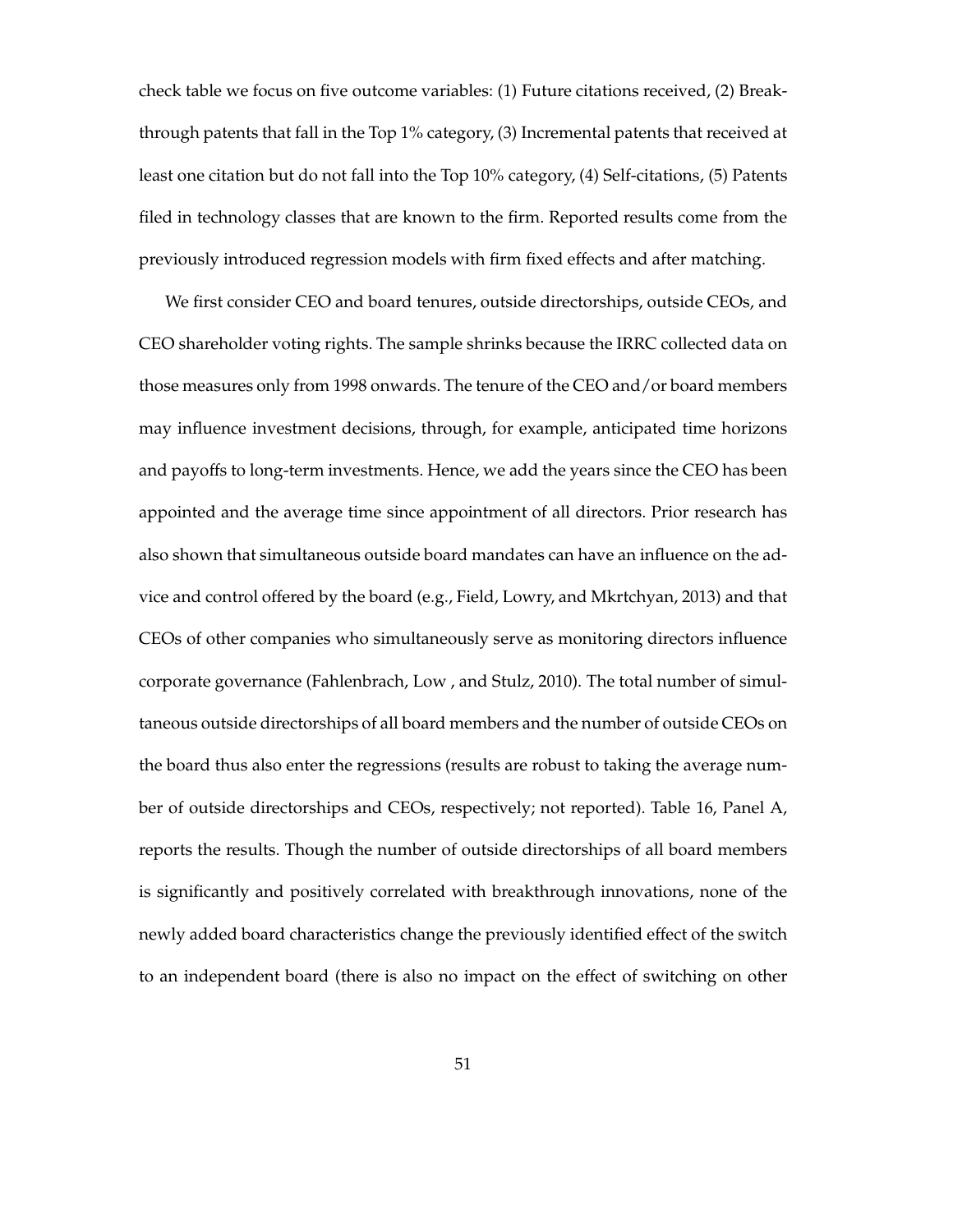dependent variables, both here and below, results omitted for brevity).

Next, we add a control variable for inside firm ownership which is proxied by the percentage of shareholder voting rights of the CEO (results are robust to alternatively taking the cumulative voting rights of all board members). Data come again from IRRC. Table 16, Panel B, illustrates how inside ownership itself is not significantly correlated with any innovation measure. The size of the marginal effect of board independence decreases by 10% to 15%, though the statistical significance of the effect remains at the 1% level.

Large shareholders have incentives to actively control executives (Shleifer and Vishny, 1997). Outside control may have changed with board independence as well, which might confound our previous estimations. Following Atanassov (2013), we control for large shareholder presence by adding a dummy variable that marks firms with at least one non-executive holding of at least 5% of equity (results are robust to taking higher threshold levels). Data come from Thomson Financial. Table 16, Panel C, reports the results. The presence of a blockholder appears to have no effect on the first four dependent variables, and a small and weakly significant negative effect on patents filed in known technology classes. Again, the independent board effect remains qualitatively unaltered.

The fifth robustness check adds a measure of the strength of the shareholders' rights using the G-Index of Gompers, Metrick, and Ishii (2003). The G-Index combines 24 corporate governance provisions that influence shareholder rights. It ranges from 1 to 24, where the lowest values indicate the strongest rights, and vice versa. Some of those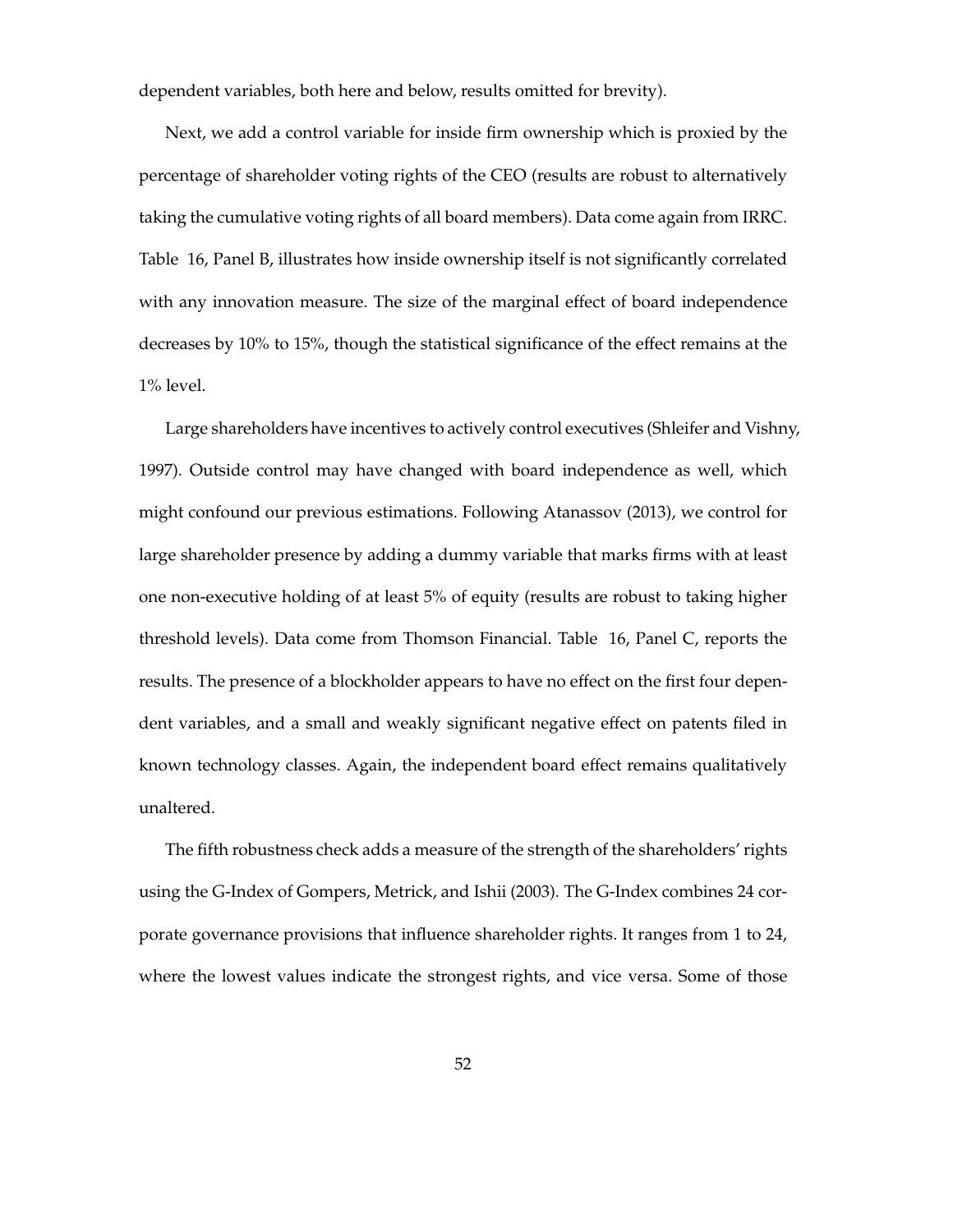combined provisions are particularly likely to have changed simultaneously with board independence. Hence, we add the following four indicators for firms that have: (1) a staggered board, where only a proportion of the directors can be replaced each year; (2) a poison pill that gives shareholders special rights to prevent hostile takeover attempts; (3) cumulative voting where shareholders are allowed to combine their voting rights in a way that multiplies their rights with the number of directors to be elected (the only governance provision that is supposed to increase shareholder control), and (4) director indemnification where bylaws or the corporate charter can indemnify officers and directors from certain legal expenses and judgments resulting from lawsuits. Table 16, Panel D reports the results including the control for the G-Index, and Panel E reports the results including the specific governance provisions. None of the governance controls are significantly correlated with any of our dependent variables of interest. Again, the estimated effect of the independent board change remains qualitatively unaltered.

Finally, we re-estimate all our models jointly including all of the previously mentioned additional controls. Results are reported in Panel F of Table 16. Although this exercise reduces the amount of observations and controls for corporate governance provisions of all sorts, the effect of a switch to an independent board remains statistically and economically significant in models 1, 3, 4, and 5; consistent with our former results it stays insignificant in model 2. The sizes of the marginal effects decrease by up to 28% (in case of future citations). That only a few newly added controls show statistically significant influences themselves is partly related to the inclusion of firm fixed effects in all specifications, which limits investigations of these variables' effects, for example,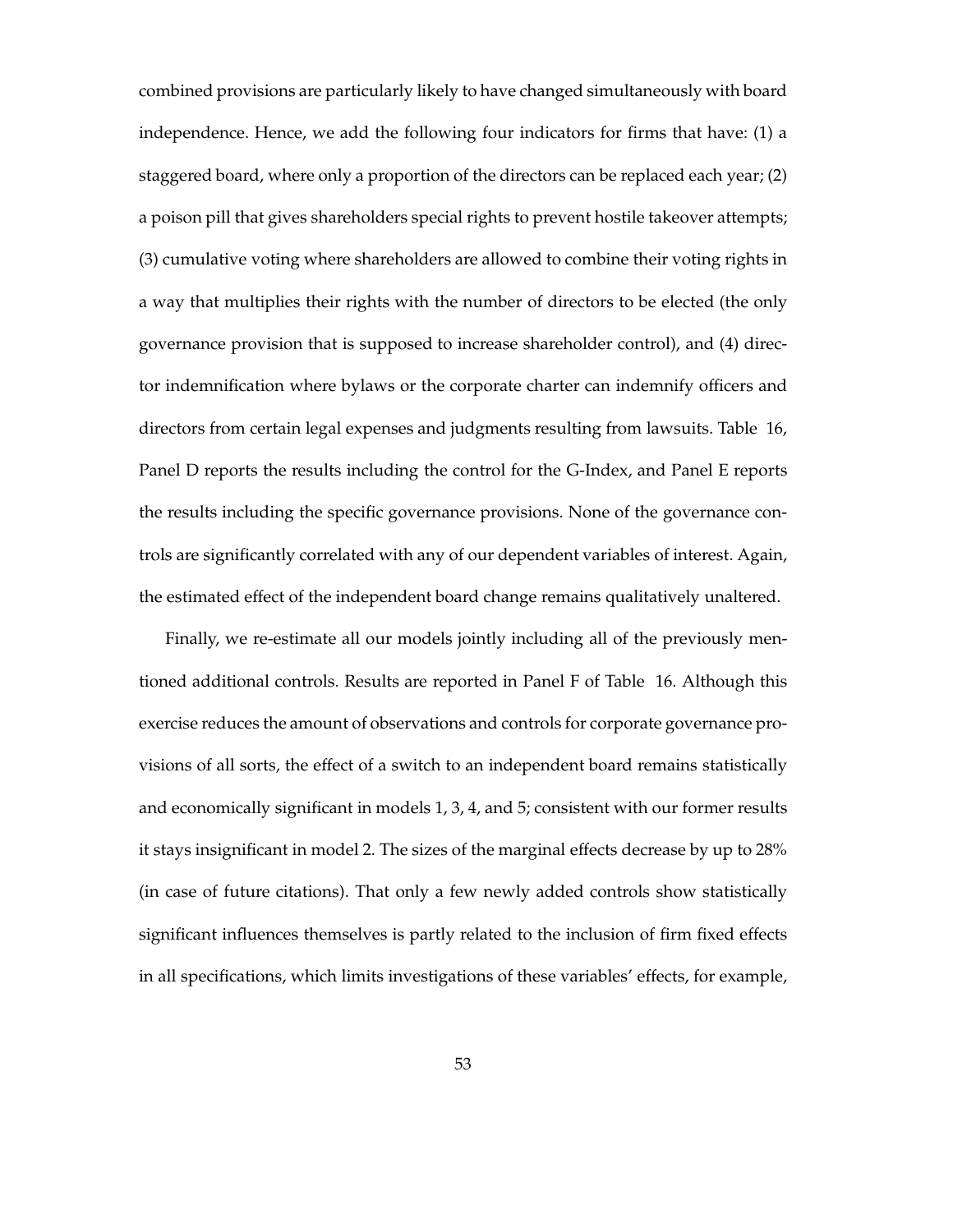the governance provisions, that exhibit low variation over time.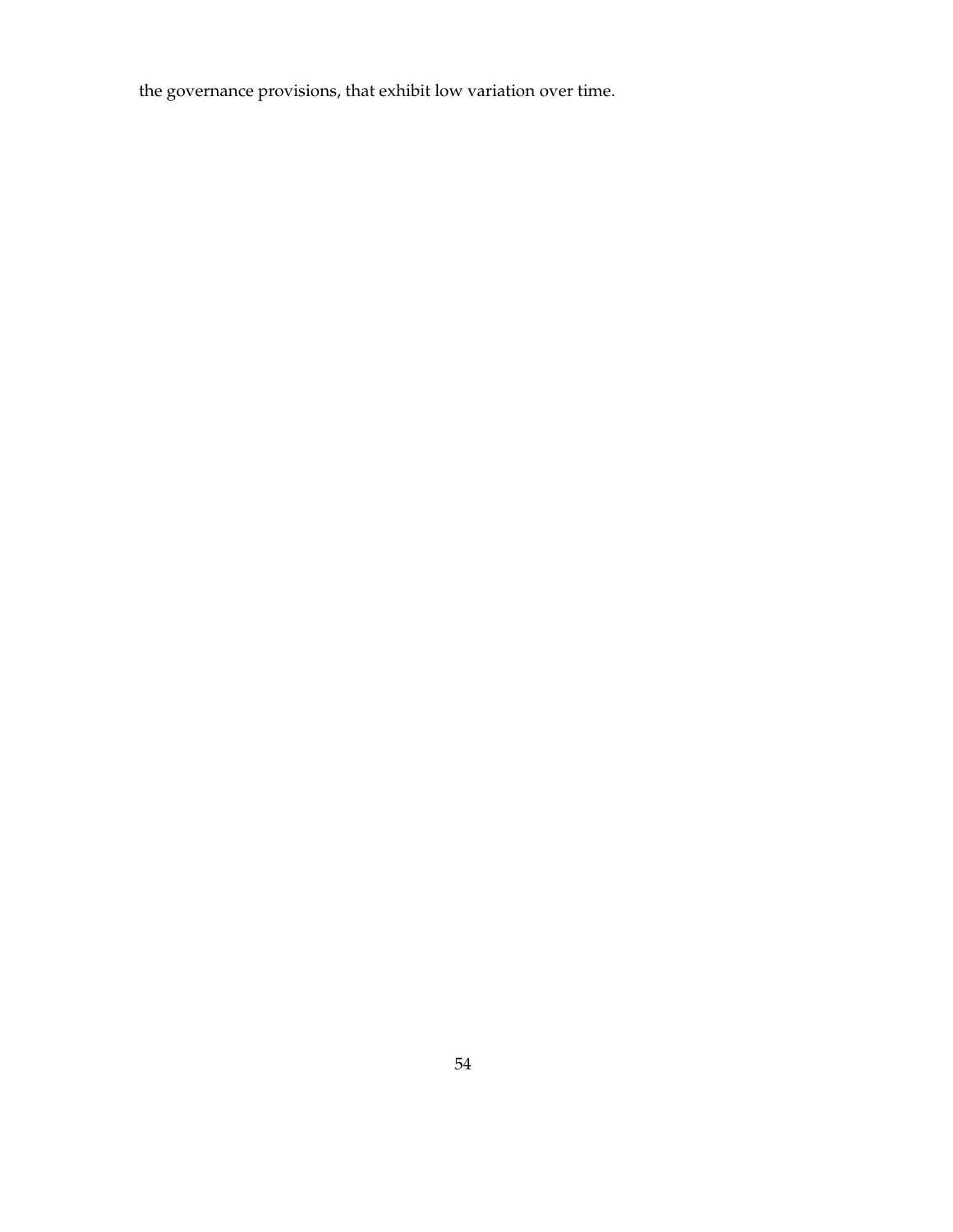#### **Table 16:** Robustness checks

This table reports the results of separate robustness checks in each panel. The dependent variables are the logarithm of one plus the total number of citations received (model A), the logarithm of one plus the number of patents in the top 1% of the citation distribution per year and tech class (model B), the logarithm of one plus the number of patents that received at least one citation but do not fall in the top 10% of the citation distribution per year and tech class (model C), the logarithm of one plus the total number of self-citations (model D), the logarithm of one plus the total number of patents filed in known technology classes (model E). All specifications are estimated after matching and include firm and time fixed effects and control variables as introduced in Section 4.2, not shown. Independent board indicates when a firm switches from a minority of independent board members to a majority of independent board members in 2001 or later. Independent variables are introduced in Section 6.1. Heteroskedasticity-robust standard errors that account for autocorrelation at the firm level are reported in parentheses. Coefficients: \*\*\* Significant at 1% level, \*\* Significant at 5% level, \* Significant at 10% level.

|                                          | (a)        | (b)       | (c)        | (d)        | (e)        |
|------------------------------------------|------------|-----------|------------|------------|------------|
|                                          | Citations  | Top 1%    | Cited, no  | Self-cites | Known      |
|                                          |            |           | top 10%    |            | tech       |
|                                          | b/se       | b/se      | b/se       | b/se       | b/se       |
| Panel A: Board characteristics           |            |           |            |            |            |
| Director tenure                          | 0.003      | 0.002     | 0.001      | $-0.001$   | 0.002      |
|                                          | (0.018)    | (0.002)   | (0.010)    | (0.012)    | (0.011)    |
| CEO tenure                               | 0.022      | $-0.002$  | 0.005      | $-0.007$   | 0.025      |
|                                          | (0.041)    | (0.006)   | (0.022)    | (0.030)    | (0.026)    |
| Outside directorships                    | 0.088      | $0.026**$ | 0.047      | 0.059      | 0.061      |
|                                          | (0.069)    | (0.012)   | (0.036)    | (0.049)    | (0.046)    |
| Outside CEOs                             | 0.067      | 0.013     | 0.030      | $-0.042$   | 0.023      |
|                                          | (0.078)    | (0.013)   | (0.043)    | (0.055)    | (0.048)    |
| Independent board                        | $0.517***$ | 0.033     | $0.254***$ | $0.289***$ | $0.237***$ |
|                                          | (0.121)    | (0.026)   | (0.065)    | (0.074)    | (0.075)    |
| Panel B: Inside control                  |            |           |            |            |            |
| Inside control                           | 0.048      | 0.004     | 0.019      | $-0.002$   | 0.029      |
|                                          | (0.037)    | (0.008)   | (0.018)    | (0.022)    | (0.020)    |
| Independent board                        | $0.469***$ | 0.048     | $0.200***$ | $0.233***$ | $0.214***$ |
|                                          | (0.107)    | (0.032)   | (0.056)    | (0.067)    | (0.068)    |
| Panel C: Outside control                 |            |           |            |            |            |
| Blockholder                              | $-0.072$   | $-0.002$  | $-0.052$   | $-0.003$   | $-0.087*$  |
|                                          | (0.081)    | (0.011)   | (0.040)    | (0.049)    | (0.049)    |
| Independent board                        | $0.539***$ | 0.030     | $0.262***$ | $0.284***$ | $0.234***$ |
|                                          | (0.119)    | (0.025)   | (0.067)    | (0.081)    | (0.079)    |
| Panel D: Corporate governance index      |            |           |            |            |            |
| G-Index                                  | 0.053      | $-0.057$  | 0.191      | 0.043      | 0.284      |
|                                          | (0.341)    | (0.042)   | (0.176)    | (0.209)    | (0.218)    |
| Independent board                        | $0.548***$ | 0.031     | $0.272***$ | $0.275***$ | $0.242***$ |
|                                          | (0.115)    | (0.026)   | (0.065)    | (0.078)    | (0.078)    |
| Panel E: Corporate governance provisions |            |           |            |            |            |
| Staggered board                          | 0.377      | 0.004     | 0.192      | 0.260      | 0.157      |
|                                          | (0.272)    | (0.026)   | (0.158)    | (0.248)    | (0.177)    |
| Poison pill                              | $-0.040$   | $-0.026$  | 0.056      | $-0.022$   | 0.016      |
|                                          | (0.139)    | (0.022)   | (0.084)    | (0.117)    | (0.097)    |
| Cumulative voting                        | $-0.413$   | $-0.037$  | $-0.095$   | 0.004      | $-0.053$   |
|                                          | (0.396)    | (0.035)   | (0.161)    | (0.155)    | (0.170)    |
| Director indemnification                 | 0.118      | 0.018     | 0.094      | 0.119      | $-0.005$   |
|                                          | (0.230)    | (0.084)   | (0.145)    | (0.149)    | (0.225)    |
| Independent board                        | $0.537***$ | 0.030     | $0.266***$ | $0.268***$ | $0.238***$ |
|                                          | (0.114)    | (0.026)   | (0.064)    | (0.077)    | (0.078)    |
| Panel F: All controls                    |            |           |            |            |            |
| Independent board                        | $0.382***$ | 0.042     | $0.193***$ | $0.222***$ | $0.235***$ |
|                                          | (0.119)    | (0.035)   | (0.060)    | (0.068)    | (0.070)    |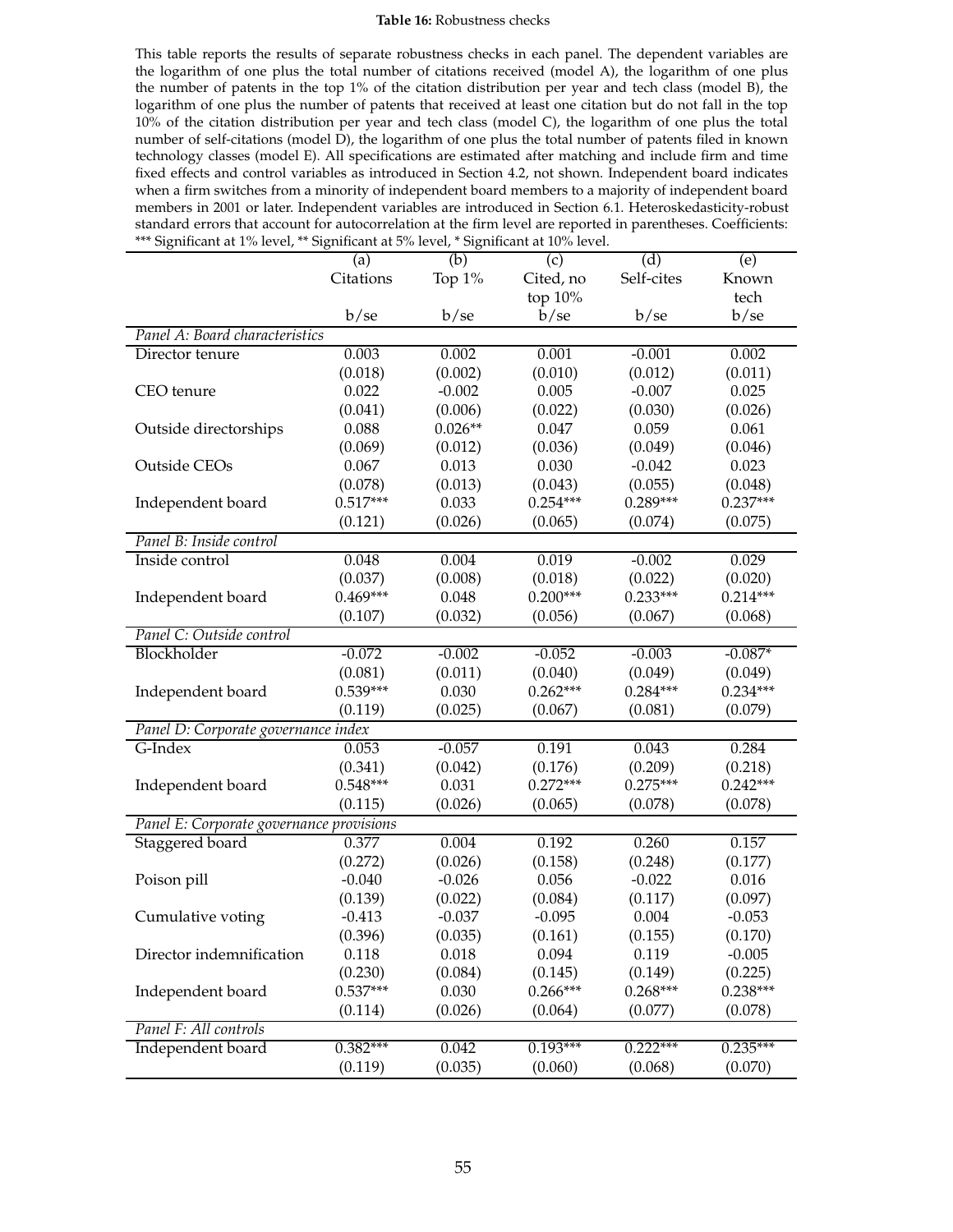Most similar to the present study, Duchin, Matsusaka, and Oguzhan (2010) estimated a 2-stage least square (2SLS) model to investigate if outside directors influence firms' market valuation. Instead of focusing on the switch to an independent board that happened during the sampling period, Duchin et al. (2010) focus on the percentage change of independent directors between 2000 and 2005 that was the result of regulatory changes that forced firms to appoint a majority of independent board members. Re-assembling their estimation strategy allows to test the robustness of our results with regard to the chosen empirical model as well as to assess the effect of a percentage change in independent directors. We estimate the same empirical model but use our previously introduced standard control variables on the right-hand side of the equation [taking the exact same controls as Duchin et al. (2010) reveals qualitatively similar results].

Specifically, we regress the change in our innovation variables from 2000 to 2005 on the change in the percentage of outside directors during the same time. By differencing the dependent and main independent variables of interest, all unobserved time-invariant effects are effectively taken into account. Causality is established by instrumenting the change in independent directors with an indicator that marks all firms that were non-compliant in the year 2000 with the regulatory changes that forced firms to assign a majority of independent board members. Both stages of the empirical model contain the previously introduced control variables in levels of the year 2000 to control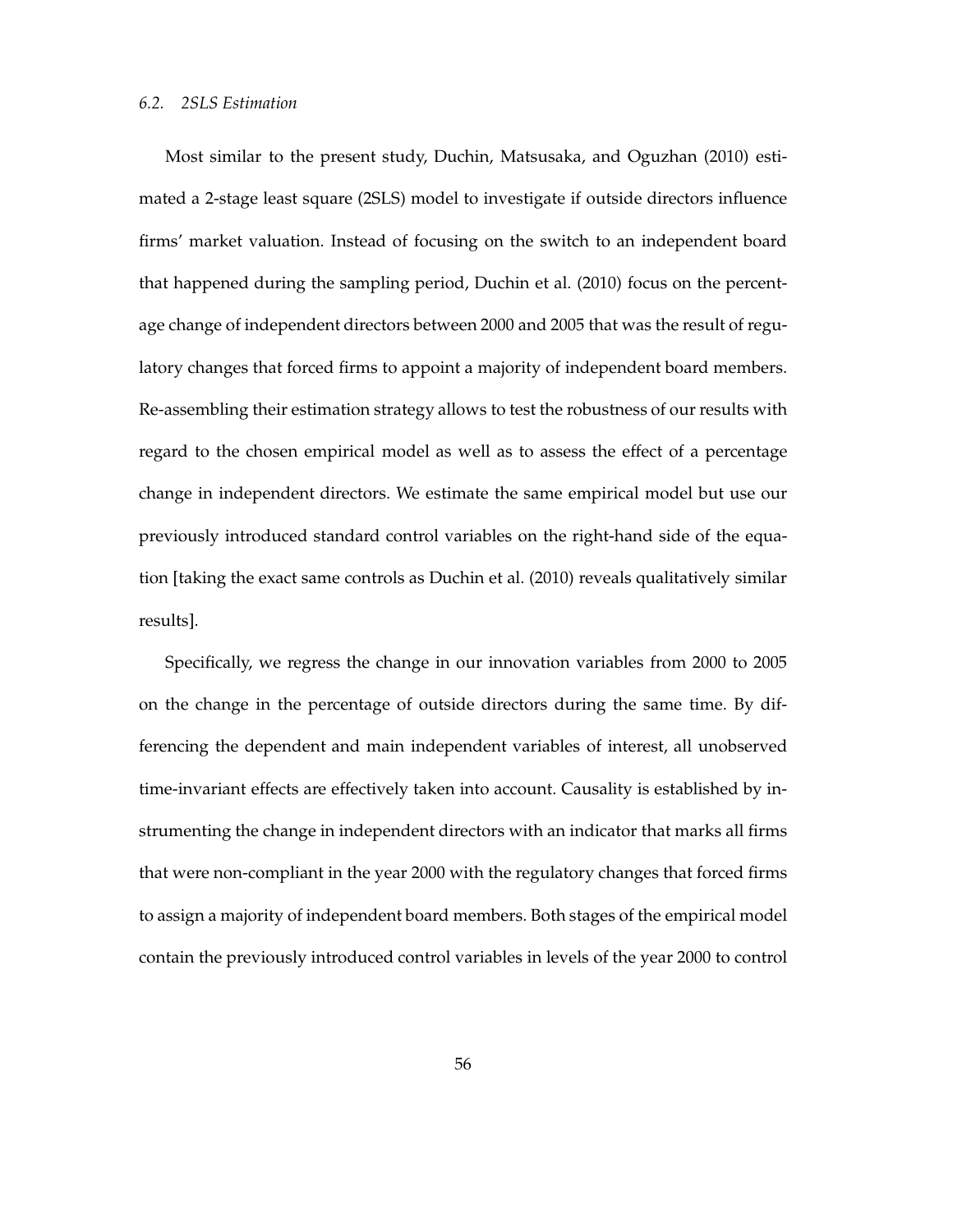for the initial firm characteristics that may have influenced changes in our innovation variables. Table 17 reports the results for (1) Future citations received, (2) Breakthrough patents that fall in the Top 1% category, (3) Incremental patents that received at least one citation but do not fall into the Top 10% category, (4) Self-citations, (5) Patents filed in technology classes that are known to the firm.

Results are mainly consistent with prior estimations; changes in the percentage of independent directors lead to significant increases of future citations (also number of patents, claims, and backward citations, not reported), incremental innovations, and patents in known technological areas. Self-citations increase insignificantly, however, and there is a weakly significant, small positive effect on breakthrough inventions. The sizes of the marginal effects are also consistent with our previous models. Considering an increase in the percentage of independent directors of 8.5%, the 2SLS models predict a corresponding increase in future citations of 33.3%, an increase of incremental innovations of 16.4%, and an increase of patents with known technologies of 11.0% (total patents 14.1%, *p*-value < 0.01; claims 31.5%, *p*-value < 0.01; backward cites 36.1%, p-value < 0.01). Overall, the robustness check largely supports our main findings from the DiD models.

## *6.3. Discussion*

The results consistently describe a shift towards innovative exploitation for firms that transition to an independent board. They do not provide consistent evidence for any influence on exploration; there are positive but weakly significant increases in the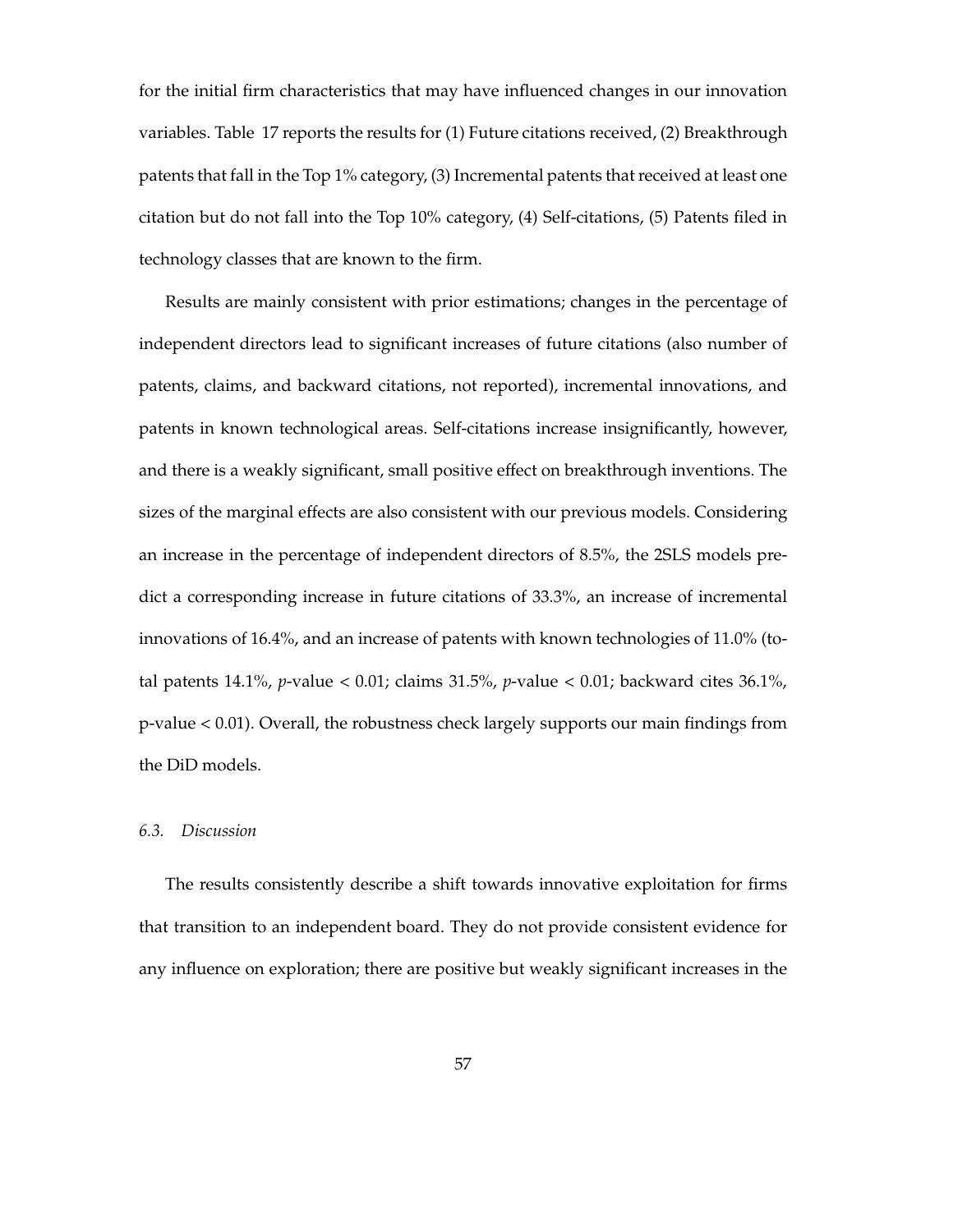#### **Table 17:** Robustness checks

The dependent variables are the logarithm of one plus the total number of citations received (model A), the logarithm of one plus the number of patents in the top 1% of the citation distribution per year and tech class (model B), the logarithm of one plus the number of patents that received at least one citation but do not fall in the top 10% of the citation distribution per year and tech class (model C), the logarithm of one plus the total number of self-citations (model D), the logarithm of one plus the total number of patents filed in known technology classes (model E). ∆Independent directors are the predicted changes in the percentage of independent directors between 2000 and 2005. The first stage includs all control variables introduced in Section 4.2, industry dummies, and, as an instrument, a dichotomous variable that marks all firms that did not comply with SOX in the year 2000. Heteroskedasticity-robust standard errors that account for autocorrelation at the firm level are reported in parentheses. Coefficients: \*\*\* Significant at 1% level, \*\* Significant at 5% level, \* Significant at 10% level.

|                        | (a)                | (b)             | (c)         | (d)            | (e)        |
|------------------------|--------------------|-----------------|-------------|----------------|------------|
|                        | $\Delta$ Citations | $\Delta$ Top 1% | ∆Cited,     | $\Delta$ Self- | ∆Known     |
|                        |                    |                 | no top      | cites          | tech       |
|                        |                    |                 | 10%         |                |            |
|                        | b/se               | b/se            | b/se        | b/se           | b/se       |
| log(Total assets)      | $-0.181***$        | 0.011           | $-0.143***$ | $-0.069$       | $-0.123**$ |
|                        | (0.061)            | (0.013)         | (0.027)     | (0.049)        | (0.045)    |
| R&D                    | $-5.273*$          | $-0.232$        | $-1.561$    | $-0.021$       | $-1.598$   |
|                        | (2.680)            | (0.349)         | (1.869)     | (2.456)        | (2.064)    |
| log(Age)               | 0.106              | 0.005           | $0.088*$    | $0.185***$     | $0.115*$   |
|                        | (0.111)            | (0.021)         | (0.044)     | (0.058)        | (0.061)    |
| Leverage               | 0.343              | 0.160           | 0.267       | $-0.404$       | $-0.280$   |
|                        | (0.696)            | (0.128)         | (0.413)     | (0.432)        | (0.462)    |
| Board size             | $-0.100***$        | $-0.020**$      | $-0.054**$  | $-0.075$       | $-0.053$   |
|                        | (0.030)            | (0.009)         | (0.023)     | (0.052)        | (0.032)    |
| ∆Independent directors | $0.039***$         | $0.006*$        | $0.019**$   | 0.007          | $0.013***$ |
| (predicted values)     | (0.009)            | (0.003)         | (0.007)     | (0.006)        | (0.004)    |
| Observations           | 416                | 416             | 416         | 416            | 416        |
| $R^2$                  | 0.215              | 0.074           | 0.201       | 0.098          | 0.139      |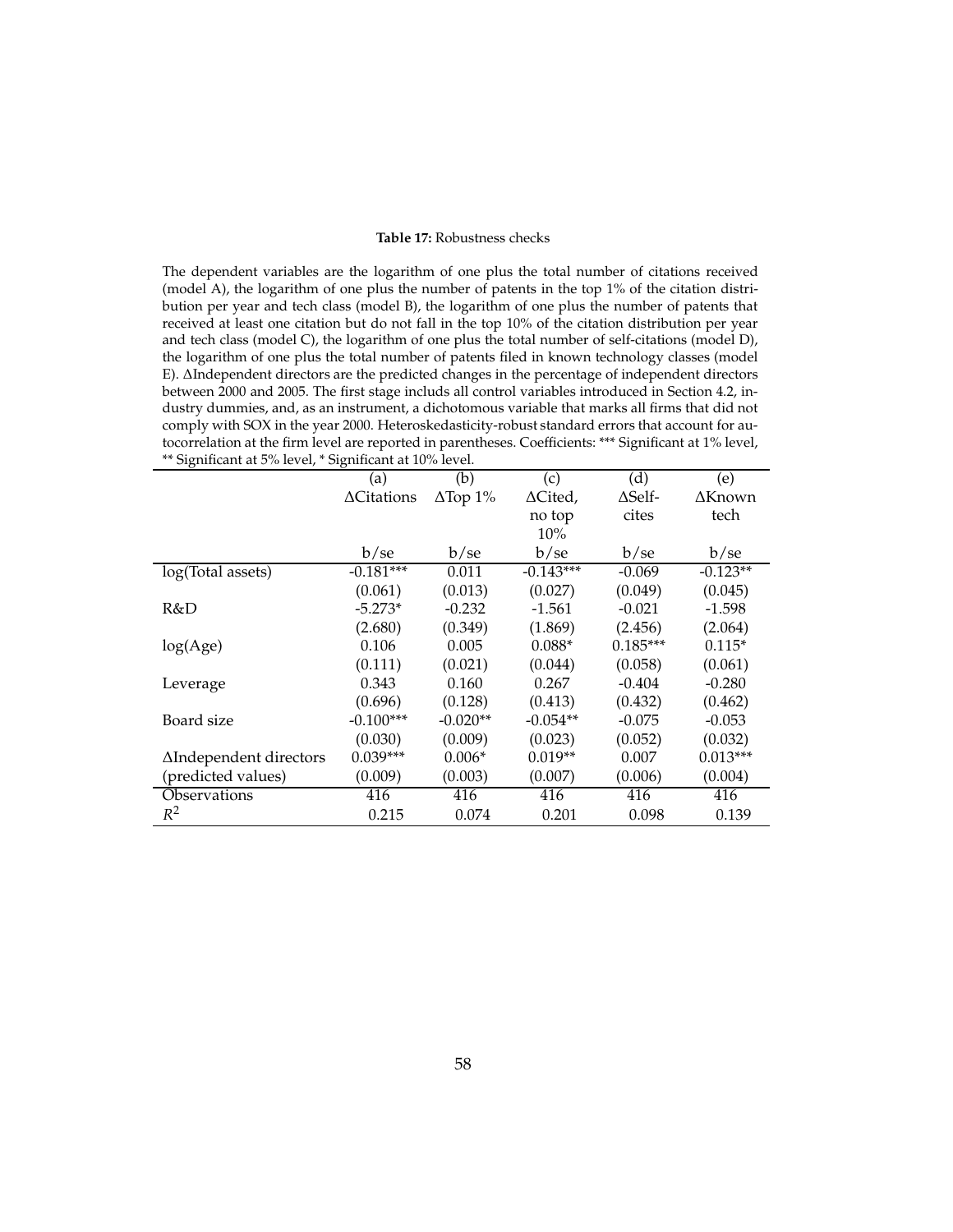tail of the citation distribution and no impact on patenting in new classes. Here we summarize robustness checks reported in the Appendix, explore potential mechanisms that could accomplish the shift towards exploitation, and discuss why independent boards (and managers) might have less influence on exploration.

Firms which transition to independent boards patent more; this raises the concern that the increased backward and self-citation results might simply be artifacts of the increased patenting. To rule out this possibility, we estimate regressions of backward and self-citations per patent. As can be seen in Tables 19 and 20 in the Appendix, the proportion of backward and self-citations also increases for firms which transition to independent boards. Effects sizes range from 22–18% for backward citations and 16–14% for self-citations. We also investigated the coefficient of variance of citations to firms that undergo the transition to independent boards. While the results were not significant on a yearly basis, an aggregation of the four years following the transition demonstrated a significant decrease; consistent with a shift to exploitation and thinning of the tails, citations to firms with independent boards become less variable after the transition. We found no evidence that the transition to independent boards influences innovative efficiency (Cohen, Diether, and Malloy, 2013); there is no statistically significant result for the regression of patents per R&D investment and citations per R&D are positive but lose significance in the trend models.

Table 21 shows that our results are more pronounced for firms with high research and development spending and stock. Board independence appears to have a stronger impact on firms for which innovation is more important (high R&D), probably because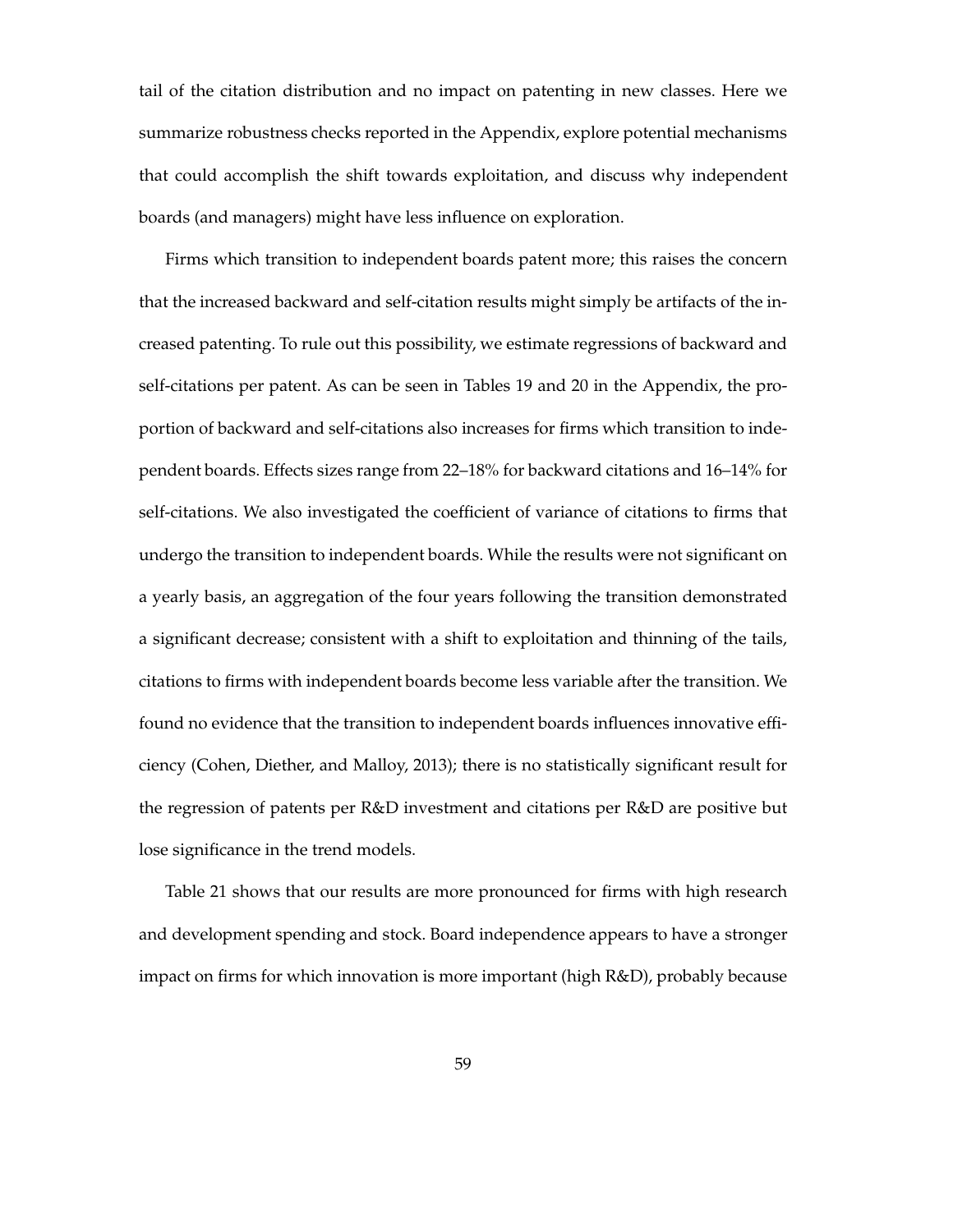for those firms the tension between exploration/exploitation is more significant and boards need to be more concerned about their innovation strategies. If innovation is less important (low R&D), there is probably less board involvement in innovation and thus our results are less pronounced.

As proposed in the introduction, multiple mechanisms could cause a firm whose board becomes independent to shift towards exploitation. For example, managers may shirk less and work harder in response to greater oversight, take less risk out of career concerns, respond to advice, or search less because they fear an independent board will constrain future flexibility. Ruling out one versus another mechanism empirically remains difficult, as they imply similar predictions and probably co-exist in practice. Nonetheless, the split sample tests described below remain consistent with models where greater oversight results in increased effort and risk aversion.

We split the sample into firms with high and low managerial entrenchment, using the index of Bebchuk, Cohen, and Ferrell (2009). This entrenchment or "e-index" indicates how many corporate governance provisions are in place that shield a manager from getting fired, e.g., poison pills, golden parachutes, and supermajority requirements for mergers and charter amendments.<sup>13</sup> Table 22 shows that the effects of independent boards are consistently stronger for firms with high managerial entrenchment. Managers in firms with low entrenchment index are already subject to career concerns and takeover pressures, even before the board becomes independent. Therefore, the

 $13$ The E-Index is given by Bebchuk, Cohen, and Ferrell (2009) for all equal years and is fairly stable over time. In order to keep the sample size as large as possible we imputed with the lagged value where the E-Index was missing; if the lagged value was missing we took the forward value.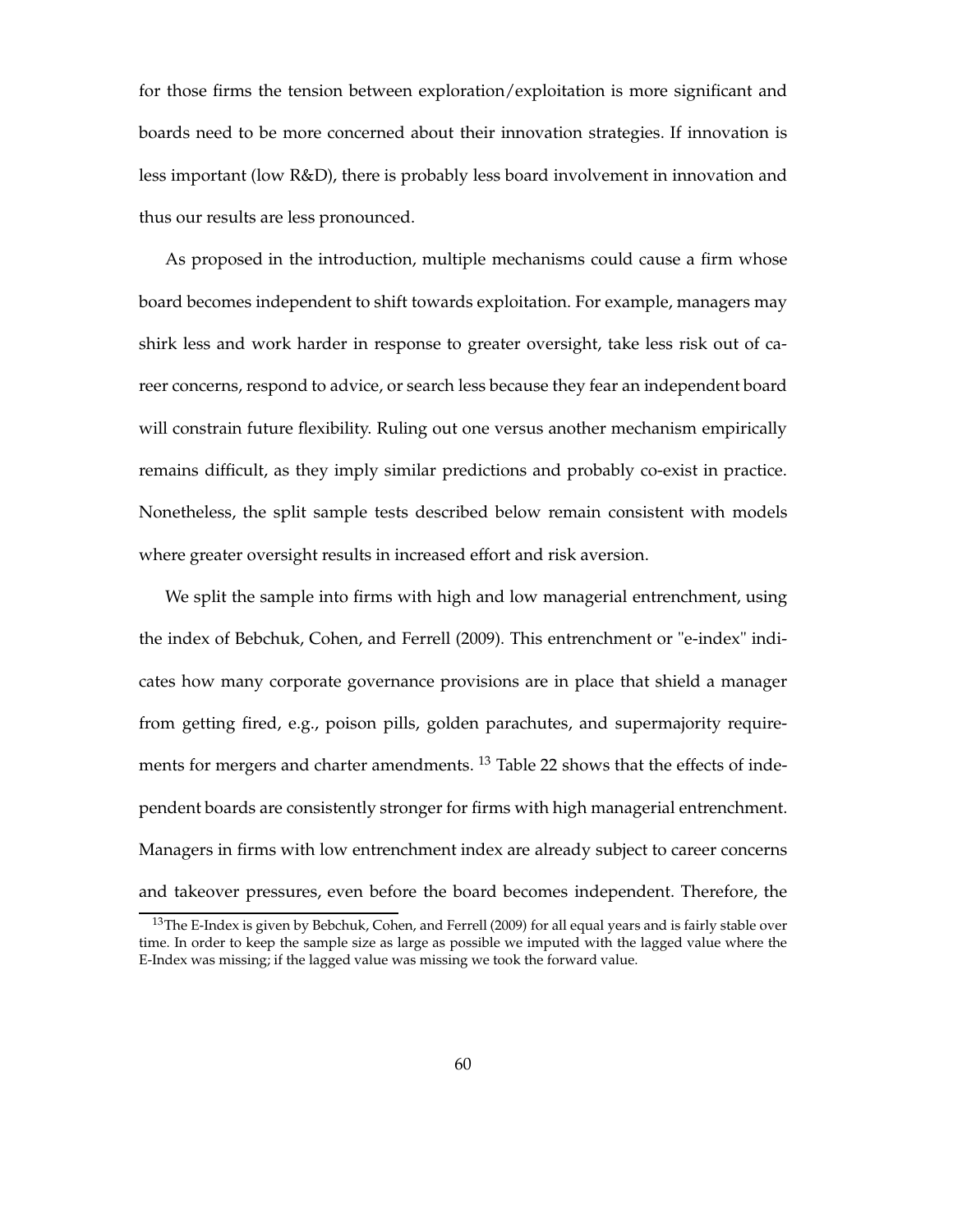transition to an independent board does not have much impact on these managers. It is for entrenched managers that transitioning into independent boards can trigger career concerns and greater exploitation.

Most likely, many mechanisms play overlapping and possibly complementary roles in explaining the shift towards exploitation. The aggregate evidence is most consistent, however, with increased oversight and career concerns mechanisms; the shift towards exploitation when a firm's board becomes independent is most likely due to a combination of greater managerial effort and an increased aversion to innovative risk.

We do not see an increase in exploitation at the expense of breakthroughs, indeed, we see almost no impact of board transition on breakthroughs at all. This might imply that exploration and exploitation are not ends of a continuum; rather, they could be orthogonal and possibly complementary strategies, especially for firms with large research portfolios and relatively independent research teams. Alternately, exploitation could also lead to breakthroughs, through greater focus and reliance on deep expertise (Jones, 2009). Particularly with the increasing "burden of knowledge," an exploration strategy necessarily implies a more shallow understanding of an area simply because it is new and unfamiliar. This could be an even more severe handicap for fast moving fields. A lack of significance might also simply result from lack of statistical power; breakthroughs are by definition rare events.

It is likely, however, that exploitation crowds out exploration in general (March, 1991). To begin with, the first-order goal of boards and managers is value creation for shareholders, not scientific or technical discovery. It is also likely that boards and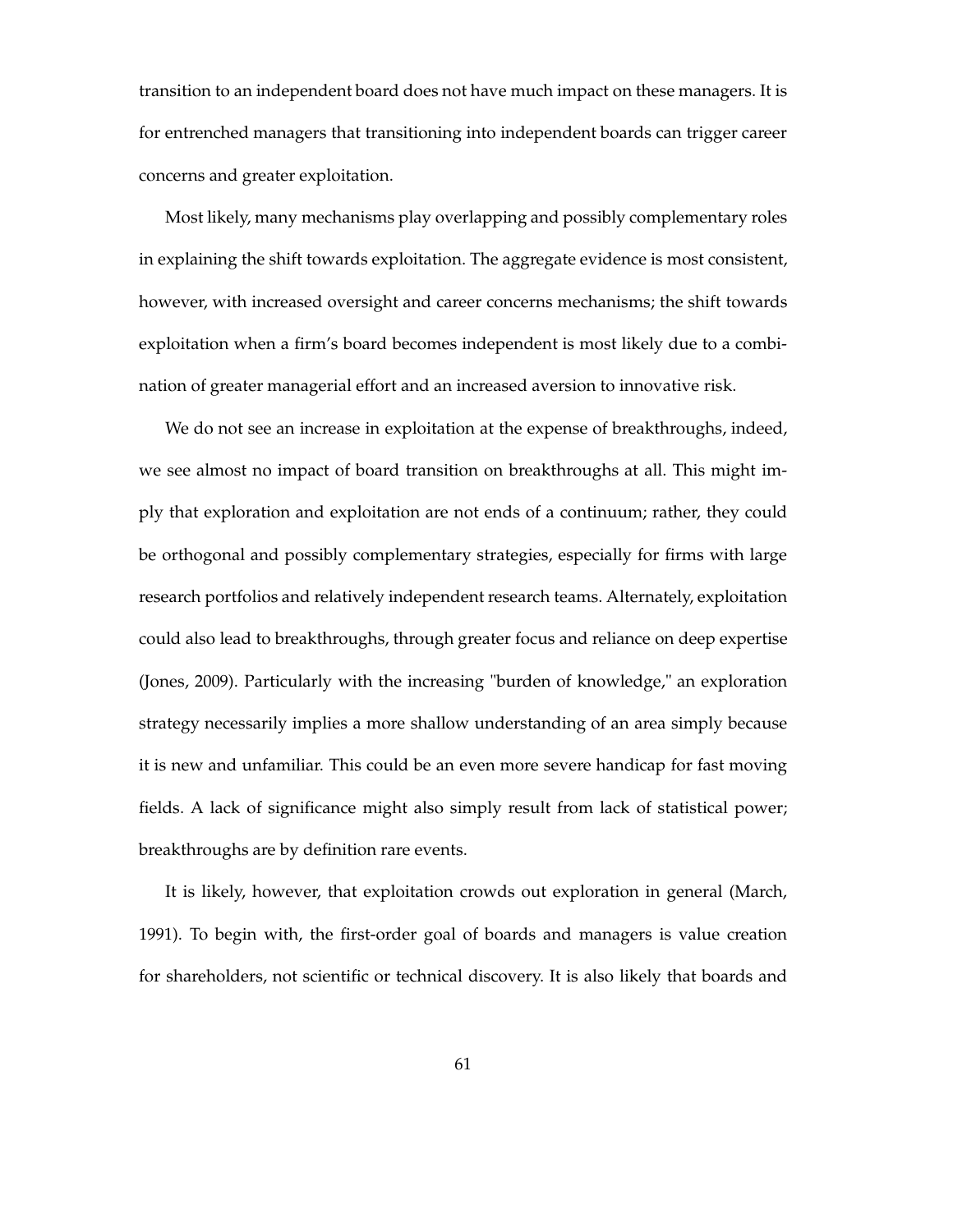managers have less fundamental ability to influence exploration; it is simply easier to manage and organize extant and tangible possibilities than to encourage breakthrough creativity. By its nature, exploration also takes longer to measure and appropriate. To explore this hypothesis with the current data set, we ran lagged outcomes of later years, but found no significant differences. Such delayed and uncertain payback is less attractive to managers and boards. It may also be more difficult to appropriate explorative innovation, as it requires a stable workforce and patient investment; this hypothesis could be explored with patent citation diffusion models.

These arguments raise the possibility that the contradictory results in the literature on governance and innovation are caused by the conflation of two successful innovation strategies. For example, this research and that of Lerner, Sorenson, and Stromberg (2011) illustrate an exploitation strategy; in contrast, Chemmanur and Tian (2016) illustrate an exploration strategy (as evidenced by the increase in citation variance). Both probably lead to an increase in firm value, though the mechanisms, risk, and payoff vary greatly. As a further example, are the non-monotonic results of Sapra, Subramanian, and Subramanian (2014) due to differing search strategies? Does higher citation come from focus and exploitation on the strong governance end and search and exploration on the weak governance end? Similarly, does the weak governance result come from the tails of the distribution and greater volatility in patent citations, consistent with an exploration strategy? Some of the conflicting results in the governance and innovation literature might be profitably revisited with more nuanced measures and an effort to better identify the particular mechanisms and strategies that result in increased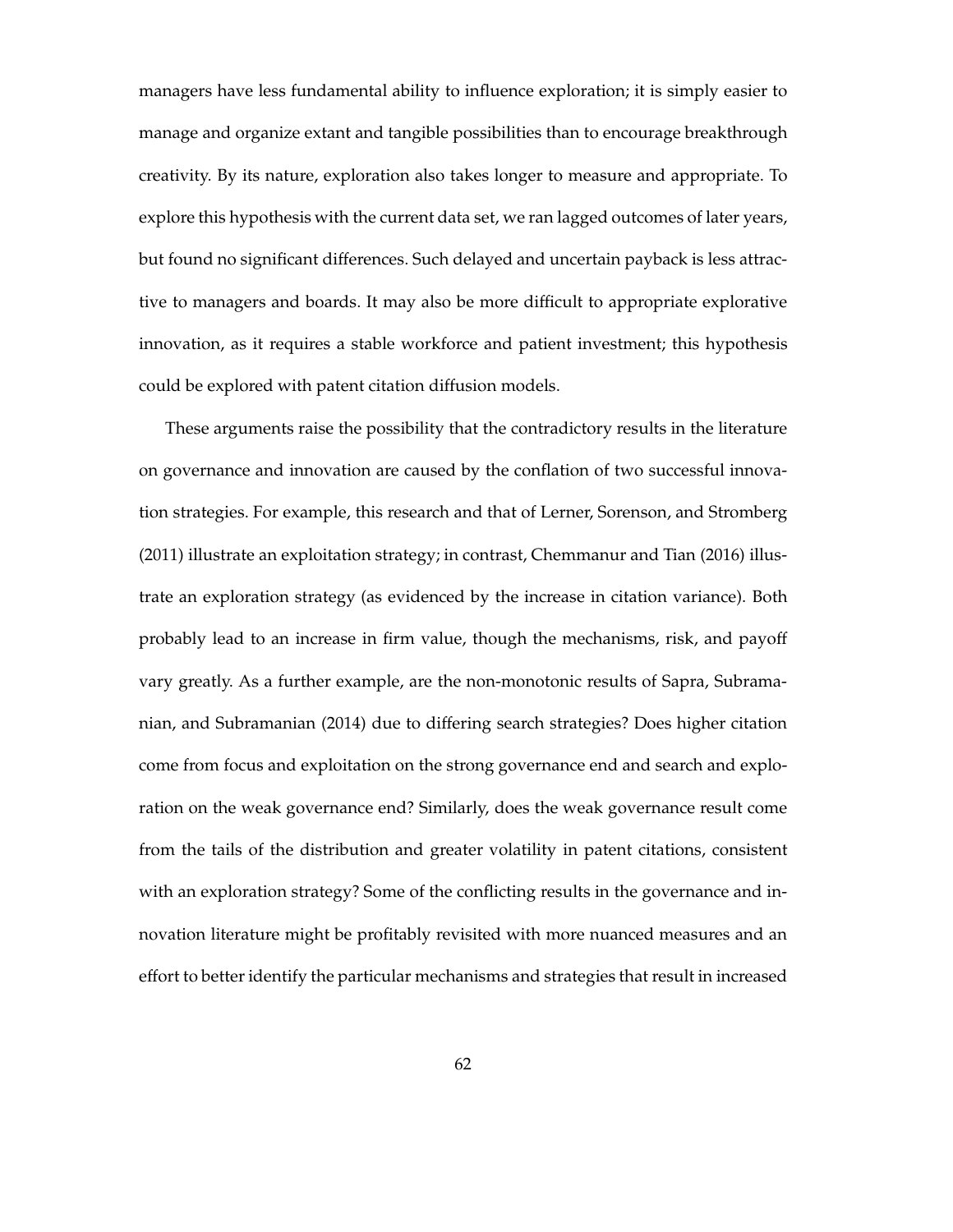patenting and citations.

## **7. Conclusion**

We proposed that firms which undergo a transition to more independent boards increase exploitation of previously successful areas of expertise. We argued that the shift towards exploitation results from stronger board oversight which increases both managerial effort and risk aversion. Supporting evidence came from the regulatory changes of Sarbanes-Oxley; firms that transition to more independent boards invent more but less explorative patents. On average these patents also receive more citations, though the citations occur to patents in the middle of the distribution and not to breakthrough or completely failed patents. Furthermore, the increase in cites is due partly to an increase in claims within each patent as well as movement into more crowded areas of technology. This implies that the increase in citations is partly due to a more thorough patenting of extant portfolios and an artifact of the citation norms in more crowded fields. Firms that transition also patent more heavily in technology classes of their current portfolio; they do not patent more in new classes. The effects are more pronounced for research-intensive firms and those that score high on measures of managerial entrenchment. Speaking to the larger literature on governance and innovation, our results indicate that strengthened governance improves innovation performance along existing trajectories, without harming the probability of a breakthrough.

We offered more nuanced and easily calculated patent measures that enable greater insight into the search and innovation process. These measures highlight the impor-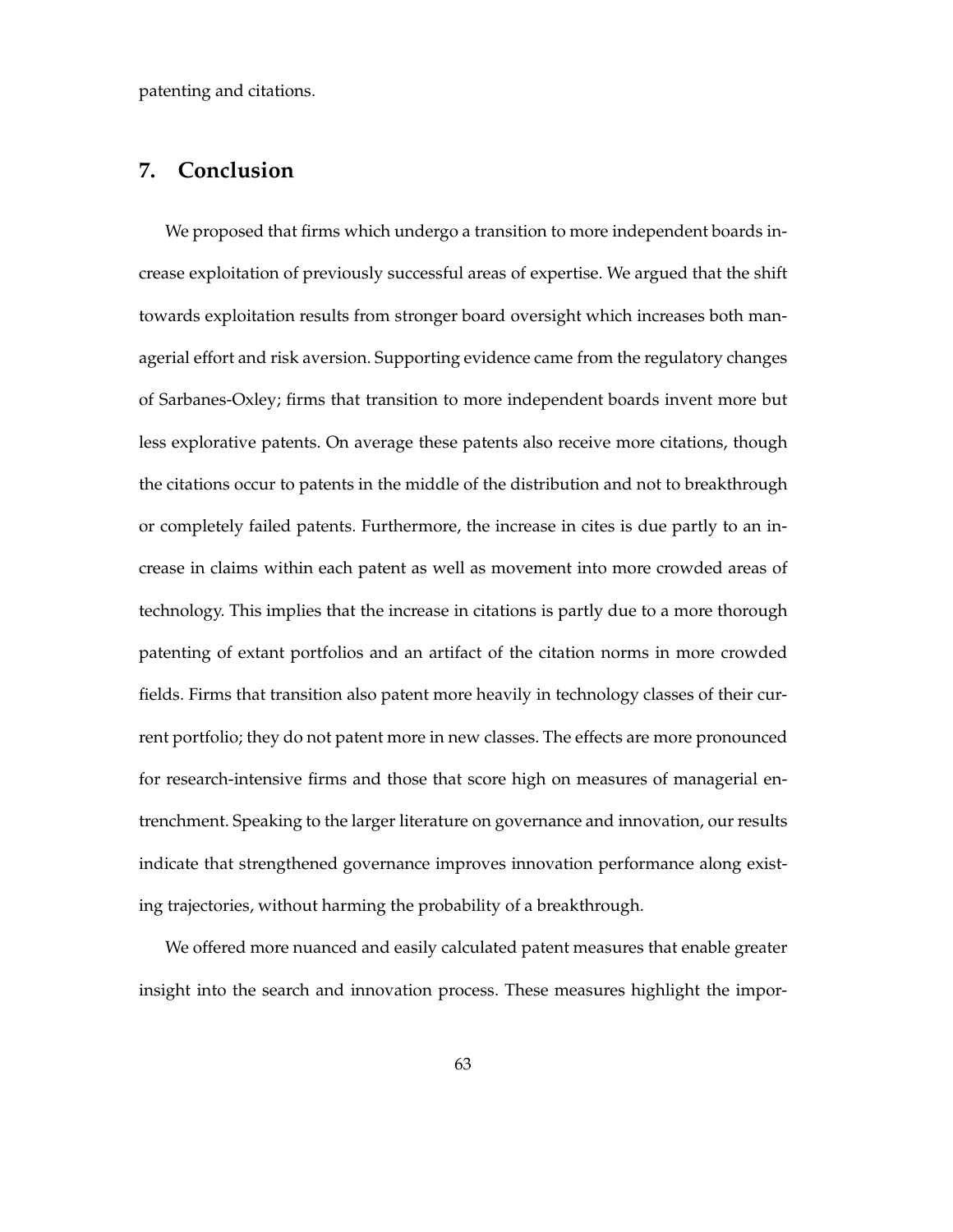tance of differentiating between the greater productivity of exploitation and the riskier search of exploration. The results indicate that firms can increase their patent counts and even future citations to those patents—through exploitation of their existing portfolios. Further work should differentiate, both theoretically and empirically, between greater and focused effort and riskier search; it should not assume that an increase in patent counts or citations implies an increase in risk-taking and creativity.

Independent boards appear to move firms towards innovative exploitation and have little impact on exploration, but what is best for performance? Other research has found mixed evidence for the impact of independent boards on overall performance (see, e.g., Duchin et al. 2010; Nguyen and Nielsen, 2010; Adams, Hermalin, and Weisbach, 2010). Lack of exploration may cause long-term obsolescence and competency traps, but where is the optimal tradeoff? Can large and diverse firms avoid the stark tradeoff, by developing portfolios that simultaneously explore and exploit? These are topics for future research.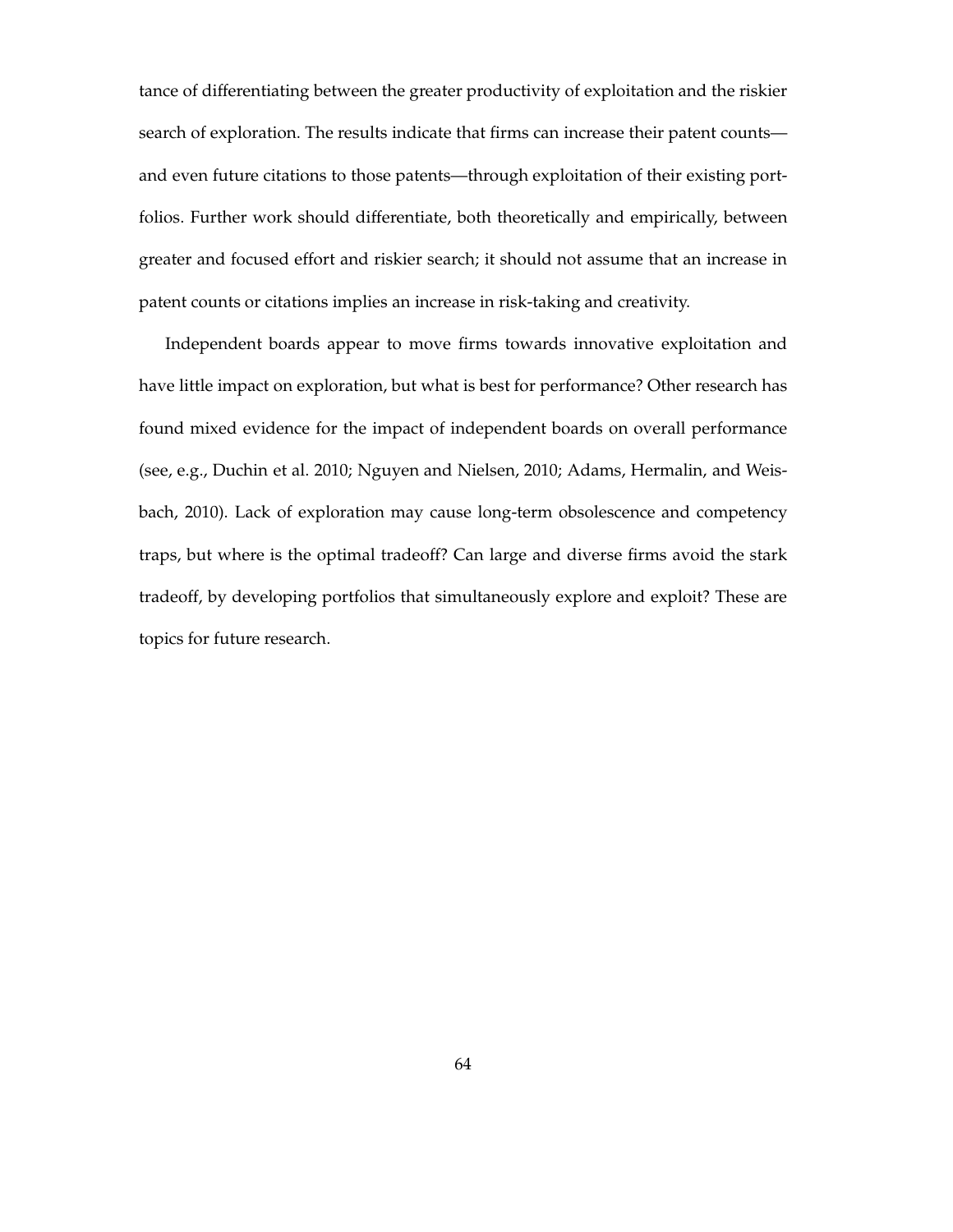# **Appendix: Robustness checks**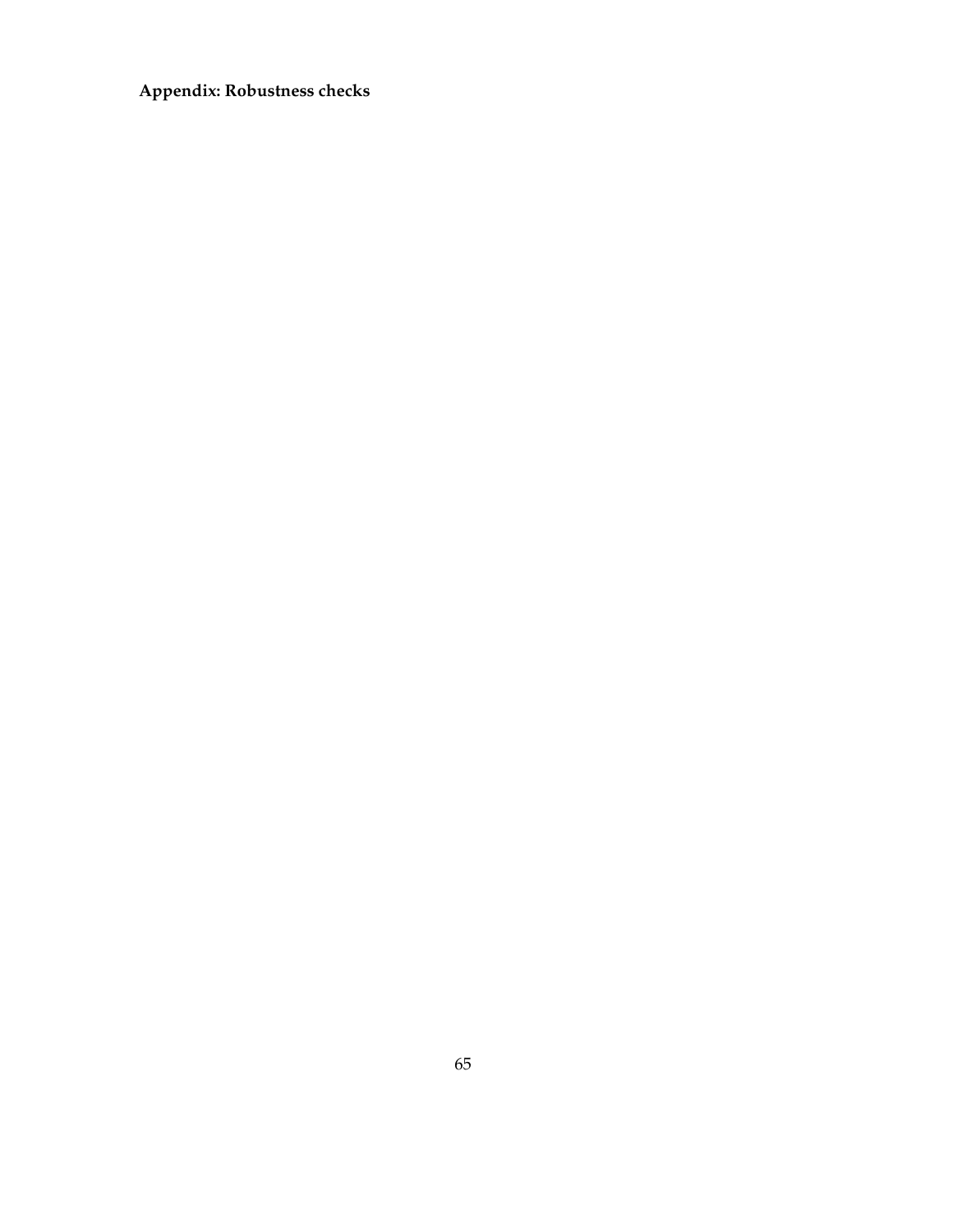#### **Table 18:** Cross-correlations

This table reports pair-wise correlations of all variables used in the study. Board size is the number of board members. Independent board is an indicator variable that indicates whether the majority of board members are independent. Top (1%) are patents that fall into the 1% most cited patents within <sup>a</sup> given three-digit class and application year. Top 10% to 2% are patents that fall into the 10% to 2% most cited patents within <sup>a</sup> given three-digit class and application year. Cited patents are the number of patents that received at least one citation but do not appear in the top 10%. Uncited are thenumber of patents that were not cited. Self-citations are the number of cites to patents held by the same firm. Patents in new/known classes is the number of patents that are filed in classes where the given firm has filed no/at least one other patent beforehand. Tech. prox. is the technological proximity between the patents filed in year *<sup>t</sup>* to the existing patent portfolio held by the same firm up to year *<sup>t</sup>*-1, and is calculated according to Jaffe (1989). Further information on variable definitions and data sources are provided in Section 4.2.

| Variables             |         | $\overline{2}$ | 3       | 4       | 5       | 6       | 7       | 8       | 9       | 10      | 11      | 12      | 13      | 14      | 15      | 16      | 17      | 18      | 19      | 20   |
|-----------------------|---------|----------------|---------|---------|---------|---------|---------|---------|---------|---------|---------|---------|---------|---------|---------|---------|---------|---------|---------|------|
| 1 Patents             | 1.00    |                |         |         |         |         |         |         |         |         |         |         |         |         |         |         |         |         |         |      |
| 2 Citations           | 0.74    | 1.00           |         |         |         |         |         |         |         |         |         |         |         |         |         |         |         |         |         |      |
| 3 Claims              | 0.98    | 0.76           | 1.00    |         |         |         |         |         |         |         |         |         |         |         |         |         |         |         |         |      |
| $4$ Top $1\%$         | 0.84    | 0.63           | 0.82    | 1.00    |         |         |         |         |         |         |         |         |         |         |         |         |         |         |         |      |
| 5 Top10% to 2%        | 0.92    | 0.63           | 0.89    | 0.91    | 1.00    |         |         |         |         |         |         |         |         |         |         |         |         |         |         |      |
| 6 Cited patents       | 0.92    | 0.89           | 0.94    | 0.74    | 0.78    | 1.00    |         |         |         |         |         |         |         |         |         |         |         |         |         |      |
| 7 Uncited patents     | 0.83    | 0.32           | 0.76    | 0.70    | 0.83    | 0.55    | 1.00    |         |         |         |         |         |         |         |         |         |         |         |         |      |
| 8 Back-citations      | 0.89    | 0.71           | 0.92    | 0.77    | 0.81    | 0.86    | 0.68    | 1.00    |         |         |         |         |         |         |         |         |         |         |         |      |
| 9 Self-citations      | 0.84    | 0.74           | 0.85    | 0.69    | 0.73    | 0.83    | 0.61    | 0.89    | 1.00    |         |         |         |         |         |         |         |         |         |         |      |
| 10 New classes        | 0.24    | 0.23           | 0.24    | 0.20    | 0.19    | 0.26    | 0.15    | 0.25    | 0.17    | 1.00    |         |         |         |         |         |         |         |         |         |      |
| 11 Known classes      | 1.00    | 0.74           | 0.98    | 0.84    | 0.92    | 0.92    | 0.83    | 0.89    | 0.84    | 0.22    | 1.00    |         |         |         |         |         |         |         |         |      |
| 12 Tech. prox.        | 0.19    | 0.15           | 0.18    | 0.19    | 0.17    | 0.18    | 0.15    | 0.20    | 0.16    | 0.15    | 0.19    | 1.00    |         |         |         |         |         |         |         |      |
| 13 Indep. board       | 0.06    | 0.03           | 0.05    | 0.06    | 0.06    | 0.05    | 0.06    | 0.06    | 0.04    | 0.02    | 0.06    | 0.00    | 1.00    |         |         |         |         |         |         |      |
| 14 Board size         | 0.14    | 0.09           | 0.12    | 0.14    | 0.13    | 0.12    | 0.13    | 0.14    | 0.13    | 0.07    | 0.14    | 0.01    | 0.10    | 1.00    |         |         |         |         |         |      |
| 15 log(Total assets)  | 0.35    | 0.24           | 0.33    | 0.33    | 0.33    | 0.31    | 0.30    | 0.34    | 0.28    | 0.17    | 0.35    | 0.10    | 0.15    | 0.56    | 1.00    |         |         |         |         |      |
| 16 R&D / assets       | 0.07    | 0.08           | 0.07    | 0.06    | 0.06    | 0.08    | 0.05    | 0.06    | 0.04    | 0.08    | 0.07    | 0.17    | 0.02    | $-0.25$ | $-0.22$ | 1.00    |         |         |         |      |
| 17 Age                | 0.11    | 0.05           | 0.10    | 0.11    | 0.11    | 0.08    | 0.11    | 0.08    | 0.09    | $-0.02$ | 0.11    | $-0.03$ | 0.07    | 0.28    | 0.23    | $-0.18$ | 1.00    |         |         |      |
| 18 Cap. exp. / assets | 0.04    | 0.08           | 0.04    | 0.01    | 0.01    | 0.07    | 0.00    | 0.04    | 0.05    | 0.07    | 0.04    | 0.04    | $-0.05$ | $-0.01$ | $-0.02$ | 0.01    | $-0.05$ | 1.00    |         |      |
| 19 Leverage           | $-0.06$ | $-0.06$        | $-0.07$ | $-0.06$ | $-0.05$ | $-0.06$ | $-0.05$ | $-0.06$ | $-0.03$ | $-0.04$ | $-0.06$ | $-0.06$ | 0.03    | 0.16    | 0.14    | $-0.18$ | $-0.03$ | 0.01    | 1.00    |      |
| $20 \log(Q)$          | 0.10    | 0.12           | 0.10    | 0.10    | 0.09    | 0.10    | 0.06    | 0.11    | 0.07    | 0.08    | 0.10    | 0.20    | $-0.00$ | $-0.20$ | $-0.07$ | 0.44    | $-0.13$ | $-0.07$ | $-0.31$ | 1.00 |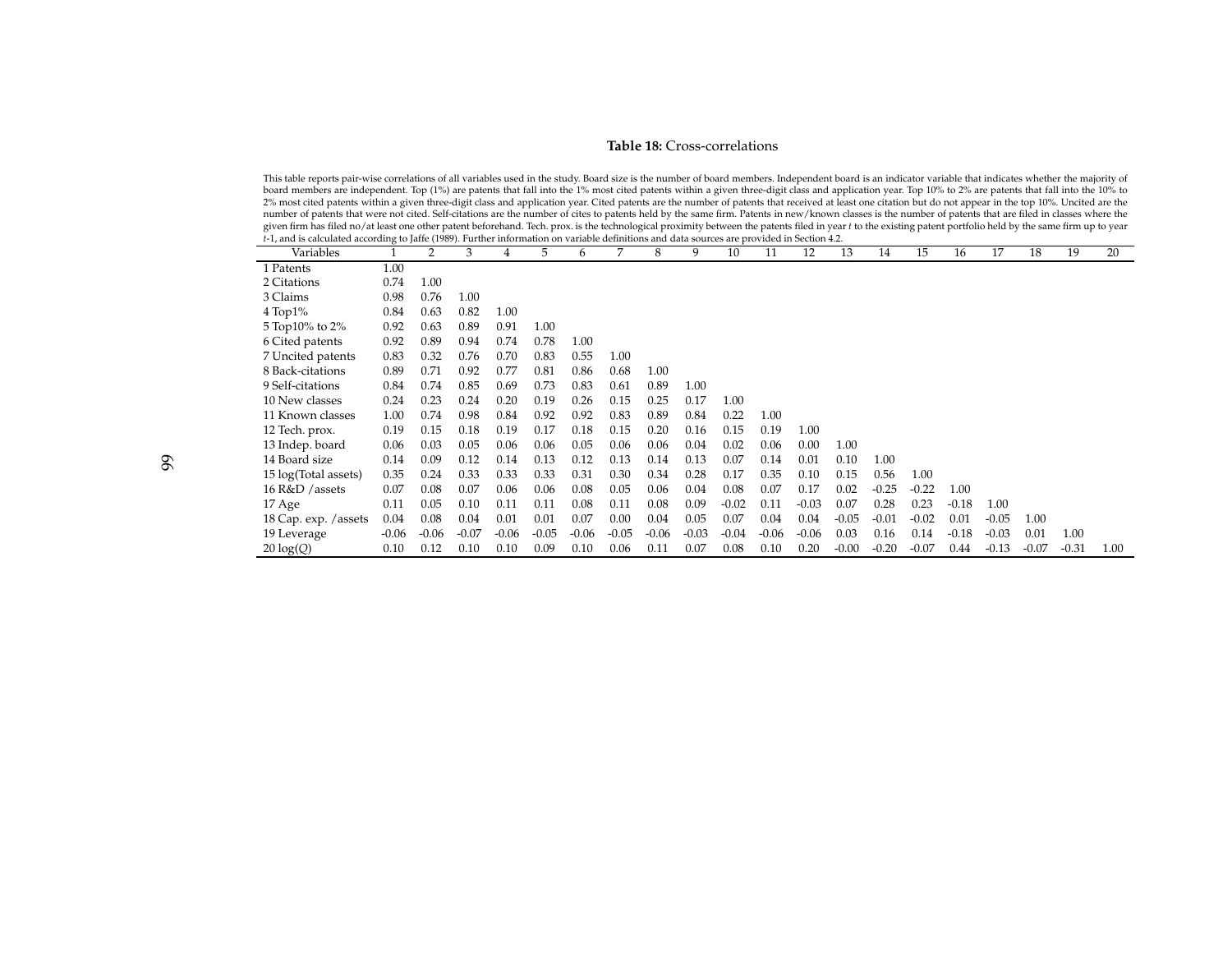Tables 19 and 20 report the average number of backward and self-citations, demon-

strating that firms' exploitation is not an artifact of greater patenting. Tables 21 and 22

report the split samples by R&D and entrenchment, illustrating stronger effects for

research-intensive firms and those with more entrenched managers.

**Table 19:** Independent boards and average number of backward cites

The dependent variable is the logarithm of one plus the average number of backward citations per patent. All explanatory variables are lagged by one period. Specification (a) includes untabulated three-digit SIC industry dummies and a dummy that marks all treated firms. Independent board is a dummy that indicates firms after they switched from a minority of independent board members to a majority of independent board members in 2001 or later. Control variables are defined in section 4.2. Heteroskedasticity-robust standard errors that account for autocorrelation at the firm level are reported in parentheses. Coefficients: \*\*\* Significant at 1% level, \*\* Significant at 5% level, \* Significant at 10% level.

|                     | (a)        | (b)      | (c)       | (d)      | (e)      |
|---------------------|------------|----------|-----------|----------|----------|
|                     | b/se       | b/se     | b/se      | b/se     | b/se     |
| log(Total assets)   | $0.041**$  | 0.054    | 0.021     | 0.002    | $-0.008$ |
|                     | (0.017)    | (0.050)  | (0.065)   | (0.082)  | (0.088)  |
| R&D                 | 0.012      | $-0.025$ | $-0.281$  | $-0.230$ | $-0.443$ |
|                     | (0.378)    | (0.486)  | (0.710)   | (0.877)  | (0.873)  |
| log(Age)            | $-0.038$   | $-0.004$ | $-0.007$  | 0.053    | 0.002    |
|                     | (0.025)    | (0.035)  | (0.040)   | (0.052)  | (0.062)  |
| Leverage            | $0.220*$   | 0.041    | 0.025     | $-0.163$ | $-0.267$ |
|                     | (0.130)    | (0.143)  | (0.175)   | (0.224)  | (0.259)  |
| Cap. exp.           | 1.068*     | 0.623    | 0.527     | $-0.144$ | $-0.175$ |
|                     | (0.545)    | (0.464)  | (0.512)   | (0.737)  | (0.774)  |
| log(Q)              | $0.093***$ | 0.028    | 0.036     | 0.033    | 0.043    |
|                     | (0.027)    | (0.029)  | (0.035)   | (0.042)  | (0.047)  |
| Board size          | $-0.017$   | $-0.005$ | $-0.004$  | $-0.014$ | $-0.020$ |
|                     | (0.010)    | (0.011)  | (0.016)   | (0.019)  | (0.025)  |
| Independent board   | $0.217**$  | $0.154*$ | $0.197**$ | $0.179*$ | $0.181*$ |
|                     | (0.104)    | (0.082)  | (0.084)   | (0.102)  | (0.105)  |
| Observations        | 3888       | 3888     | 2630      | 2630     | 2630     |
| $R^2$               | 0.214      | 0.022    | 0.018     | 0.269    | 0.273    |
| Year fixed effects  | Yes        | Yes      | Yes       | Yes      | Yes      |
| Firm fixed effects  | No         | Yes      | Yes       | Yes      | Yes      |
| Trend control       | No         | No       | No        | Yes      | Yes      |
| Controls * post-SOX | No         | No       | No        | No       | Yes      |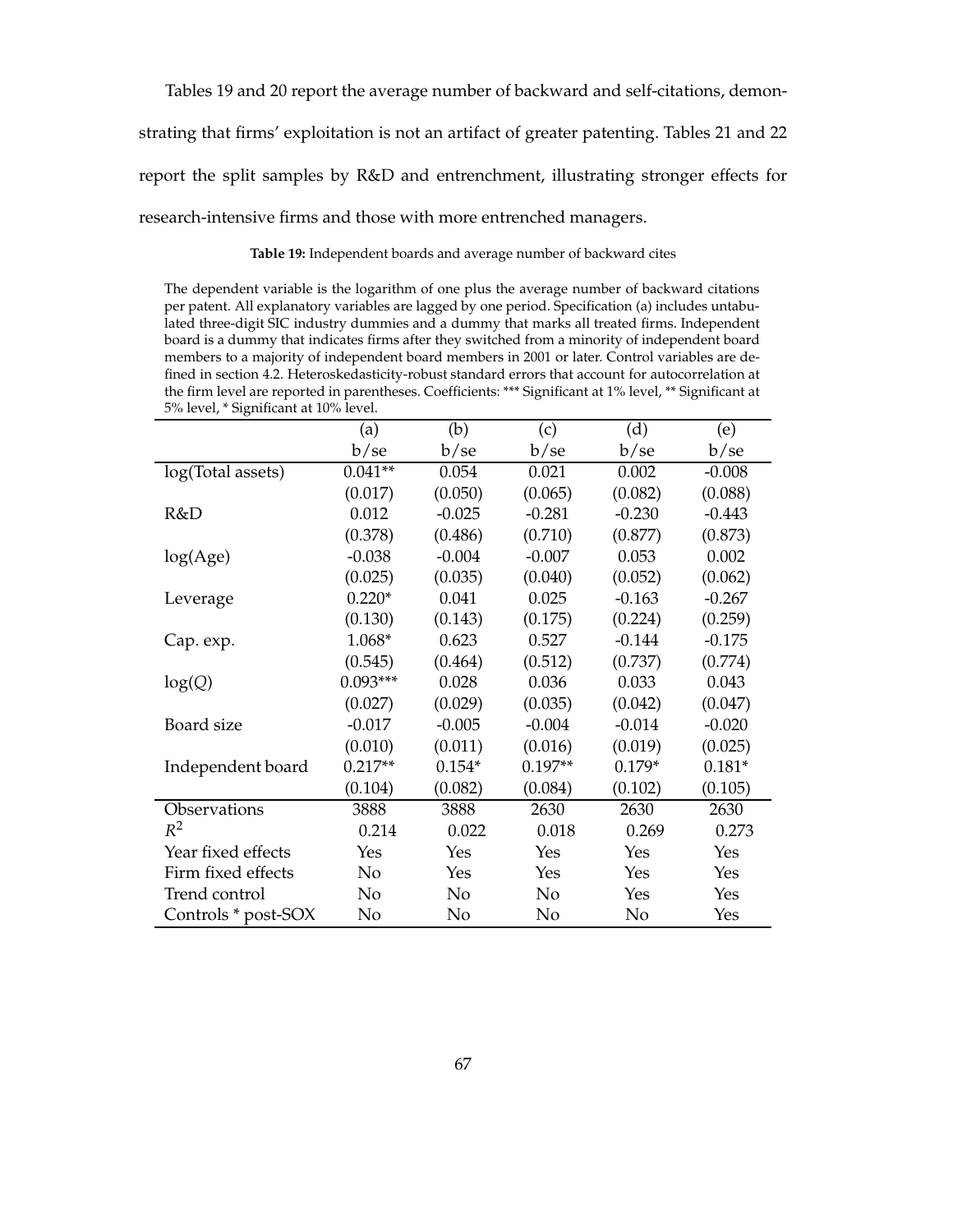## **Table 20:** Independent boards and average number of self-cites

The dependent variable is the logarithm of one plus the average number of self-citations per patent. All explanatory variables are lagged by one period. Specification (a) includes untabulated three-digit SIC industry dummies and a dummy that marks all treated firms. Independent board is a dummy that indicates firms after they switched from a minority of independent board members to a majority of independent board members in 2001 or later. Control variables are defined in Section 4.2. Heteroskedasticity-robust standard errors that account for autocorrelation at the firm level are reported in parentheses. Coefficients: \*\*\* Significant at 1% level, \*\* Significant at 5% level, \* Significant at 10% level.

|                     | (a)        | (b)        | (c)        | (d)       | (e)       |
|---------------------|------------|------------|------------|-----------|-----------|
|                     | b/se       | b/se       | b/se       | b/se      | b/se      |
| log(Total assets)   | $0.086***$ | $-0.046$   | $-0.041$   | 0.009     | 0.005     |
|                     | (0.011)    | (0.036)    | (0.047)    | (0.063)   | (0.067)   |
| R&D                 | $0.654**$  | $-0.347$   | $-0.514$   | $-0.641$  | $-0.841$  |
|                     | (0.254)    | (0.313)    | (0.493)    | (0.597)   | (0.526)   |
| log(Age)            | $0.035**$  | 0.024      | 0.009      | 0.007     | 0.007     |
|                     | (0.015)    | (0.022)    | (0.027)    | (0.034)   | (0.035)   |
| Leverage            | $0.160*$   | $-0.039$   | $-0.144$   | $-0.241$  | $-0.165$  |
|                     | (0.086)    | (0.119)    | (0.149)    | (0.194)   | (0.245)   |
| Cap. exp.           | 1.356***   | 0.488      | 0.464      | 0.419     | 0.504     |
|                     | (0.331)    | (0.350)    | (0.403)    | (0.582)   | (0.616)   |
| log(Q)              | $0.105***$ | $-0.009$   | $-0.028$   | $-0.001$  | 0.017     |
|                     | (0.016)    | (0.018)    | (0.022)    | (0.030)   | (0.035)   |
| Board size          | 0.007      | $0.014**$  | 0.011      | 0.001     | $-0.008$  |
|                     | (0.006)    | (0.007)    | (0.009)    | (0.011)   | (0.013)   |
| Independent board   | $0.156**$  | $0.166***$ | $0.167***$ | $0.143**$ | $0.144**$ |
|                     | (0.065)    | (0.049)    | (0.051)    | (0.067)   | (0.066)   |
| Observations        | 3888       | 3888       | 2630       | 2630      | 2630      |
| $R^2$               | 0.228      | 0.023      | 0.027      | 0.237     | 0.240     |
| Year fixed effects  | Yes        | Yes        | Yes        | Yes       | Yes       |
| Firm fixed effects  | No         | Yes        | Yes        | Yes       | Yes       |
| Trend control       | No         | No         | No         | Yes       | Yes       |
| Controls * post-SOX | No         | No         | No         | No        | Yes       |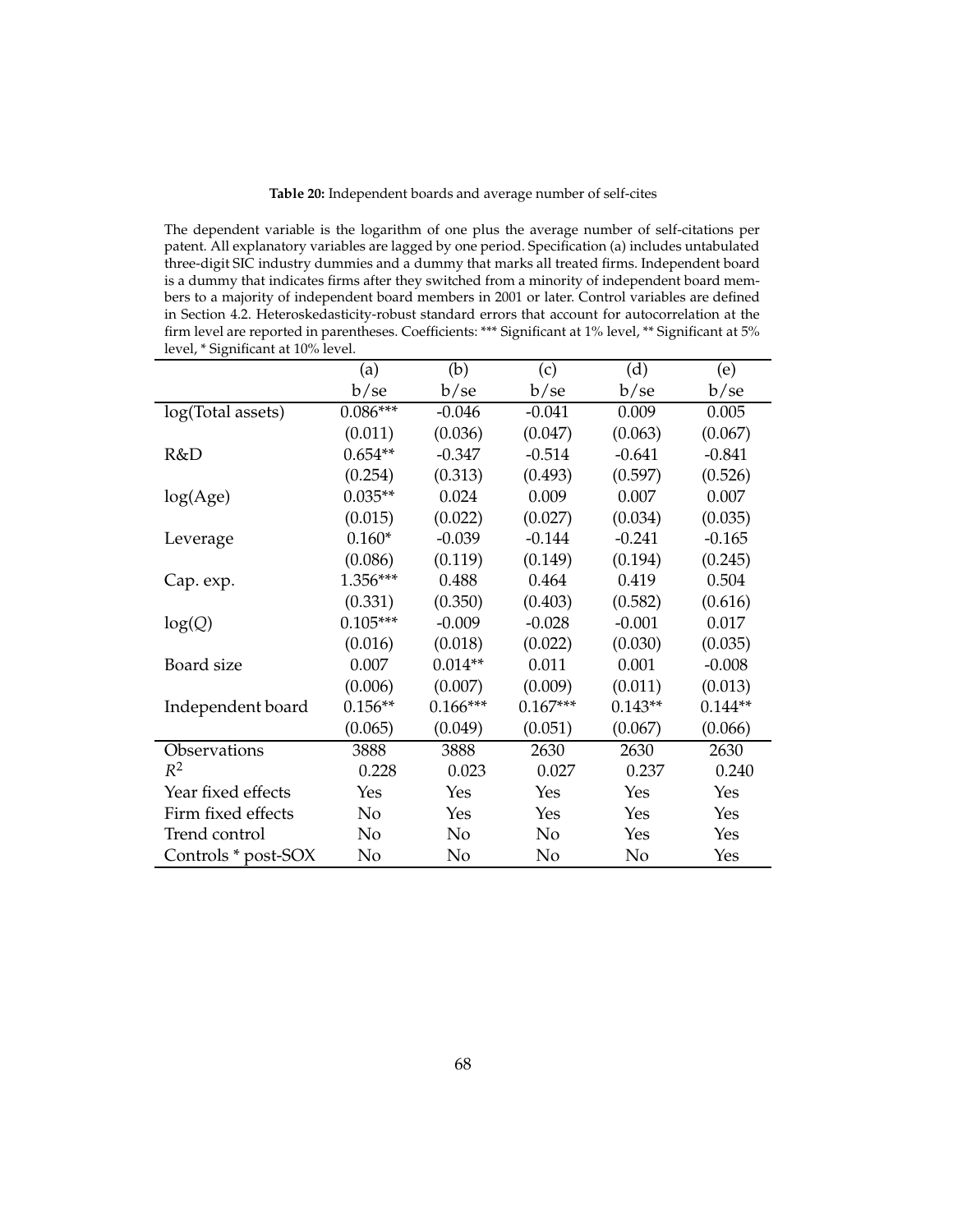| The sample is split at the median value of the firms' R&D stock, calculated with a depreciation rate    |
|---------------------------------------------------------------------------------------------------------|
| of 15%, using the perpetual inventory method introduced by Hall, Jaffe, and Trajtenberg (2005).         |
| Coefficients stem from two separate estimations based on each subsample. The dependent vari-            |
| ables are the logarithm of one plus the total number of citations received (model a), the logarithm     |
| of one plus the number of patents in the top $1\%$ of the citation distribution per year and tech class |
| (model b), the logarithm of one plus the number of patents that received at least one citation but      |
| do not fall in the top 10% of the citation distribution per year and tech class (model c), the loga-    |
| rithm of one plus the total number of self-citations (model d), the logarithm of one plus the total     |
| number of patents filed in known technology classes (model e). All specifications include time          |
| fixed effects and control variables as introduced in Section 4.2, not shown. Independent board is a     |
| dummy that indicates firms after they switched from a minority of independent board members             |
| to a majority of independent board members in 2001 or later. Heteroskedasticity-robust standard         |
| errors that account for autocorrelation at the firm level are reported in parentheses. Coefficients:    |
| *** Significant at 1% level, ** Significant at 5% level, * Significant at 10% level.                    |

**Table 21:** Median split, high and low R&D stock, matched sample

|                    | (a)        | (b)       | (c)        | (d)        | (e)       |
|--------------------|------------|-----------|------------|------------|-----------|
|                    | Citations  | Top $1\%$ | Cited, no  | Self-cites | Known     |
|                    |            |           | top $10\%$ |            | tech      |
|                    | b/sec      | b/sec     | b/se       | b/se       | b/se      |
| Independent board  | $0.644***$ | 0.065     | $0.322***$ | $0.351**$  | $0.280**$ |
| (High R&D stock)   | (0.198)    | (0.054)   | (0.123)    | (0.146)    | (0.142)   |
| Independent board  | $0.252**$  | $-0.013$  | $0.113**$  | 0.105      | 0.083     |
| (Low R&D stock)    | (0.120)    | (0.008)   | (0.055)    | (0.068)    | (0.076)   |
| Observations       | 2207       | 2207      | 2207       | 2207       | 2207      |
| Firm fixed effects | Yes        | Yes       | Yes        | Yes        | Yes       |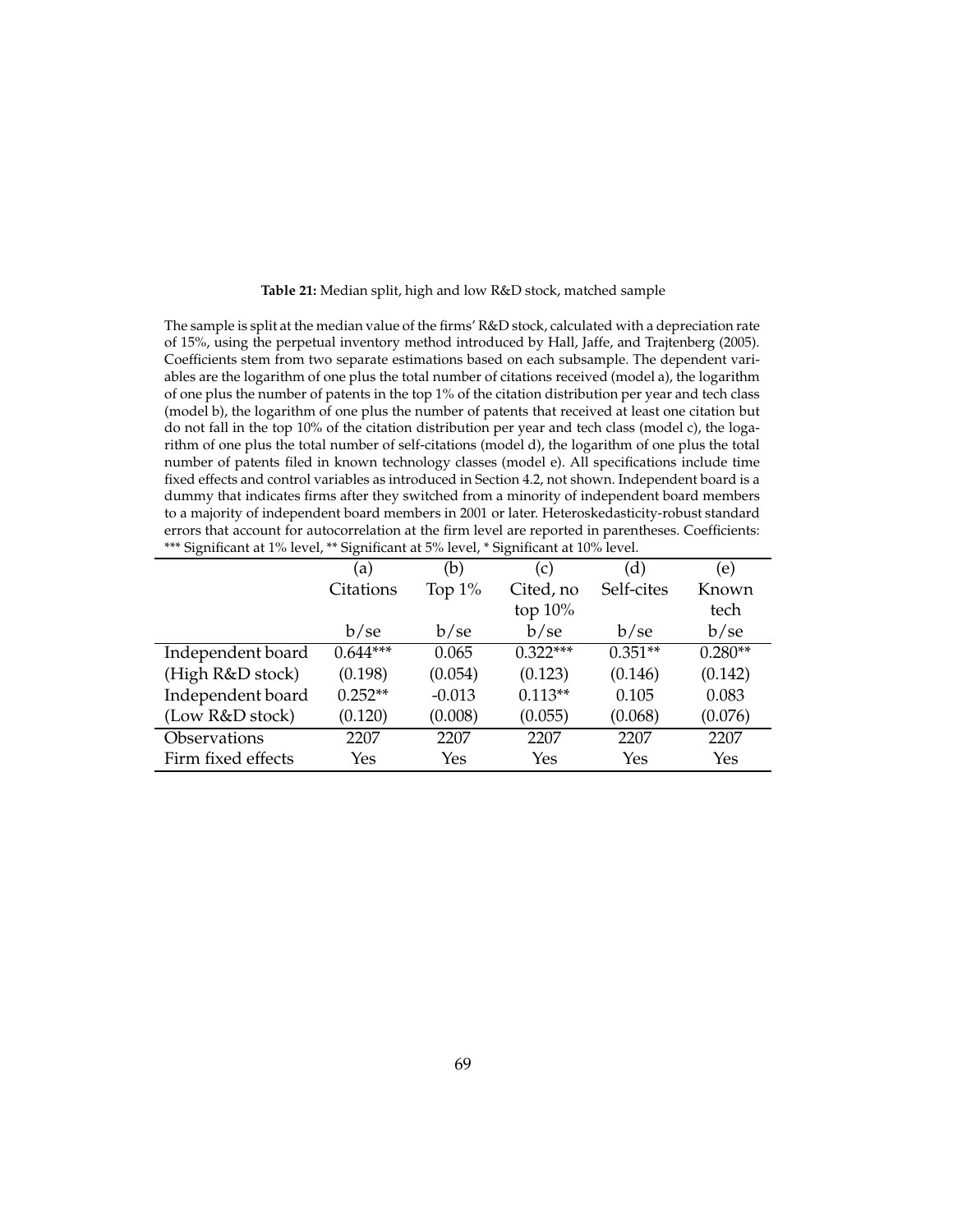| The sample is split at the median value of the top managers' degree of entrenchment measured by         |
|---------------------------------------------------------------------------------------------------------|
| the E-Index of Bebchuk, Cohen and Ferrell (2009). Missing values of the E-Index cause a slightly        |
| smaller sample. Coefficients stem from two separate estimations based on each subsample. The            |
| dependent variables are the logarithm of one plus the total number of citations received (model a),     |
| the logarithm of one plus the number of patents in the top 1% of the citation distribution per year     |
| and tech class (model b), the logarithm of one plus the number of patents that received at least one    |
| citation but do not fall in the top 10% of the citation distribution per year and tech class (model c), |
| the logarithm of one plus the total number of self-citations (model d), the logarithm of one plus       |
| the total number of patents filed in known technology classes (model e). All specifications include     |
| time fixed effects and control variables as introduced in Section 4.2, not shown. Independent           |
| board is a dummy that indicates firms after they switched from a minority of independent board          |
| members to a majority of independent board members in 2001 or later. Heteroskedasticity-robust          |
| standard errors that account for autocorrelation at the firm level are reported in parentheses.         |
| Coefficients: *** Significant at 1% level, ** Significant at 5% level, * Significant at 10% level.      |

|                    | (a)        | (b)       | (c)        | (d)        | (e)        |
|--------------------|------------|-----------|------------|------------|------------|
|                    | Citations  | Top $1\%$ | Cited, no  | Self-cites | Known      |
|                    |            |           | top $10\%$ |            | tech       |
|                    | b/sec      | b/sec     | b/sec      | b/se       | b/se       |
| Independent board  | $0.731***$ | 0.003     | $0.430***$ | $0.426***$ | $0.475***$ |
| (High E-Index)     | (0.203)    | (0.021)   | (0.108)    | (0.107)    | (0.124)    |
| Independent board  | $0.418***$ | $0.064*$  | 0.148      | 0.161      | 0.020      |
| (Low E-Index)      | (0.154)    | (0.038)   | (0.090)    | (0.117)    | (0.105)    |
| Observations       | 2145       | 2145      | 2145       | 2145       | 2145       |
| Firm fixed effects | Yes        | Yes       | Yes        | Yes        | Yes        |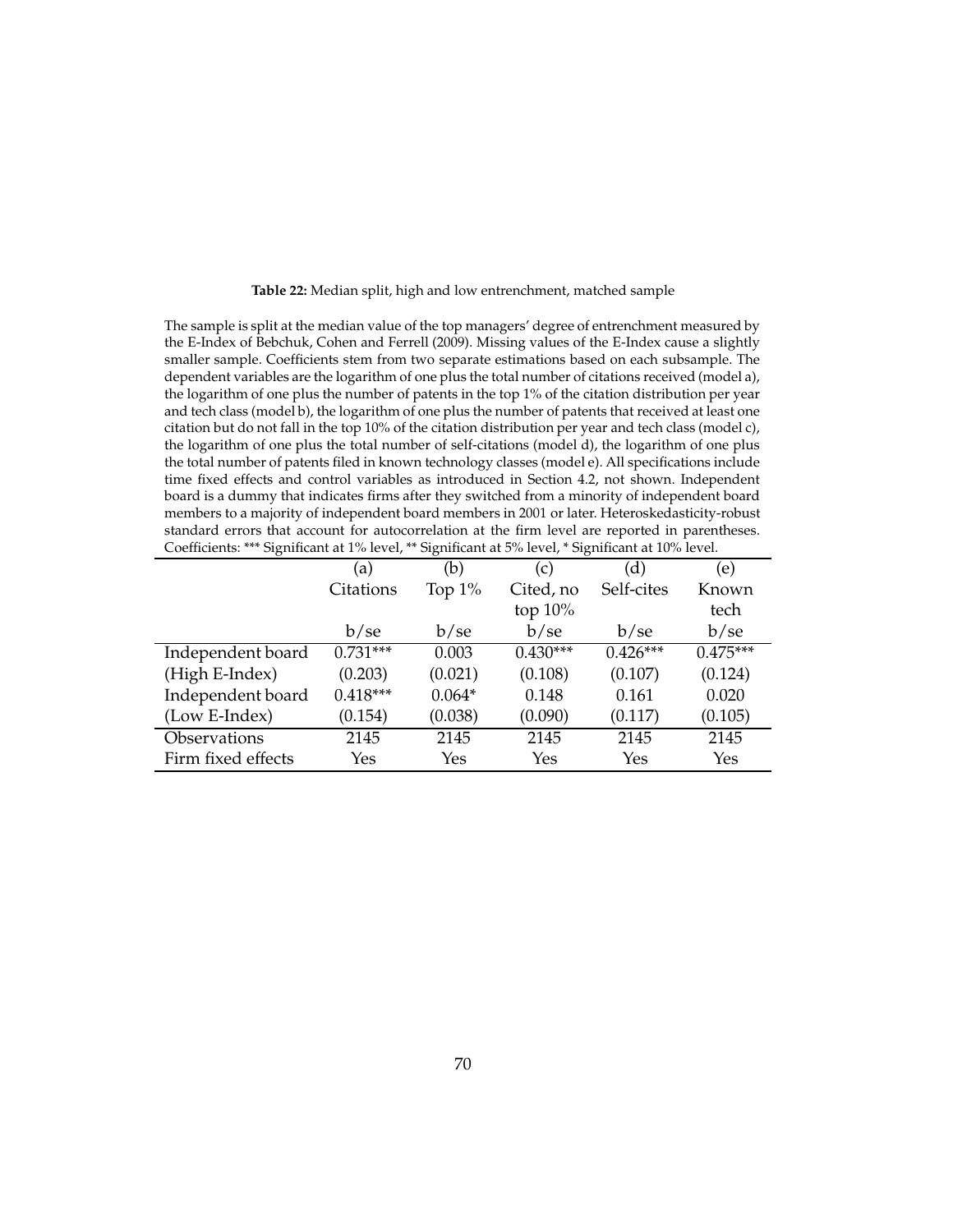## **References**

Adams, R.B., Hermalin B.E., Weisbach, M.S., 2010. The role of boards of directors in corporate governance: A conceptual framework and survey. Journal of Economic Literature 48, 58–107.

Adams, R.B., Ferreira, D., 2007. A theory of friendly boards. Journal of Finance 62, 217– 250.

Aghion, P., van Reenen, J.M., Zingales, L., 2013. Innovation and institutional ownership. American Economic Review 103, 277–304.

Ahern, A.R., Dittmar, A.K., 2012. The Changing of the Boards: The Impact on Firm Valuation of Mandated Female Board Representation. Quarterly Journal of Economics 127, 137–197.

Atanassov, J., 2013. Do hostile takeovers stifle innovation? Evidence from antitakeover legislation and corporate patenting. Journal of Finance 68, 1097–1131.

Atanassov, J., 2016. Arm's length financing and Innovation: evidence from publicly traded firms. Management Science 62, 128–155.

Azoulay, P., Graff Zivin, J.S., Manso, G., 2011. Incentives and Creativity: Evidence from the Academic Life Sciences. RAND Journal of Economics 42 (3), 527–554.

Azoulay, P., Zivin, J., Wang, J., 2010. Superstar extinction. Quarterly Journal of Economics 125, 549–589.

Balsmeier, B., Chesebro, T., Fierro, G., Johnson, K., Kaulagi, A., Li, G., Lueck, S., O'Reagan, D., Yeh, B., Zang, G., Fleming, L. 2016. Weekly Disambiguations of US Patent Grants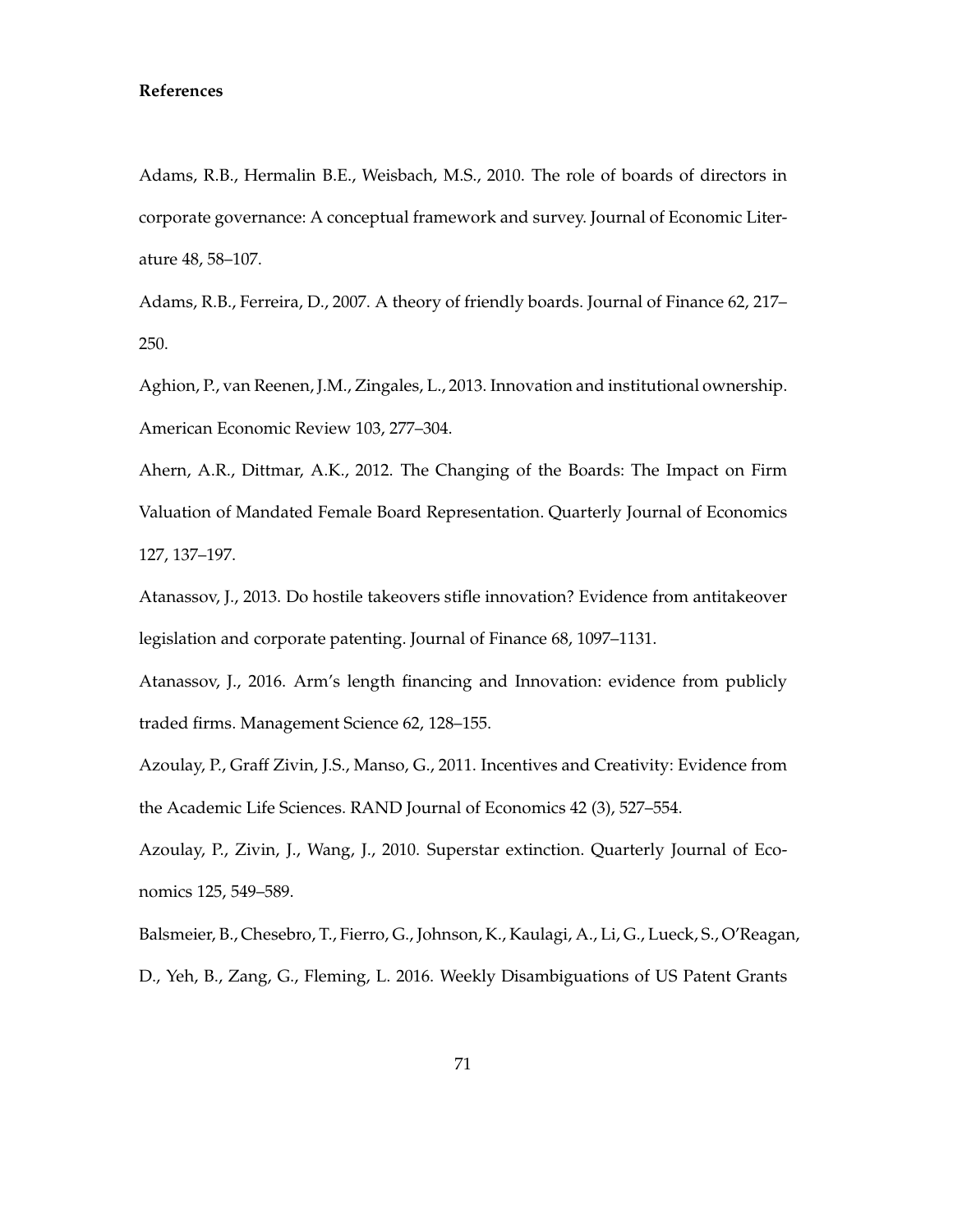and Applications. Working paper, Fung Institute for Engineering Leadership:

http://www.funginstitute.berkeley.edu/sites/default/files/weeklydbig0.09.pdf.

Bebchuk, L., Cohen, A., Ferrell, A.; 2009. What matters in corporate governance? Review of Financial Studies 22, 783–827.

Bernstein, S., 2014. Does going public affect innovation? The Journal of Finance 70, 1365–1403.

Borokhovich, K.A., Parrino, R.P., Trapani, T., 1996. Outside Directors and CEO Selection. Journal of Financial and Quantitative Analysis 31, 337–355.

Brickley, J.A., Coles, J.L., Terry, R.L., 1994. Outside directors and the adoption of poison Pills. Journal of Financial Economics 35, 371–390.

Brochet, F., Srinivasan, S., 2014. Accountability of independent directors: Evidence from firms subject to securities litigation. Journal of Financial Economics 111, 430–449.

Byrd, J.W., Hickman, K.A., 1992. Do outside directors monitor managers? Evidence from tender offer bids. Journal of Financial Economics 32, 195–221.

Byun, S., Oh, J., Xia, H., 2015. Deterring "creative" innovation: A potential negative externality of technology spillovers. Unpublished working Paper, University of Texas, Dallas.

Cerqueiro, G., Hegde, D., Penas, M., Seamans, R., 2015. Debtor rights, credit supply, and innovation. Working paper.

Chemmanur, T., Tian, X., 2016. Do anti-takeover provisions spur corporate innovation? Unpublished working paper, Boston College and Indiana University.

Chen, G., Gao, H., Hsu, P., Li, K., 2015. Ownership transition, managerial short-termism,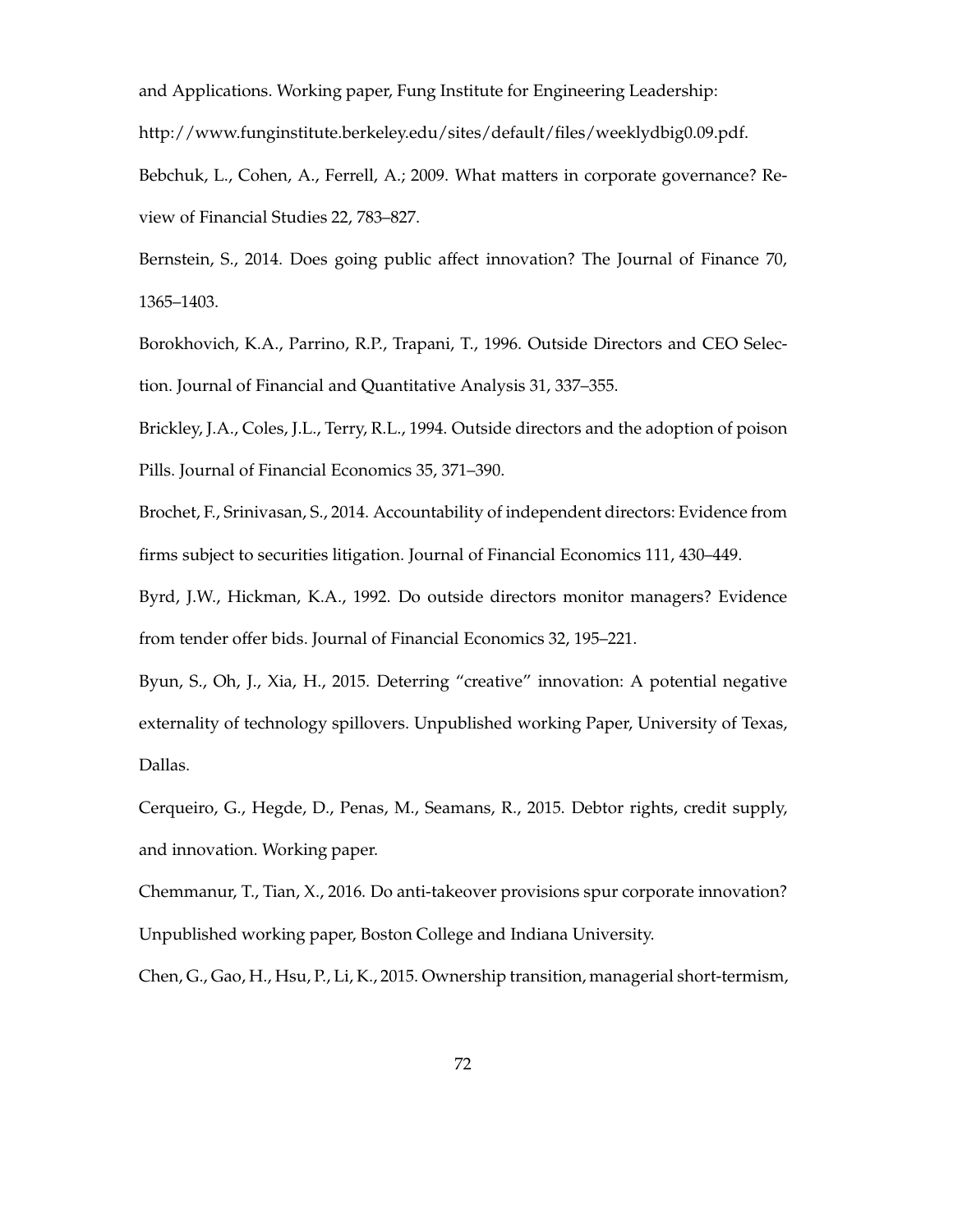and exploratory versus exploitative innovation strategy, Unpublished working paper, University of British Columbia.

Cohen, L. Diether, K., Malloy, C., 2013. Misvaluing innovation. Review of Financial Studies, online first, doi: 10.1093/rfs/hhs183.

Coles, J.L., Daniel, N.D., Naveen, L., 2008. Boards: Does one size fit all? Journal of Financial Economics 87, 329–356.

Core, J.E., Holthausen, R.W., Larcker, D.F., 1999. Corporate governance, chief executive officer compensation, and firm performance. Journal of Financial Economics 51, 371– 406.

Cotter, J.F., Shivdasani, A., Zenner, M., 1997. Do independent directors enhance target shareholder wealth during tender offers? Journal of Financial Economics 43, 195–218. Denis, D.J., Sarin, A., 1999. Ownership and board structures in publicly traded corporations. Journal of Financial Economics 52, 187–223.

Duchin, R., Matsusaka, J.G., Oguzhan, O., 2010. When are outside directors effective? Journal of Financial Economics 96, 195–214.

Faleye, O., Hoitash, R., Hoitash, U., 2011. The costs of intense board monitoring. Journal of Financial Economics 101, 160–181.

Fahlenbrach, R., Low, A., Stulz, R.M., 2010. Why do firms appoint CEOs as outside directors? Journal of Financial Economics 97, 12–32.

Fama, E.F., Jensen, C.M., 1983. Separation of ownership and control. The Journal of Law & Economics 26, 301–325.

Field, L., Lowry, M., Mkrtchyan, A., 2013. Are busy boards detrimental? Journal of Fi-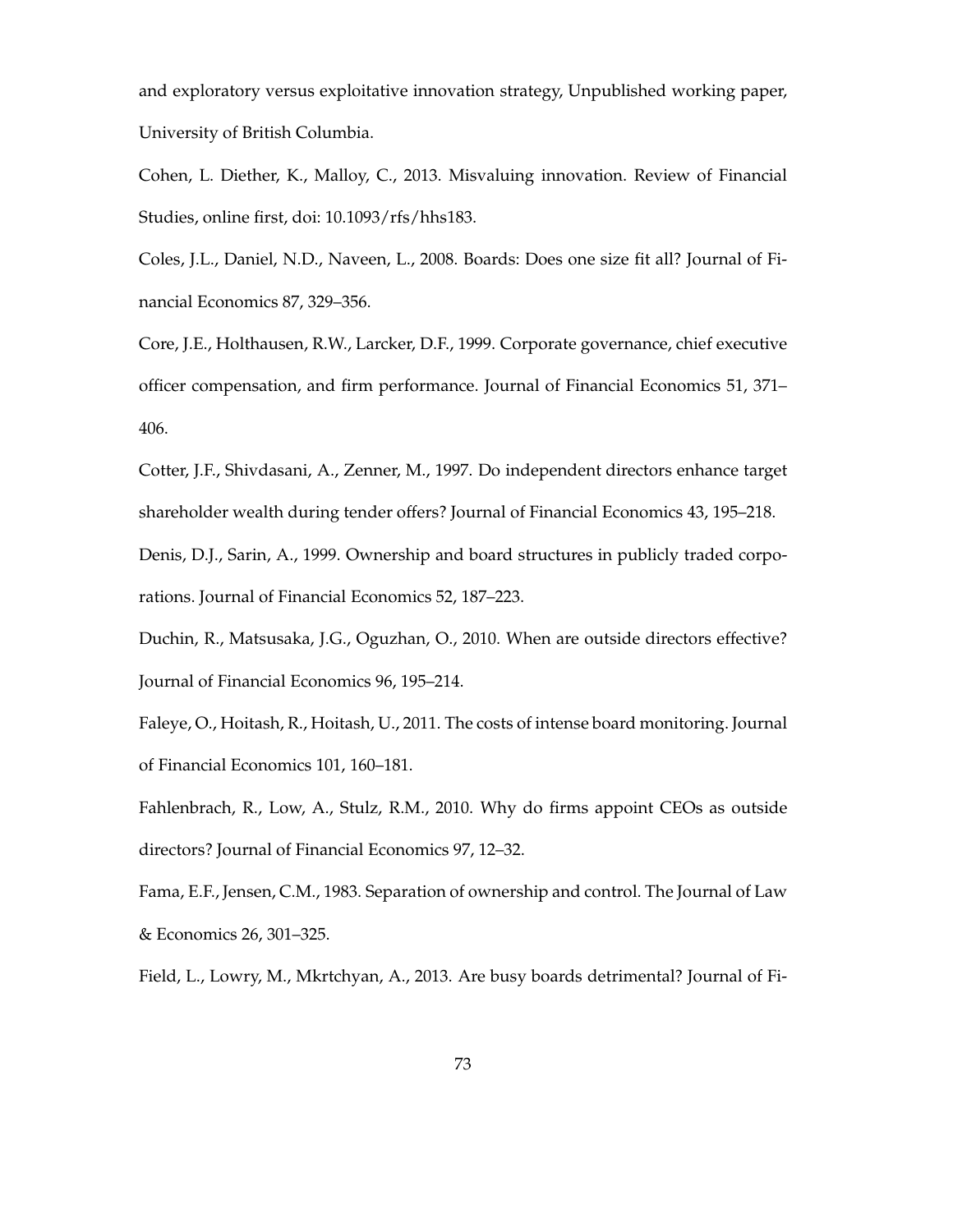nancial Economics 109, 63-82.

Gompers, P.A., Metrick, A., Ishii, J.L., 2003. Corporate governance and equity prices. The Quarterly Journal of Economics 118, 107–155.

Gonzalez-Uribe, J., Xu, M., 2016. CEO contract horizon and innovation. Unpublished working paper, London School of Economics.

Hall, B.H., Jaffe, A., Trajtenberg, M., 2001. The NBER patent citations data file: Lessons, insights, and methodological tools. NBER Working Paper No. 8498.

Hall, B.H., Jaffe, A., Trajtenberg, M., 2005. Market value and patent citations. RAND Journal of Economics, 16–38.

Harhoff, D., Narin, F., Scherer, F.M., Vopel, K., 1999. Citation frequency and the value of patented inventions. Review of Economics and Statistics 81, 511–515.

Harris, M., Raviv, A., 1978. Some results on incentive contracts with applications to education, insurance, and law enforcement. American Economic Review 68, 20–30.

He, J., Tian, X., 2013. The Dark Side of Analyst Coverage: The Case of Innovation. Journal of Financial Economics 109 (3), 856–878.

Holmstrom, B., 1979. Moral hazard and observability. Bell Journal of Economics 10, 74– 91.

Holmstrom, B., Milgrom, P., 1991. Multitask principal agent analyses: Incentive contracts, asset ownership, and job design. Journal of Law, Economics, and Organization 7, 24–52.

Hsu, P.-H., Tian, X., Xu, Y., 2014. Financial Development and Innovation: Cross-Country Evidence. Journal of Financial Economics 112, 116–135.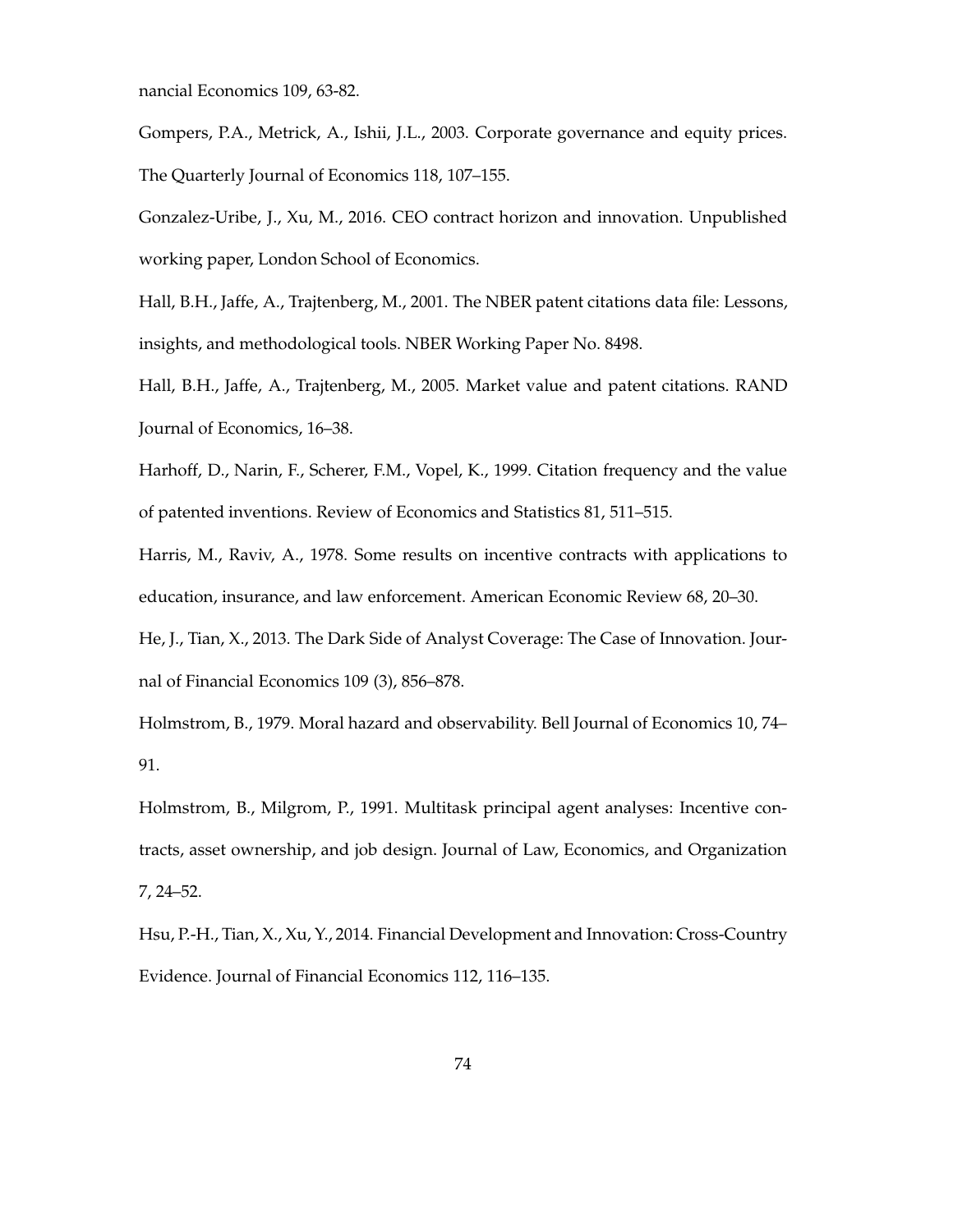Iacus, S. M., King, G., Porro, G., 2009. Causal inference without balance checking: coarsened exact matching. Political Analysis, http://gking.harvard.edu/cem.

Iacus, S. M., King, G., Porro, G., 2011. Multivariate matching methods that are monotonic imbalance bounding. Journal of the American Statistical Association 106, 345–361. Jaffe, A.B., 1989. Characterizing the "Technological Position" of Firms, with Application to Quantifying Technological Opportunity and Research Spillovers. Research Policy 18, 87–97.

Jensen, M.C., 1986. Agency costs of free cash flow, corporate finance, and takeovers. American Economic Review 76, 323–329.

Jones, B.F., 2009. The burden of knowledge and the 'death of the Renaissance man': Is innovation getting harder? Review of Economic Studies 76, 283–317.

Kang, J., Liu, W., Low, A., Zhang, L., 2014. Friendly boards and innovation. Unpublished working paper, Nanyang Technological University.

Knyazeva, A., Knyazeva, D., Masulis, R.W., 2013. The Supply of Corporate Directors and Board Independence. Review of Financial Studies 26 (6), 1561-1605.

Kortum, S., Lerner, J., 2000. Assessing the contribution of venture capital to innovation. RAND Journal of Economics 31, 674–692.

Lanjouw, J.,Schankerman, M., 2004. Patent quality and research productivity: Measuring innovation with multiple indicators. The Economic Journal Volume 114, 441–465. Lerner, J., Sorensen, M., Stromberg, P., 2011. Private equity and long-run investment: The case of innovation. Journal of Finance 66, 445–477.

Lerner, J. and Seru, A., 2014. The use and abuse of patent data. Unpublished working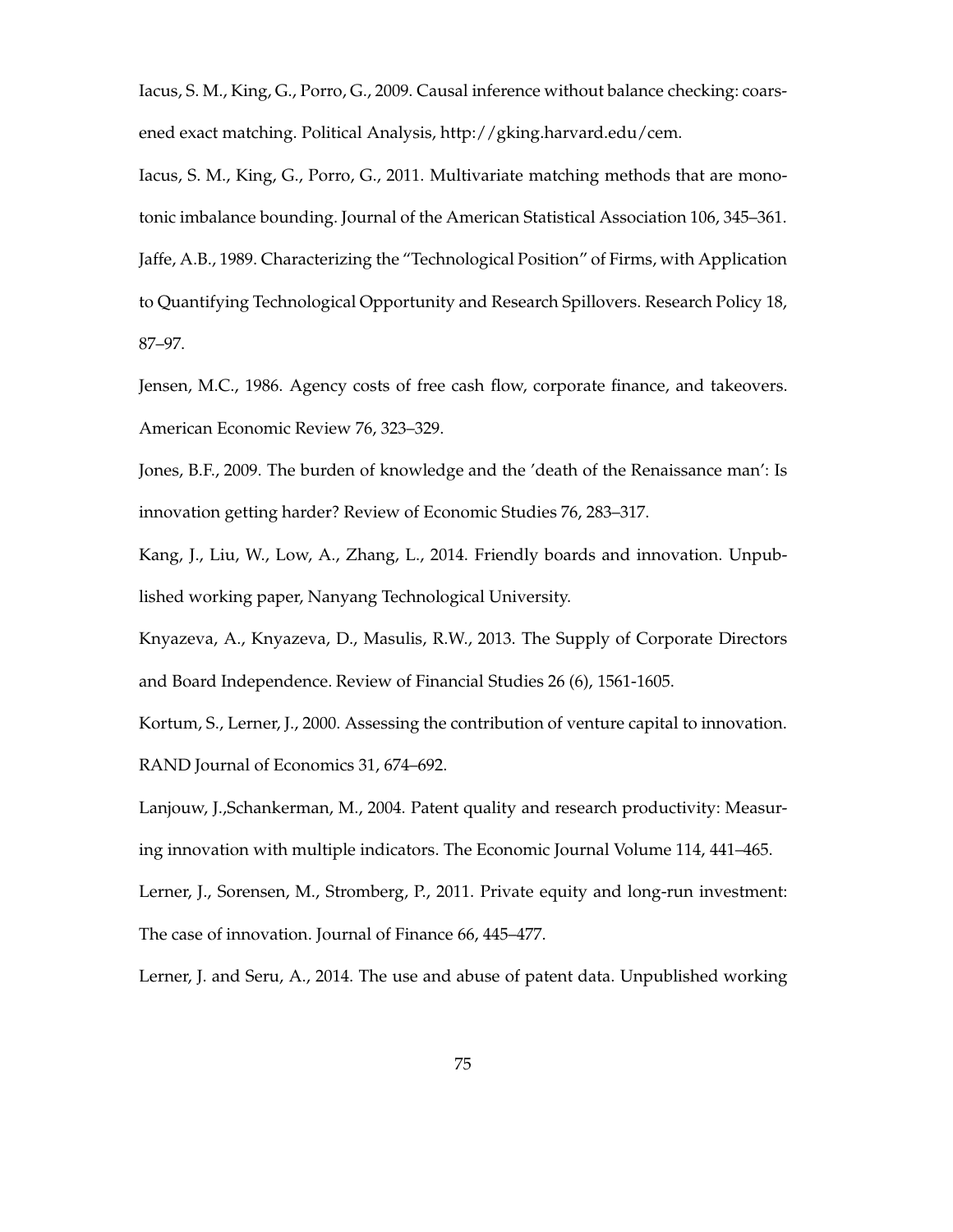paper, Harvard Business School.

Linck, J., Netter, J., Yang, T., 2008. The determinants of board structure. Journal of Financial Economics 87, 308–328.

Manso, G., 2011. Motivating Innovation. Journal of Finance 66 (5), 1823–1860.

March, J., 1991. Exploration and exploitation in organizational learning. Organization Science 2, 71–87.

Masulis, R.W., Mobbs, S., 2014. Independent director incentives: Where do talented directors spend their limited time and energy? Journal of Financial Economics 111, 406– 429.

Nguyen, B.D., Nielsen, K.M., 2010. The value of independent directors: Evidence from sudden deaths. Journal of Financial Economics 98, 550–567

Sapra, H., Subramanian, A., Subramanian, K.V., 2014. Corporate governance and innovation: Theory and evidence. Journal of Financial and Quantitative Analysis 49, 957– 1003.

Shleifer, A., Vishny, R., 1997. A survey of corporate governance. Journal of Finance 52, 737–783.

Sorensen, J., Stuart, T., 2000. Aging, obsolescence and organizational innovation. Administrative Science Quarterly 45, 81–112.

Stein, J., 1989. Efficient capital markets, inefficient firms: A model of myopic corporate behavior. The Quarterly Journal of Economics 104, 655–669.

Stiglitz, J., Weiss, A., 1983. Incentive effects of termination: Applications to the credit and labor markets. American Economic Review 73, 912–927.